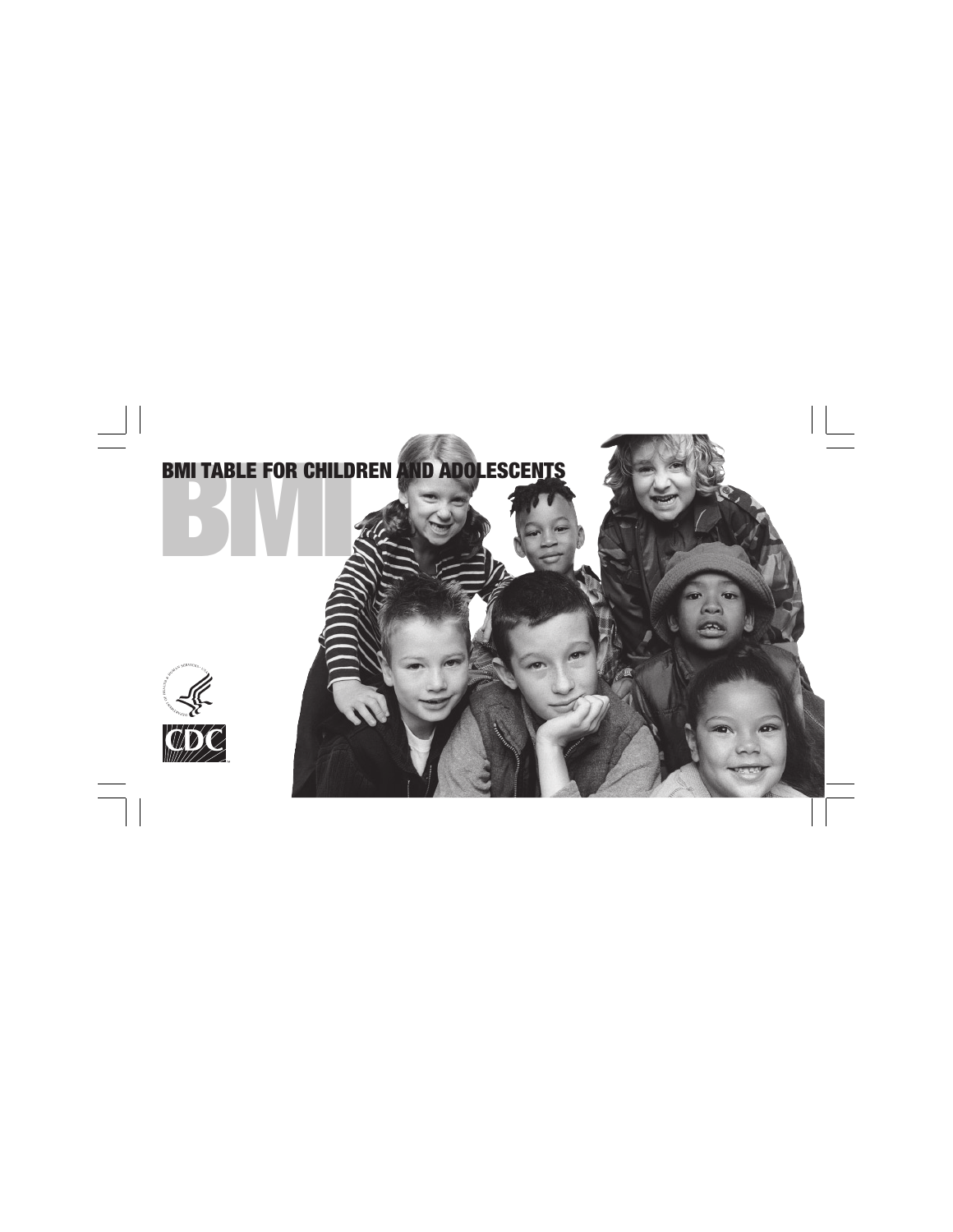$\begin{tabular}{|c|c|c|c|c|} \hline & & & & \\ \hline \hline & & & & \\ \hline \hline & & & & \\ \hline \hline \end{tabular}$  $\frac{1}{\sqrt{2}}$ 

 $\sqrt{\frac{1}{\sqrt{2}}}$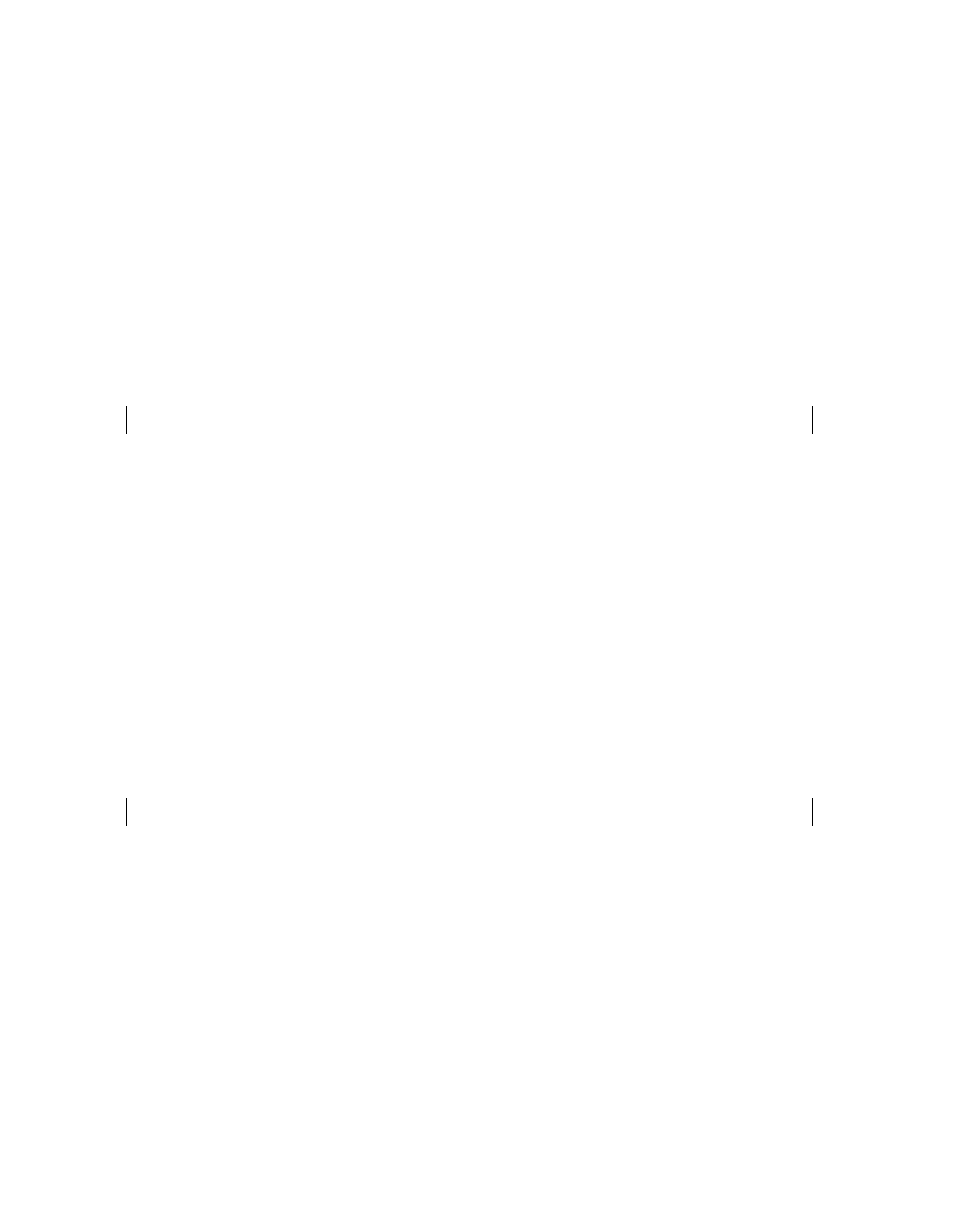### **BMI TABLE FOR CHILDREN AND ADOLESCENTS**

**BMI TABLE FOR CHILD**<br>The Body Mass Index (BMI) value has<br>been calculated and is presented in this<br>table for selected heights and weights for **been calculated and is presented in this table for selected heights and weights for children and adolescents 2 to 20 years of age. BMI is defined as weight in kilograms divided by height in meters squared.**

#### **The Body Mass Index (BMI) value has HOW TO USE THIS TABLE**

- **1** Find the page containing the child's height and weight using the height and weight ranges listed in the table of contents or in the upper left corner of each page. Some heights and weights appear on more than one page, so be sure both measurements are within the range shown on the page.
- 2 Find the point where the child's height and weight intersect. This value represents the child's BMI. Whenever a child's specific height or weight is not listed, round to the child's BMI. Whenever a child's specific height or weight is not listed, round to the closest number in the table (see "Rounding Rule" on next page).
- **3** Plot the BMI value on the BMI-for-age chart to determine whether the child is within the normal growth pattern, overweight, obese, or underweight.

**U.S. Department of Health and Human Services Centers for Disease Control and Prevention <http://www.cdc.gov/growthcharts>**

Note: In the table, the increments between height and weight gradually increase as height and weight measurements increase.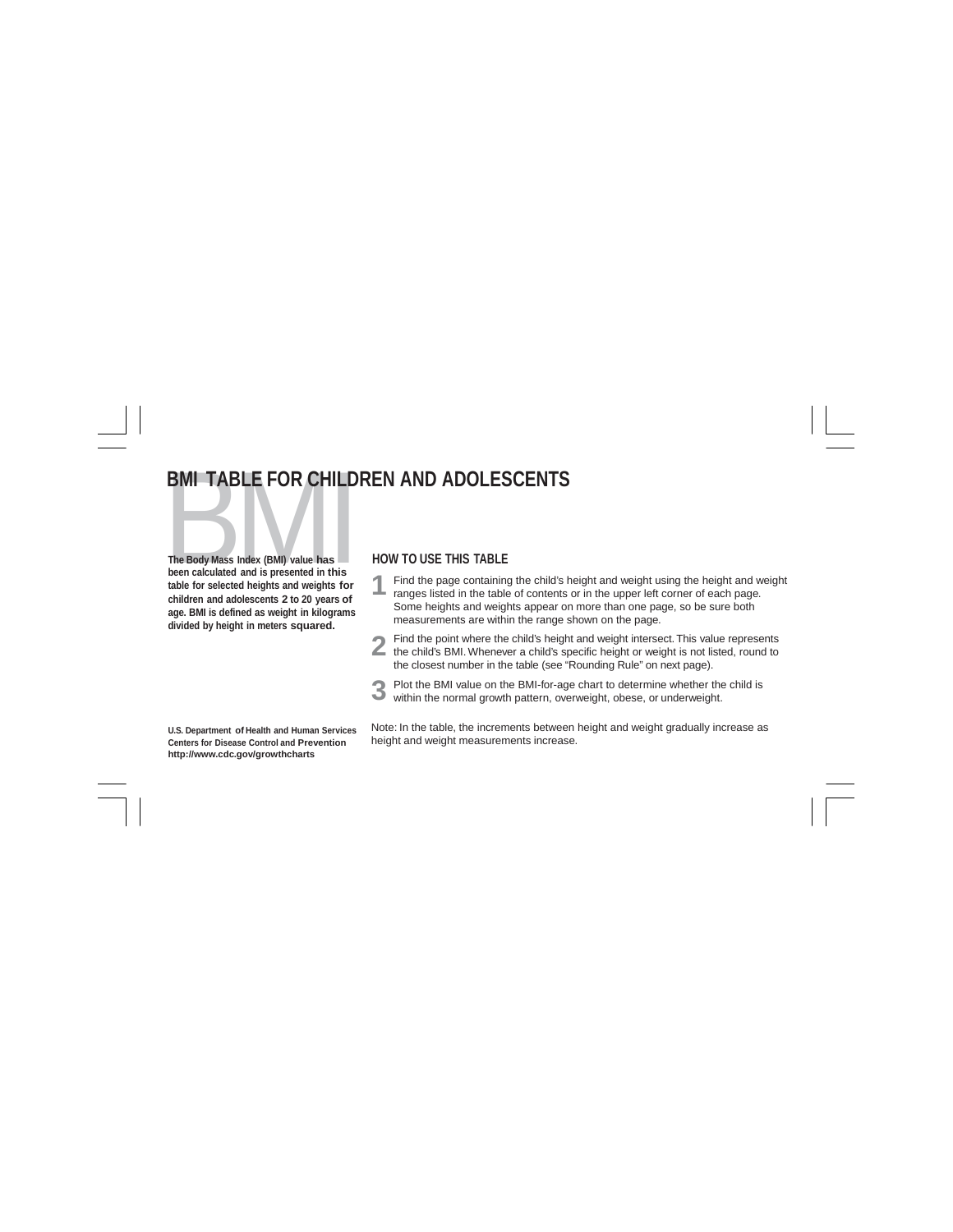**Whenever a child's specific height or weight measurement is not listed, round to the closest number in the table. If the height or weight measurement is at the midpoint or equal distance between two units, round down to the previous unit. The numbers in the table for both English and metric measurements are expressed in decimals. For all English measurements .5 is equal to 1/2 inch or pound.**

 $\Box$ 

- **BOUNDING RULE FOR WEIGHT AND HEIGHT MEASUREMENTS**<br>
If a child's weight is 26<sup>1/4</sup> pounds (11.9 kg), it is equidistant betw<br>
<sup>26</sup> and 26<sup>1/2</sup> (11.8 and 12 kg); therefore, the weight should be<br> **Whenever a child's specific** If a child's weight is  $261/4$  pounds (11.9 kg), it is equidistant between 26 and 261/2 (11.8 and 12 kg); therefore, the weight should be rounded down to 26 pounds (11.8 kg).
	- If a child's weight is 263/4 pounds (12.1 kg), it is equidistant between 261/2 and 27 (12 and 12.2 kg); therefore, the weight should be rounded down to 261/2 pounds (12 kg).
	- If a child's weight is 603/4 pounds (27.6 kg), it is between 60 and 61 pounds (27.2 and 27.7 kg); therefore, the weight should be rounded to the closest whole number or 61 pounds (27.7 kg).

#### **EXAMPLE**

David is 301/2 months of age, is 343/4 inches tall, and weighs 261/4 pounds. Using the rounding rule, his standing height should be rounded to 341/2 inches, and his weight should be rounded to 26 pounds. To determine David's BMI, find the page containing his standing rounded height and weight, then find the point where the two intersect. David's BMI is 15.4, as noted on page 2 of this BMI Table.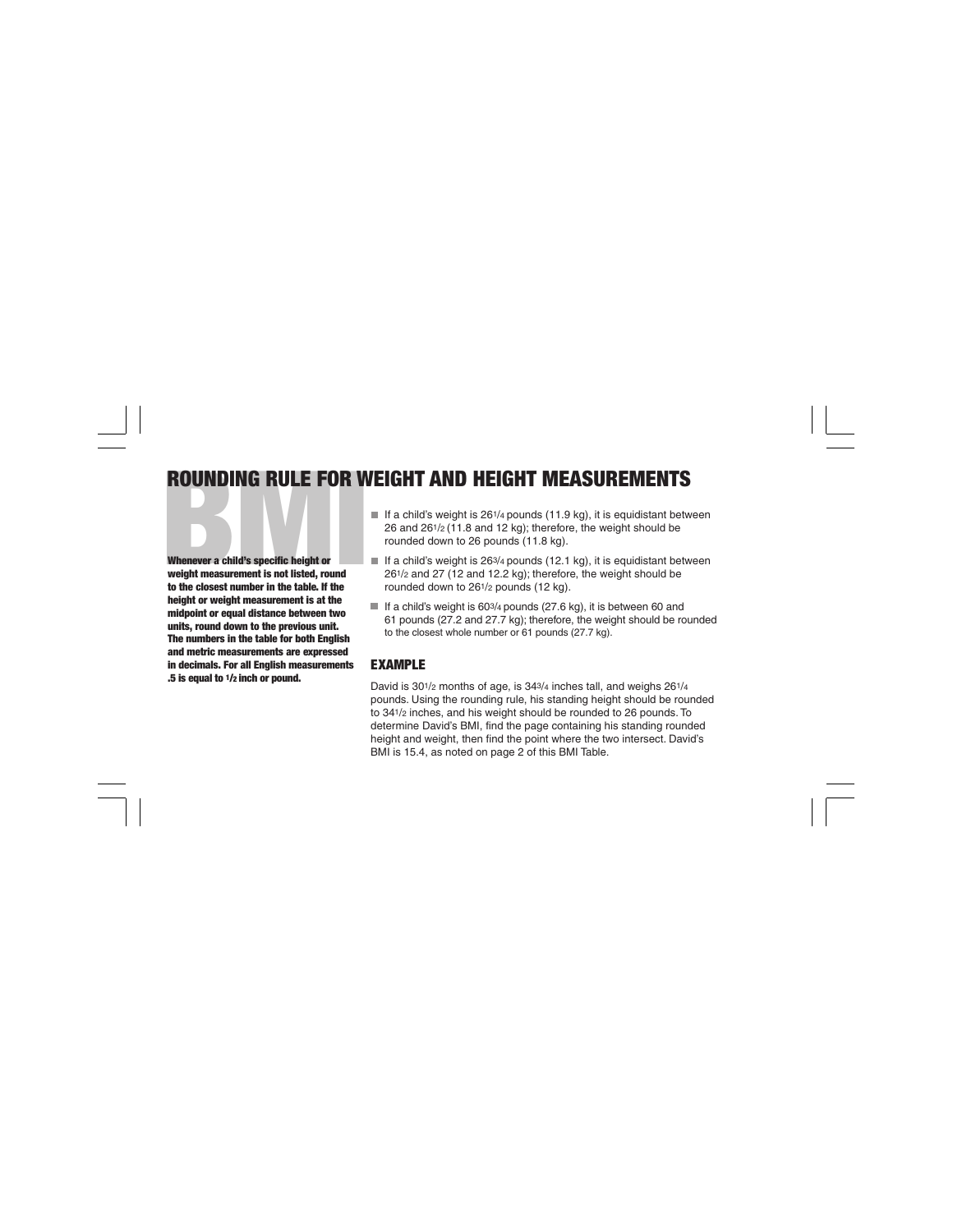## **Contents**

 $\mathbf{\underline{}}^+$ 

 $\overline{\overline{\mathbb{u}}}$ 

| Inches  Pounds  Page        |  |
|-----------------------------|--|
| 29-35.5"  18-23.5 lbs.  1   |  |
| 29-35.5"  24-29.5 lbs.  2   |  |
| 36-39.5"  24-29.5 lbs.  3   |  |
| 29-36"  30-35.5 lbs.  4     |  |
| 36.5-43.5"  30-35.5 lbs.  5 |  |
| 29-36"  36-41.5 lbs  6      |  |
| 36.5–43"  36–41.5 lbs  7    |  |
| 43.5-47"  36-41.5 lbs  8    |  |
| 29.5-36.5" , 42-47.5 lbs  9 |  |
| 37-43.5"  42-47.5 lbs  10   |  |
| 44-50"  42-47.5 lbs  11     |  |
| 31.5-38.5"  48-53.5 lbs  12 |  |
| 39-45.5"  48-53.5 lbs  13   |  |
|                             |  |

| Inches  Pounds  Page        | Inches  Pounds  Page             | Inches  Pounds  Page    |
|-----------------------------|----------------------------------|-------------------------|
| 29–35.5"  18–23.5 lbs.  1   | 46–53"  48–53.5 lbs  14          |                         |
| 29–35.5"  24–29.5 lbs.  2   | $33-40$ "  54–59.5 lbs  15       |                         |
| 36–39.5"  24–29.5 lbs.  3   | $40.5 - 47$ "  54–59.5 lbs  16   | 47-60"  108-128 lbs  30 |
| 29–36"  30–35.5 lbs.  4     | 47.5–56"  54–59.5 lbs  17        | 61–74"  108–128 lbs  31 |
| 36.5–43.5"  30–35.5 lbs.  5 | $35-42$ "  60-71 lbs  18         | 75-78"  108-128 lbs  32 |
| 29–36"  36–41.5 lbs  6      | 42.5-50"  60-71 lbs  19          | 52–65"  130–152 lbs  33 |
| 36.5–43"  36–41.5 lbs  7    | $51-61$ "  60-71 lbs  20         | 66–78"  130–152 lbs  34 |
| 43.5–47"  36–41.5 lbs  8    | $38.5 - 45.5$ " $72 - 83$ lbs 21 | 56-69"  154-176 lbs  35 |
| 29.5–36.5"  42–47.5 lbs  9  | 46-57"  72-83 lbs  22            | 70–78"  154–176 lbs  36 |
| 37–43.5"  42–47.5 lbs  10   | 58-66"  72-83 lbs  23            | 60-73"  178-200 lbs  37 |
| 44–50"  42–47.5 lbs  11     | $41.5 - 49$ "  84-95 lbs  24     | 74-78"  178-200 lbs  38 |
| 31.5–38.5"  48–53.5 lbs  12 | $50-63$ "  84-95 lbs  25         | 64-78"  202-224 lbs  39 |
| 39–45.5"  48–53.5 lbs  13   | 64-71"  84-95 lbs  26            | 68-78"  226-250 lbs  40 |
|                             | 44-54"  96-107 lbs  27           |                         |

| 47-60"  108-128 lbs  30 |
|-------------------------|
| 61–74"  108–128 lbs  31 |
| 75-78"  108-128 lbs  32 |
| 52-65"  130-152 lbs  33 |
| 66-78"  130-152 lbs  34 |
| 56-69"  154-176 lbs  35 |
| 70–78"  154–176 lbs 36  |
| 60-73"  178-200 lbs  37 |
| 74-78"  178-200 lbs  38 |
| 64–78"  202–224 lbs  39 |
| 68-78"  226-250 lbs  40 |

 $\overline{\overline{\Gamma}}$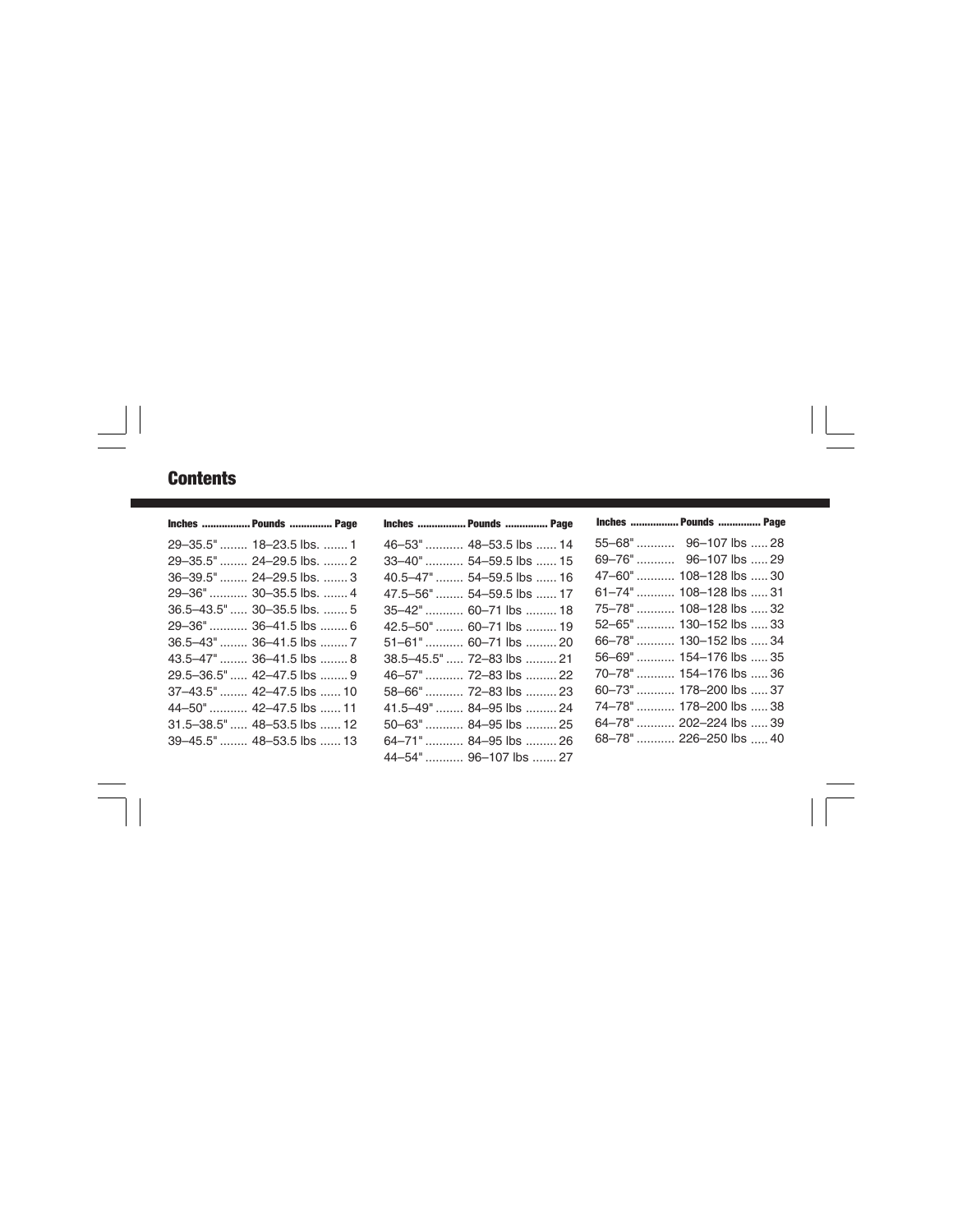**29–35.5" and 18–23.5 lbs**

<span id="page-5-0"></span> $\mathbf{\underline{}}$ 

 $\overline{\mathbb{u}}$ 

|               |      | <b>WEIGHT</b> |      |      |      |      |      |      |      |      |      |      |      |      |  |
|---------------|------|---------------|------|------|------|------|------|------|------|------|------|------|------|------|--|
| <b>HEIGHT</b> |      | ΚG            | 8.2  | 8.4  | 8.6  | 8.8  | 9.1  | 9.3  | 9.5  | 9.8  | 10.0 | 10.2 | 10.4 | 10.7 |  |
| CМ            | IN   | LВ            | 18.0 | 18.5 | 19.0 | 19.5 | 20.0 | 20.5 | 21.0 | 21.5 | 22.0 | 22.5 | 23.0 | 23.5 |  |
| 73.7          | 29.0 |               | 15.0 | 15.5 | 15.9 | 16.3 | 16.7 | 17.1 | 17.6 | 18.0 | 18.4 | 18.8 | 19.2 | 19.6 |  |
| 74.9          | 29.5 |               | 14.5 | 14.9 | 15.3 | 15.8 | 16.2 | 16.6 | 17.0 | 17.4 | 17.8 | 18.2 | 18.6 | 19.0 |  |
| 76.2          | 30.0 |               | 14.1 | 14.5 | 14.8 | 15.2 | 15.6 | 16.0 | 16.4 | 16.8 | 17.2 | 17.6 | 18.0 | 18.4 |  |
| 77.5          | 30.5 |               | 13.6 | 14.0 | 14.4 | 14.7 | 15.1 | 15.5 | 15.9 | 16.2 | 16.6 | 17.0 | 17.4 | 17.8 |  |
| 78.7          | 31.0 |               | 13.2 | 13.5 | 13.9 | 14.3 | 14.6 | 15.0 | 15.4 | 15.7 | 16.1 | 16.5 | 16.8 | 17.2 |  |
| 80.0          | 31.5 |               |      | 13.1 | 13.5 | 13.8 | 14.2 | 14.5 | 14.9 | 15.2 | 15.6 | 15.9 | 16.3 | 16.7 |  |
| 81.3          | 32.0 |               |      |      | 13.0 | 13.4 | 13.7 | 14.1 | 14.4 | 14.8 | 15.1 | 15.4 | 15.8 | 16.1 |  |
| 82.6          | 32.5 |               |      |      |      |      | 13.3 | 13.6 | 14.0 | 14.3 | 14.6 | 15.0 | 15.3 | 15.6 |  |
| 83.8          | 33.0 |               |      |      |      |      |      | 13.2 | 13.6 | 13.9 | 14.2 | 14.5 | 14.8 | 15.2 |  |
| 85.1          | 33.5 |               |      |      |      |      |      |      | 13.2 | 13.5 | 13.8 | 14.1 | 14.4 | 14.7 |  |
| 86.4          | 34.0 |               |      |      |      |      |      |      |      | 13.1 | 13.4 | 13.7 | 14.0 | 14.3 |  |
| 87.6          | 34.5 |               |      |      |      |      |      |      |      |      |      | 13.3 | 13.6 | 13.9 |  |
| 88.9          | 35.0 |               |      |      |      |      |      |      |      |      |      |      | 13.2 | 13.5 |  |
| 90.2          | 35.5 |               |      |      |      |      |      |      |      |      |      |      |      | 13.1 |  |
|               |      |               |      |      |      |      |      |      |      |      |      |      |      |      |  |
|               |      |               |      |      |      |      |      |      |      |      |      |      |      |      |  |
|               |      |               |      |      |      |      |      |      |      |      |      |      |      |      |  |

 $\mathbb{L}$ 

**Page 1**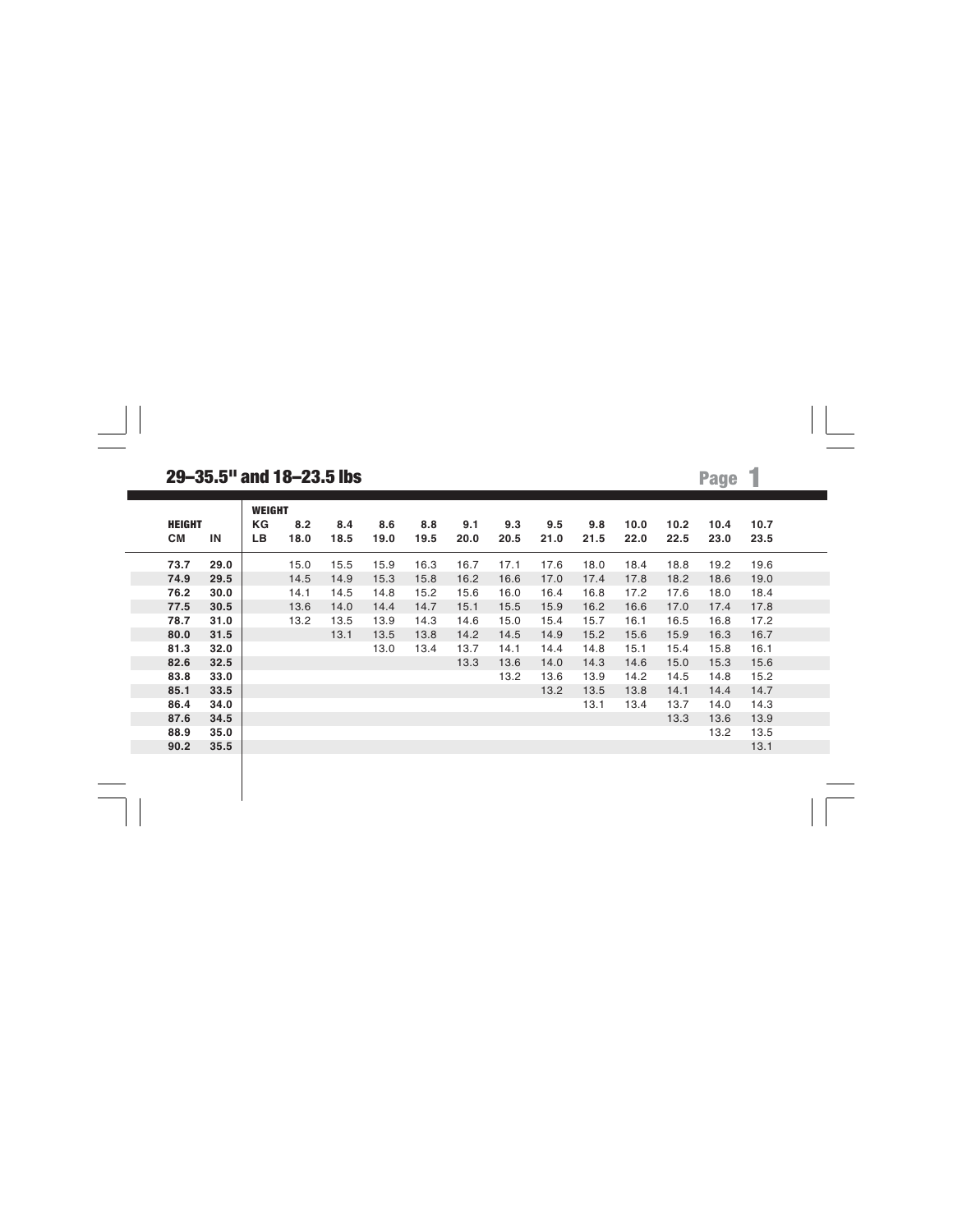<span id="page-6-0"></span>**29–35.5" and 24–29.5 lbs**

 $\frac{1}{\sqrt{2}}$ 

|  | $\sim$ |  |
|--|--------|--|

|               |      | <b>WEIGHT</b> |      |      |      |      |      |      |      |      |      |      |      |      |
|---------------|------|---------------|------|------|------|------|------|------|------|------|------|------|------|------|
| <b>HEIGHT</b> |      | ΚG            | 10.9 | 11.1 | 11.3 | 11.6 | 11.8 | 12.0 | 12.2 | 12.5 | 12.7 | 12.9 | 13.2 | 13.4 |
| CМ            | IN   | LВ            | 24.0 | 24.5 | 25.0 | 25.5 | 26.0 | 26.5 | 27.0 | 27.5 | 28.0 | 28.5 | 29.0 | 29.5 |
| 73.7          | 29.0 |               | 20.1 | 20.5 | 20.9 | 21.3 | 21.7 | 22.2 | 22.6 | 23.0 | 23.4 | 23.8 | 24.2 | 24.7 |
| 74.9          | 29.5 |               | 19.4 | 19.8 | 20.2 | 20.6 | 21.0 | 21.4 | 21.8 | 22.2 | 22.6 | 23.0 | 23.4 | 23.8 |
| 76.2          | 30.0 |               | 18.7 | 19.1 | 19.5 | 19.9 | 20.3 | 20.7 | 21.1 | 21.5 | 21.9 | 22.3 | 22.7 | 23.0 |
| 77.5          | 30.5 |               | 18.1 | 18.5 | 18.9 | 19.3 | 19.7 | 20.0 | 20.4 | 20.8 | 21.2 | 21.5 | 21.9 | 22.3 |
| 78.7          | 31.0 |               | 17.6 | 17.9 | 18.3 | 18.7 | 19.0 | 19.4 | 19.8 | 20.1 | 20.5 | 20.9 | 21.2 | 21.6 |
| 80.0          | 31.5 |               | 17.0 | 17.4 | 17.7 | 18.1 | 18.4 | 18.8 | 19.1 | 19.5 | 19.8 | 20.2 | 20.5 | 20.9 |
| 81.3          | 32.0 |               | 16.5 | 16.8 | 17.2 | 17.5 | 17.9 | 18.2 | 18.5 | 18.9 | 19.2 | 19.6 | 19.9 | 20.3 |
| 82.6          | 32.5 |               | 16.0 | 16.3 | 16.6 | 17.0 | 17.3 | 17.6 | 18.0 | 18.3 | 18.6 | 19.0 | 19.3 | 19.6 |
| 83.8          | 33.0 |               | 15.5 | 15.8 | 16.1 | 16.5 | 16.8 | 17.1 | 17.4 | 17.8 | 18.1 | 18.4 | 18.7 | 19.0 |
| 85.1          | 33.5 |               | 15.0 | 15.3 | 15.7 | 16.0 | 16.3 | 16.6 | 16.9 | 17.2 | 17.5 | 17.9 | 18.2 | 18.5 |
| 86.4          | 34.0 |               | 14.6 | 14.9 | 15.2 | 15.5 | 15.8 | 16.1 | 16.4 | 16.7 | 17.0 | 17.3 | 17.6 | 17.9 |
| 87.6          | 34.5 |               | 14.2 | 14.5 | 14.8 | 15.1 | 15.4 | 15.7 | 15.9 | 16.2 | 16.5 | 16.8 | 17.1 | 17.4 |
| 88.9          | 35.0 |               | 13.8 | 14.1 | 14.3 | 14.6 | 14.9 | 15.2 | 15.5 | 15.8 | 16.1 | 16.4 | 16.6 | 16.9 |
| 90.2          | 35.5 |               | 13.4 | 13.7 | 13.9 | 14.2 | 14.5 | 14.8 | 15.1 | 15.3 | 15.6 | 15.9 | 16.2 | 16.5 |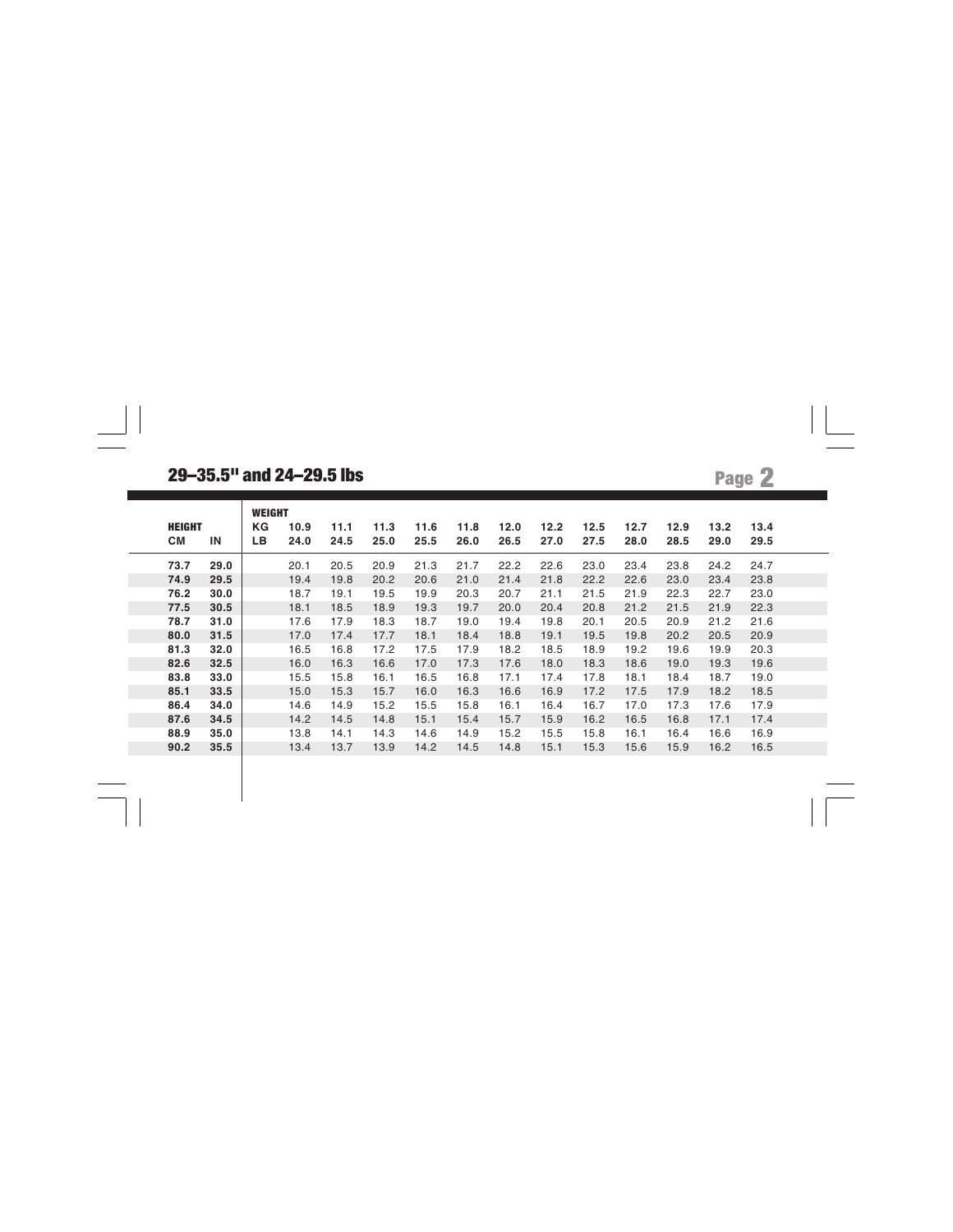$\sqrt{2}$ 

# **36–39.5" and 24–29.5 lbs Page Page 3**

<span id="page-7-0"></span> $\equiv$ 

 $\frac{1}{\sqrt{2}}$ 

| <b>HEIGHT</b><br>CМ | IN   | <b>WEIGHT</b><br>ΚG<br>LВ | 10.9<br>24.0 | 11.1<br>24.5 | 11.3<br>25.0 | 11.6<br>25.5 | 11.8<br>26.0 | 12.0<br>26.5 | 12.2<br>27.0 | 12.5<br>27.5 | 12.7<br>28.0 | 12.9<br>28.5 | 13.2<br>29.0 | 13.4<br>29.5 |
|---------------------|------|---------------------------|--------------|--------------|--------------|--------------|--------------|--------------|--------------|--------------|--------------|--------------|--------------|--------------|
| 91.4                | 36.0 |                           | 13.0         | 13.3         | 13.6         | 13.8         | 14.1         | 14.4         | 14.6         | 14.9         | 15.2         | 15.5         | 15.7         | 16.0         |
| 92.7                | 36.5 |                           |              |              | 13.2         | 13.5         | 13.7         | 14.0         | 14.2         | 14.5         | 14.8         | 15.0         | 15.3         | 15.6         |
| 94.0 37.0           |      |                           |              |              |              | 13.1         | 13.4         | 13.6         | 13.9         | 14.1         | 14.4         | 14.6         | 14.9         | 15.2         |
| 95.3 37.5           |      |                           |              |              |              |              |              | 13.2         | 13.5         | 13.7         | 14.0         | 14.2         | 14.5         | 14.7         |
| 96.5                | 38.0 |                           |              |              |              |              |              |              | 13.1         | 13.4         | 13.6         | 13.9         | 14.1         | 14.4         |
| 97.8                | 38.5 |                           |              |              |              |              |              |              |              | 13.0         | 13.3         | 13.5         | 13.8         | 14.0         |
| 99.1                | 39.0 |                           |              |              |              |              |              |              |              |              |              | 13.2         | 13.4         | 13.6         |
| 100.3 39.5          |      |                           |              |              |              |              |              |              |              |              |              |              | 13.1         | 13.3         |
|                     |      |                           |              |              |              |              |              |              |              |              |              |              |              |              |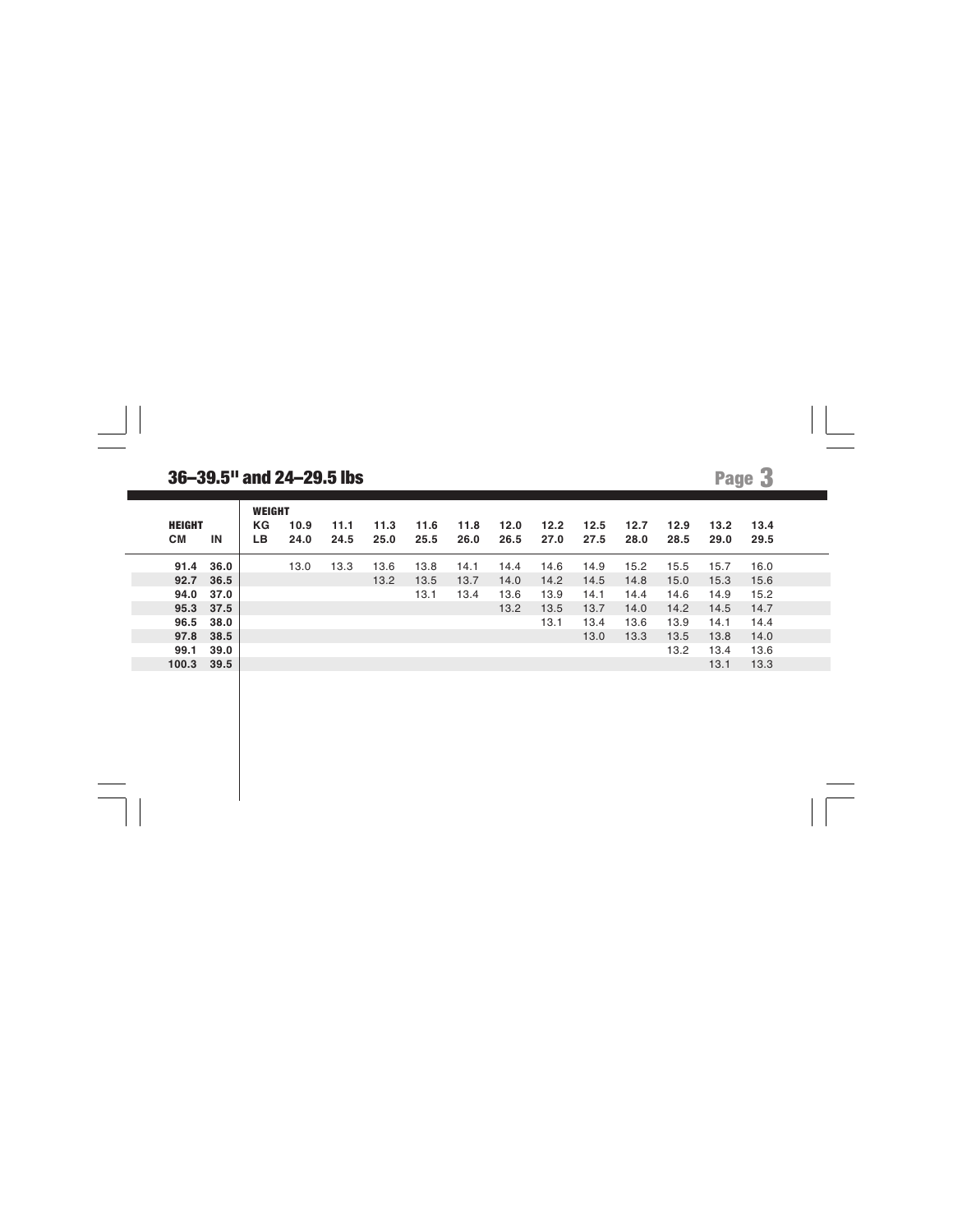**29–36" and 30–35.5 lbs Page Page 4**

<span id="page-8-0"></span> $\mathrel{\underline{\sqcup}}$ 

| <b>HEIGHT</b> |      | <b>WEIGHT</b><br>ΚG | 13.6 | 13.8 | 14.1 | 14.3 | 14.5 | 14.7 | 15.0 | 15.2 | 15.4 | 15.6 | 15.9 | 16.1 |  |
|---------------|------|---------------------|------|------|------|------|------|------|------|------|------|------|------|------|--|
| CМ            | IN   | LB.                 | 30.0 | 30.5 | 31.0 | 31.5 | 32.0 | 32.5 | 33.0 | 33.5 | 34.0 | 34.5 | 35.0 | 35.5 |  |
| 73.7          | 29.0 |                     | 25.1 | 25.5 | 25.9 | 26.3 | 26.8 | 27.2 | 27.6 | 28.0 | 28.4 | 28.8 | 29.3 | 29.7 |  |
| 74.9          | 29.5 |                     | 24.2 | 24.6 | 25.0 | 25.4 | 25.9 | 26.3 | 26.7 | 27.1 | 27.5 | 27.9 | 28.3 | 28.7 |  |
| 76.2          | 30.0 |                     | 23.4 | 23.8 | 24.2 | 24.6 | 25.0 | 25.4 | 25.8 | 26.2 | 26.6 | 27.0 | 27.3 | 27.7 |  |
| 77.5          | 30.5 |                     | 22.7 | 23.1 | 23.4 | 23.8 | 24.2 | 24.6 | 24.9 | 25.3 | 25.7 | 26.1 | 26.5 | 26.8 |  |
| 78.7          | 31.0 |                     | 21.9 | 22.3 | 22.7 | 23.0 | 23.4 | 23.8 | 24.1 | 24.5 | 24.9 | 25.2 | 25.6 | 26.0 |  |
| 80.0          | 31.5 |                     | 21.3 | 21.6 | 22.0 | 22.3 | 22.7 | 23.0 | 23.4 | 23.7 | 24.1 | 24.4 | 24.8 | 25.2 |  |
| 81.3          | 32.0 |                     | 20.6 | 20.9 | 21.3 | 21.6 | 22.0 | 22.3 | 22.7 | 23.0 | 23.3 | 23.7 | 24.0 | 24.4 |  |
| 82.6          | 32.5 |                     | 20.0 | 20.3 | 20.6 | 21.0 | 21.3 | 21.6 | 22.0 | 22.3 | 22.6 | 23.0 | 23.3 | 23.6 |  |
| 83.8          | 33.0 |                     | 19.4 | 19.7 | 20.0 | 20.3 | 20.7 | 21.0 | 21.3 | 21.6 | 22.0 | 22.3 | 22.6 | 22.9 |  |
| 85.1          | 33.5 |                     | 18.8 | 19.1 | 19.4 | 19.7 | 20.0 | 20.4 | 20.7 | 21.0 | 21.3 | 21.6 | 21.9 | 22.2 |  |
| 86.4          | 34.0 |                     | 18.2 | 18.5 | 18.9 | 19.2 | 19.5 | 19.8 | 20.1 | 20.4 | 20.7 | 21.0 | 21.3 | 21.6 |  |
| 87.6          | 34.5 |                     | 17.7 | 18.0 | 18.3 | 18.6 | 18.9 | 19.2 | 19.5 | 19.8 | 20.1 | 20.4 | 20.7 | 21.0 |  |
| 88.9          | 35.0 |                     | 17.2 | 17.5 | 17.8 | 18.1 | 18.4 | 18.7 | 18.9 | 19.2 | 19.5 | 19.8 | 20.1 | 20.4 |  |
| 90.2          | 35.5 |                     | 16.7 | 17.0 | 17.3 | 17.6 | 17.9 | 18.1 | 18.4 | 18.7 | 19.0 | 19.2 | 19.5 | 19.8 |  |
| 91.4          | 36.0 |                     | 16.3 | 16.5 | 16.8 | 17.1 | 17.4 | 17.6 | 17.9 | 18.2 | 18.4 | 18.7 | 19.0 | 19.3 |  |
|               |      |                     |      |      |      |      |      |      |      |      |      |      |      |      |  |
|               |      |                     |      |      |      |      |      |      |      |      |      |      |      |      |  |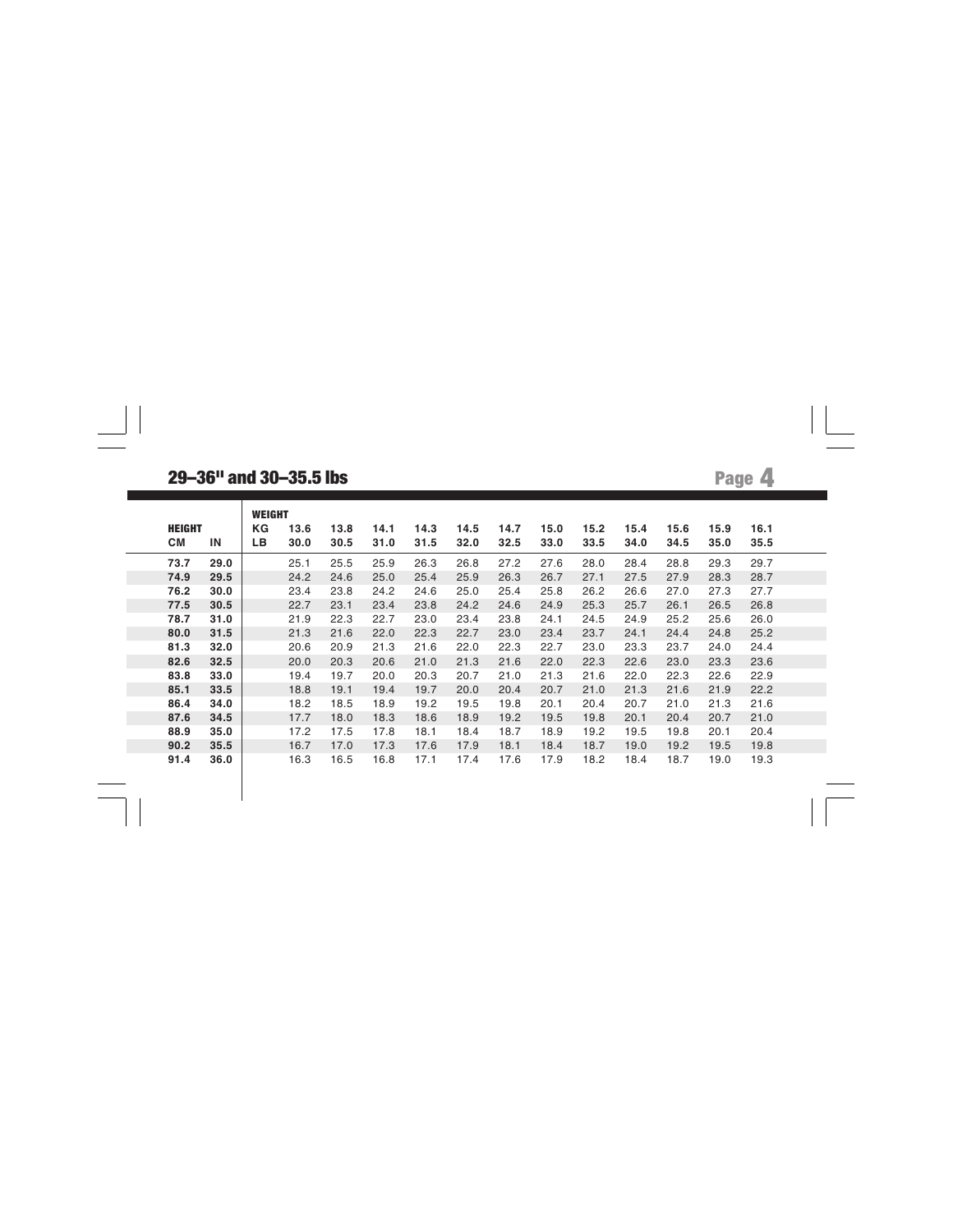# **36.5–43.5" and 30–35.5 lbs Page Page 5**

<span id="page-9-0"></span> $\mathbf{r}$ 

|               |      | <b>WEIGHT</b> |      |      |      |      |      |      |      |      |      |      |      |      |  |
|---------------|------|---------------|------|------|------|------|------|------|------|------|------|------|------|------|--|
| <b>HEIGHT</b> |      | ΚG            | 13.6 | 13.8 | 14.1 | 14.3 | 14.5 | 14.7 | 15.0 | 15.2 | 15.4 | 15.6 | 15.9 | 16.1 |  |
| <b>CM</b>     | IN   | LB.           | 30.0 | 30.5 | 31.0 | 31.5 | 32.0 | 32.5 | 33.0 | 33.5 | 34.0 | 34.5 | 35.0 | 35.5 |  |
| 92.7          | 36.5 |               | 15.8 | 16.1 | 16.4 | 16.6 | 16.9 | 17.2 | 17.4 | 17.7 | 17.9 | 18.2 | 18.5 | 18.7 |  |
| 94.0          | 37.0 |               | 15.4 | 15.7 | 15.9 | 16.2 | 16.4 | 16.7 | 16.9 | 17.2 | 17.5 | 17.7 | 18.0 | 18.2 |  |
| 95.3          | 37.5 |               | 15.0 | 15.2 | 15.5 | 15.7 | 16.0 | 16.2 | 16.5 | 16.7 | 17.0 | 17.2 | 17.5 | 17.7 |  |
| 96.5          | 38.0 |               | 14.6 | 14.9 | 15.1 | 15.3 | 15.6 | 15.8 | 16.1 | 16.3 | 16.6 | 16.8 | 17.0 | 17.3 |  |
| 97.8          | 38.5 |               | 14.2 | 14.5 | 14.7 | 14.9 | 15.2 | 15.4 | 15.7 | 15.9 | 16.1 | 16.4 | 16.6 | 16.8 |  |
| 99.1          | 39.0 |               | 13.9 | 14.1 | 14.3 | 14.6 | 14.8 | 15.0 | 15.3 | 15.5 | 15.7 | 15.9 | 16.2 | 16.4 |  |
| 100.3         | 39.5 |               | 13.5 | 13.7 | 14.0 | 14.2 | 14.4 | 14.6 | 14.9 | 15.1 | 15.3 | 15.5 | 15.8 | 16.0 |  |
| 101.6         | 40.0 |               | 13.2 | 13.4 | 13.6 | 13.8 | 14.1 | 14.3 | 14.5 | 14.7 | 14.9 | 15.2 | 15.4 | 15.6 |  |
| 102.9         | 40.5 |               |      | 13.1 | 13.3 | 13.5 | 13.7 | 13.9 | 14.1 | 14.4 | 14.6 | 14.8 | 15.0 | 15.2 |  |
| 104.1         | 41.0 |               |      |      |      | 13.2 | 13.4 | 13.6 | 13.8 | 14.0 | 14.2 | 14.4 | 14.6 | 14.8 |  |
| 105.4         | 41.5 |               |      |      |      |      | 13.1 | 13.3 | 13.5 | 13.7 | 13.9 | 14.1 | 14.3 | 14.5 |  |
| 106.7         | 42.0 |               |      |      |      |      |      |      | 13.2 | 13.4 | 13.6 | 13.8 | 13.9 | 14.1 |  |
| 108.0         | 42.5 |               |      |      |      |      |      |      |      | 13.0 | 13.2 | 13.4 | 13.6 | 13.8 |  |
| 109.2         | 43.0 |               |      |      |      |      |      |      |      |      |      | 13.1 | 13.3 | 13.5 |  |
| 110.5         | 43.5 |               |      |      |      |      |      |      |      |      |      |      | 13.0 | 13.2 |  |
|               |      |               |      |      |      |      |      |      |      |      |      |      |      |      |  |
|               |      |               |      |      |      |      |      |      |      |      |      |      |      |      |  |
|               |      |               |      |      |      |      |      |      |      |      |      |      |      |      |  |
|               |      |               |      |      |      |      |      |      |      |      |      |      |      |      |  |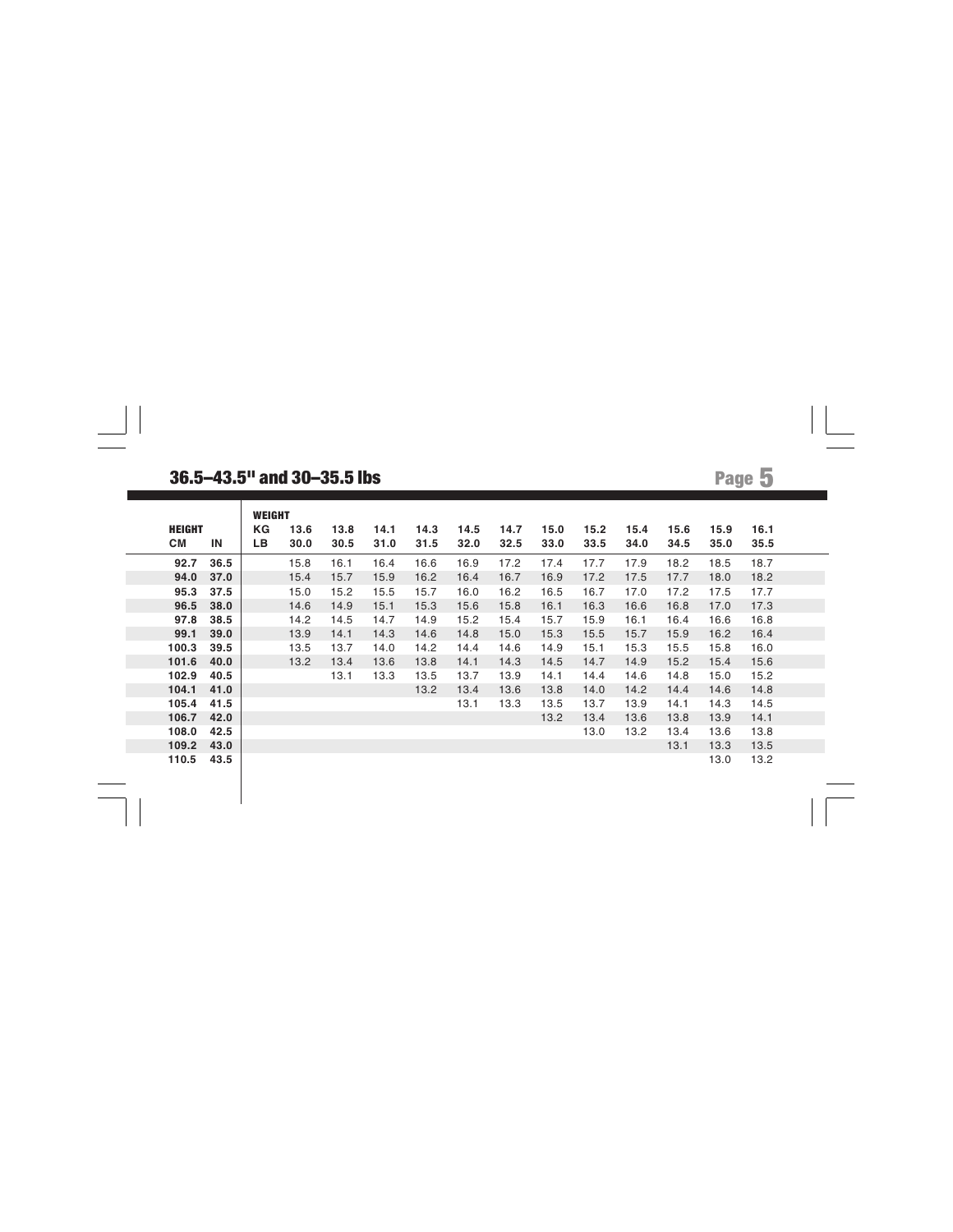**29–36" and 36–41.5 lbs Page Page 6**

<span id="page-10-0"></span> $\mathbf{r}$ 

**The Co** 

|               |      | WEIGHT |      |      |      |      |      |      |      |      |      |      |      |      |  |
|---------------|------|--------|------|------|------|------|------|------|------|------|------|------|------|------|--|
| <b>HEIGHT</b> |      | ΚG     | 16.3 | 16.6 | 16.8 | 17.0 | 17.2 | 17.5 | 17.7 | 17.9 | 18.1 | 18.4 | 18.6 | 18.8 |  |
| СM            | IN   | LВ     | 36.0 | 36.5 | 37.0 | 37.5 | 38.0 | 38.5 | 39.0 | 39.5 | 40.0 | 40.5 | 41.0 | 41.5 |  |
| 73.7          | 29.0 |        | 30.1 | 30.5 | 30.9 | 31.3 | 31.8 | 32.2 | 32.6 | 33.0 | 33.4 | 33.9 | 34.3 | 34.7 |  |
| 74.9          | 29.5 |        | 29.1 | 29.5 | 29.9 | 30.3 | 30.7 | 31.1 | 31.5 | 31.9 | 32.3 | 32.7 | 33.1 | 33.5 |  |
| 76.2          | 30.0 |        | 28.1 | 28.5 | 28.9 | 29.3 | 29.7 | 30.1 | 30.5 | 30.9 | 31.2 | 31.6 | 32.0 | 32.4 |  |
| 77.5          | 30.5 |        | 27.2 | 27.6 | 28.0 | 28.3 | 28.7 | 29.1 | 29.5 | 29.9 | 30.2 | 30.6 | 31.0 | 31.4 |  |
| 78.7          | 31.0 |        | 26.3 | 26.7 | 27.1 | 27.4 | 27.8 | 28.2 | 28.5 | 28.9 | 29.3 | 29.6 | 30.0 | 30.4 |  |
| 80.0          | 31.5 |        | 25.5 | 25.9 | 26.2 | 26.6 | 26.9 | 27.3 | 27.6 | 28.0 | 28.3 | 28.7 | 29.1 | 29.4 |  |
| 81.3          | 32.0 |        | 24.7 | 25.1 | 25.4 | 25.7 | 26.1 | 26.4 | 26.8 | 27.1 | 27.5 | 27.8 | 28.2 | 28.5 |  |
| 82.6          | 32.5 |        | 24.0 | 24.3 | 24.6 | 25.0 | 25.3 | 25.6 | 26.0 | 26.3 | 26.6 | 27.0 | 27.3 | 27.6 |  |
| 83.8          | 33.0 |        | 23.2 | 23.6 | 23.9 | 24.2 | 24.5 | 24.9 | 25.2 | 25.5 | 25.8 | 26.1 | 26.5 | 26.8 |  |
| 85.1          | 33.5 |        | 22.6 | 22.9 | 23.2 | 23.5 | 23.8 | 24.1 | 24.4 | 24.7 | 25.1 | 25.4 | 25.7 | 26.0 |  |
| 86.4          | 34.0 |        | 21.9 | 22.2 | 22.5 | 22.8 | 23.1 | 23.4 | 23.7 | 24.0 | 24.3 | 24.6 | 24.9 | 25.2 |  |
| 87.6          | 34.5 |        | 21.3 | 21.6 | 21.9 | 22.2 | 22.4 | 22.7 | 23.0 | 23.3 | 23.6 | 23.9 | 24.2 | 24.5 |  |
| 88.9          | 35.0 |        | 20.7 | 20.9 | 21.2 | 21.5 | 21.8 | 22.1 | 22.4 | 22.7 | 23.0 | 23.2 | 23.5 | 23.8 |  |
| 90.2          | 35.5 |        | 20.1 | 20.4 | 20.6 | 20.9 | 21.2 | 21.5 | 21.8 | 22.0 | 22.3 | 22.6 | 22.9 | 23.2 |  |
| 91.4          | 36.0 |        | 19.5 | 19.8 | 20.1 | 20.3 | 20.6 | 20.9 | 21.2 | 21.4 | 21.7 | 22.0 | 22.2 | 22.5 |  |
|               |      |        |      |      |      |      |      |      |      |      |      |      |      |      |  |
|               |      |        |      |      |      |      |      |      |      |      |      |      |      |      |  |
|               |      |        |      |      |      |      |      |      |      |      |      |      |      |      |  |
|               |      |        |      |      |      |      |      |      |      |      |      |      |      |      |  |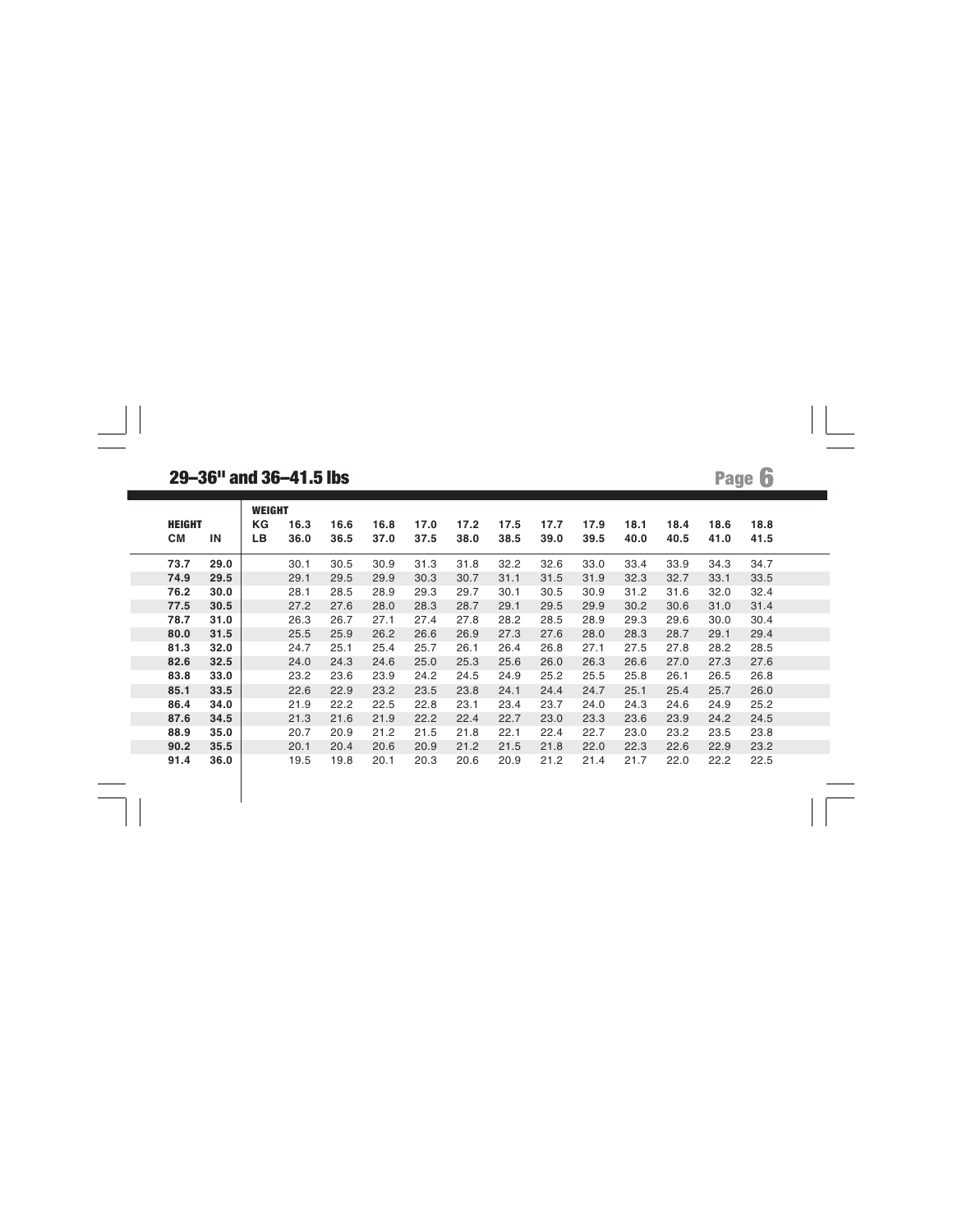$\mathbb{L}$ 

 $\sqrt{1}$ 

# **36.5–43" and 36–41.5 lbs Page Page 7**

<span id="page-11-0"></span> $\mathbf{r}$ 

 $\frac{1}{\sqrt{2}}$ 

|               |      | <b>WEIGHT</b> |      |      |      |      |      |      |      |      |      |      |      |      |
|---------------|------|---------------|------|------|------|------|------|------|------|------|------|------|------|------|
| <b>HEIGHT</b> |      | ΚG            | 16.3 | 16.6 | 16.8 | 17.0 | 17.2 | 17.5 | 17.7 | 17.9 | 18.1 | 18.4 | 18.6 | 18.8 |
| CМ            | IN   | LВ            | 36.0 | 36.5 | 37.0 | 37.5 | 38.0 | 38.5 | 39.0 | 39.5 | 40.0 | 40.5 | 41.0 | 41.5 |
| 92.7          | 36.5 |               | 19.0 | 19.3 | 19.5 | 19.8 | 20.1 | 20.3 | 20.6 | 20.8 | 21.1 | 21.4 | 21.6 | 21.9 |
| 94.0          | 37.0 |               | 18.5 | 18.7 | 19.0 | 19.3 | 19.5 | 19.8 | 20.0 | 20.3 | 20.5 | 20.8 | 21.1 | 21.3 |
| 95.3          | 37.5 |               | 18.0 | 18.2 | 18.5 | 18.7 | 19.0 | 19.2 | 19.5 | 19.7 | 20.0 | 20.2 | 20.5 | 20.7 |
| 96.5          | 38.0 |               | 17.5 | 17.8 | 18.0 | 18.3 | 18.5 | 18.7 | 19.0 | 19.2 | 19.5 | 19.7 | 20.0 | 20.2 |
| 97.8          | 38.5 |               | 17.1 | 17.3 | 17.6 | 17.8 | 18.0 | 18.3 | 18.5 | 18.7 | 19.0 | 19.2 | 19.4 | 19.7 |
| 99.1          | 39.0 |               | 16.6 | 16.9 | 17.1 | 17.3 | 17.6 | 17.8 | 18.0 | 18.3 | 18.5 | 18.7 | 19.0 | 19.2 |
| 100.3         | 39.5 |               | 16.2 | 16.4 | 16.7 | 16.9 | 17.1 | 17.3 | 17.6 | 17.8 | 18.0 | 18.2 | 18.5 | 18.7 |
| 101.6         | 40.0 |               | 15.8 | 16.0 | 16.3 | 16.5 | 16.7 | 16.9 | 17.1 | 17.4 | 17.6 | 17.8 | 18.0 | 18.2 |
| 102.9         | 40.5 |               | 15.4 | 15.6 | 15.9 | 16.1 | 16.3 | 16.5 | 16.7 | 16.9 | 17.1 | 17.4 | 17.6 | 17.8 |
| 104.1         | 41.0 |               | 15.1 | 15.3 | 15.5 | 15.7 | 15.9 | 16.1 | 16.3 | 16.5 | 16.7 | 16.9 | 17.1 | 17.4 |
| 105.4         | 41.5 |               | 14.7 | 14.9 | 15.1 | 15.3 | 15.5 | 15.7 | 15.9 | 16.1 | 16.3 | 16.5 | 16.7 | 16.9 |
| 106.7         | 42.0 |               | 14.3 | 14.5 | 14.7 | 14.9 | 15.1 | 15.3 | 15.5 | 15.7 | 15.9 | 16.1 | 16.3 | 16.5 |
| 108.0         | 42.5 |               | 14.0 | 14.2 | 14.4 | 14.6 | 14.8 | 15.0 | 15.2 | 15.4 | 15.6 | 15.8 | 16.0 | 16.2 |
| 109.2         | 43.0 |               | 13.7 | 13.9 | 14.1 | 14.3 | 14.4 | 14.6 | 14.8 | 15.0 | 15.2 | 15.4 | 15.6 | 15.8 |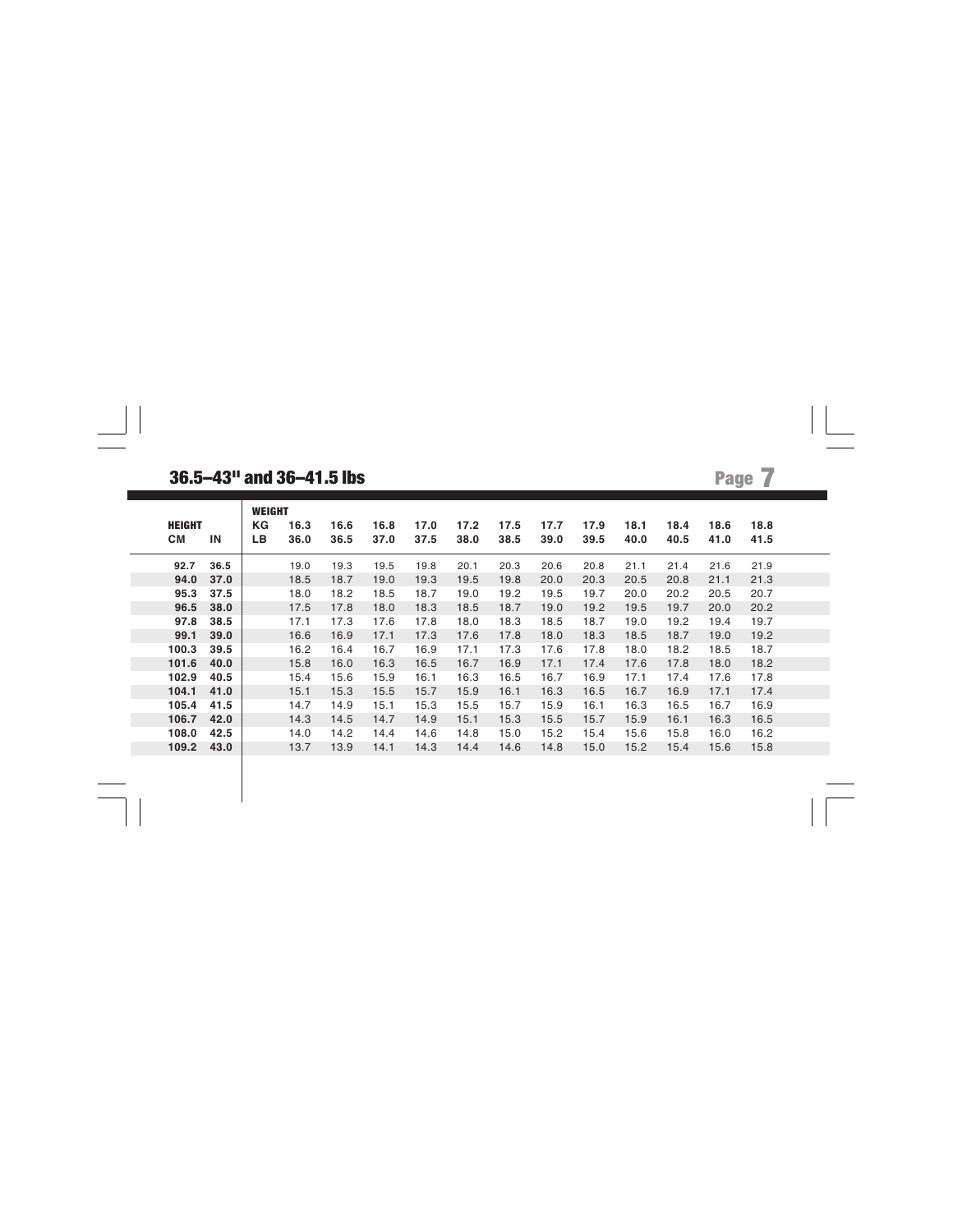$\sqrt{2}$ 

**Page Page 8**

### **43.5–47" and 36–41.5 lbs**

<span id="page-12-0"></span> $\equiv$ 

 $\frac{1}{\sqrt{2}}$ 

|               |      | <b>WEIGHT</b> |      |      |      |      |      |      |      |      |      |      |      |      |
|---------------|------|---------------|------|------|------|------|------|------|------|------|------|------|------|------|
| <b>HEIGHT</b> |      | КG            | 16.3 | 16.6 | 16.8 | 17.0 | 17.2 | 17.5 | 17.7 | 17.9 | 18.1 | 18.4 | 18.6 | 18.8 |
| CМ            | IN   | LB.           | 36.0 | 36.5 | 37.0 | 37.5 | 38.0 | 38.5 | 39.0 | 39.5 | 40.0 | 40.5 | 41.0 | 41.5 |
| 110.5         | 43.5 |               | 13.4 | 13.6 | 13.7 | 13.9 | 14.1 | 14.3 | 14.5 | 14.7 | 14.9 | 15.0 | 15.2 | 15.4 |
| 111.8         | 44.0 |               | 13.1 | 13.3 | 13.4 | 13.6 | 13.8 | 14.0 | 14.2 | 14.3 | 14.5 | 14.7 | 14.9 | 15.1 |
| 113.0         | 44.5 |               |      |      | 13.1 | 13.3 | 13.5 | 13.7 | 13.8 | 14.0 | 14.2 | 14.4 | 14.6 | 14.7 |
| 114.3         | 45.0 |               |      |      |      | 13.0 | 13.2 | 13.4 | 13.5 | 13.7 | 13.9 | 14.1 | 14.2 | 14.4 |
| 115.6         | 45.5 |               |      |      |      |      |      | 13.1 | 13.2 | 13.4 | 13.6 | 13.8 | 13.9 | 14.1 |
| 116.8         | 46.0 |               |      |      |      |      |      |      |      | 13.1 | 13.3 | 13.5 | 13.6 | 13.8 |
| 118.1         | 46.5 |               |      |      |      |      |      |      |      |      | 13.0 | 13.2 | 13.3 | 13.5 |
| 119.4         | 47.0 |               |      |      |      |      |      |      |      |      |      |      | 13.0 | 13.2 |
|               |      |               |      |      |      |      |      |      |      |      |      |      |      |      |
|               |      |               |      |      |      |      |      |      |      |      |      |      |      |      |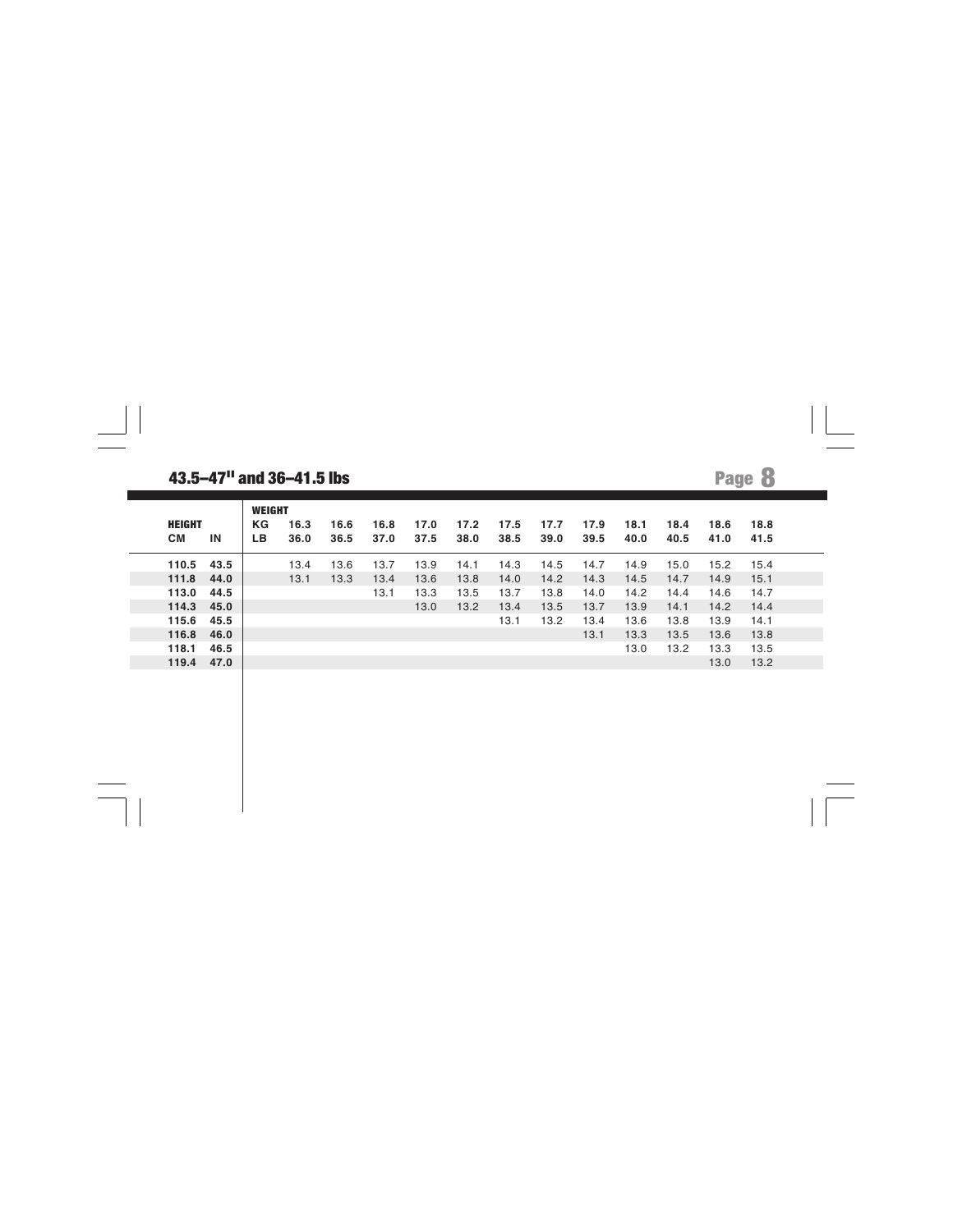**29.5–36.5" and 42–47.5 lbs Page Page 9**

<span id="page-13-0"></span> $\mathbf{\underline{}}$ 

|                     |      | <b>WEIGHT</b> |              |              |              |              |              |              |              |              |              |              |              |              |  |
|---------------------|------|---------------|--------------|--------------|--------------|--------------|--------------|--------------|--------------|--------------|--------------|--------------|--------------|--------------|--|
| <b>HEIGHT</b><br>CМ | IN   | ΚG<br>LВ      | 19.1<br>42.0 | 19.3<br>42.5 | 19.5<br>43.0 | 19.7<br>43.5 | 20.0<br>44.0 | 20.2<br>44.5 | 20.4<br>45.0 | 20.6<br>45.5 | 20.9<br>46.0 | 21.1<br>46.5 | 21.3<br>47.0 | 21.5<br>47.5 |  |
|                     |      |               |              |              |              |              |              |              |              |              |              |              |              |              |  |
| 74.9                | 29.5 |               | 33.9         | 34.3         | 34.7         |              |              |              |              |              |              |              |              |              |  |
| 76.2                | 30.0 |               | 32.8         | 33.2         | 33.6         | 34.0         | 34.4         | 34.8         |              |              |              |              |              |              |  |
| 77.5                | 30.5 |               | 31.7         | 32.1         | 32.5         | 32.9         | 33.3         | 33.6         | 34.0         | 34.4         | 34.8         |              |              |              |  |
| 78.7                | 31.0 |               | 30.7         | 31.1         | 31.5         | 31.8         | 32.2         | 32.6         | 32.9         | 33.3         | 33.7         | 34.0         | 34.4         | 34.8         |  |
| 80.0                | 31.5 |               | 29.8         | 30.1         | 30.5         | 30.8         | 31.2         | 31.5         | 31.9         | 32.2         | 32.6         | 32.9         | 33.3         | 33.7         |  |
| 81.3                | 32.0 |               | 28.8         | 29.2         | 29.5         | 29.9         | 30.2         | 30.6         | 30.9         | 31.2         | 31.6         | 31.9         | 32.3         | 32.6         |  |
| 82.6                | 32.5 |               | 28.0         | 28.3         | 28.6         | 29.0         | 29.3         | 29.6         | 30.0         | 30.3         | 30.6         | 31.0         | 31.3         | 31.6         |  |
| 83.8                | 33.0 |               | 27.1         | 27.4         | 27.8         | 28.1         | 28.4         | 28.7         | 29.1         | 29.4         | 29.7         | 30.0         | 30.3         | 30.7         |  |
| 85.1                | 33.5 |               | 26.3         | 26.6         | 26.9         | 27.3         | 27.6         | 27.9         | 28.2         | 28.5         | 28.8         | 29.1         | 29.4         | 29.8         |  |
| 86.4                | 34.0 |               | 25.5         | 25.8         | 26.2         | 26.5         | 26.8         | 27.1         | 27.4         | 27.7         | 28.0         | 28.3         | 28.6         | 28.9         |  |
| 87.6                | 34.5 |               | 24.8         | 25.1         | 25.4         | 25.7         | 26.0         | 26.3         | 26.6         | 26.9         | 27.2         | 27.5         | 27.8         | 28.1         |  |
| 88.9                | 35.0 |               | 24.1         | 24.4         | 24.7         | 25.0         | 25.3         | 25.5         | 25.8         | 26.1         | 26.4         | 26.7         | 27.0         | 27.3         |  |
| 90.2                | 35.5 |               | 23.4         | 23.7         | 24.0         | 24.3         | 24.5         | 24.8         | 25.1         | 25.4         | 25.7         | 25.9         | 26.2         | 26.5         |  |
| 91.4                | 36.0 |               | 22.8         | 23.1         | 23.3         | 23.6         | 23.9         | 24.1         | 24.4         | 24.7         | 25.0         | 25.2         | 25.5         | 25.8         |  |
| 92.7                | 36.5 |               | 22.2         | 22.4         | 22.7         | 23.0         | 23.2         | 23.5         | 23.7         | 24.0         | 24.3         | 24.5         | 24.8         | 25.1         |  |
|                     |      |               |              |              |              |              |              |              |              |              |              |              |              |              |  |
|                     |      |               |              |              |              |              |              |              |              |              |              |              |              |              |  |
|                     |      |               |              |              |              |              |              |              |              |              |              |              |              |              |  |
|                     |      |               |              |              |              |              |              |              |              |              |              |              |              |              |  |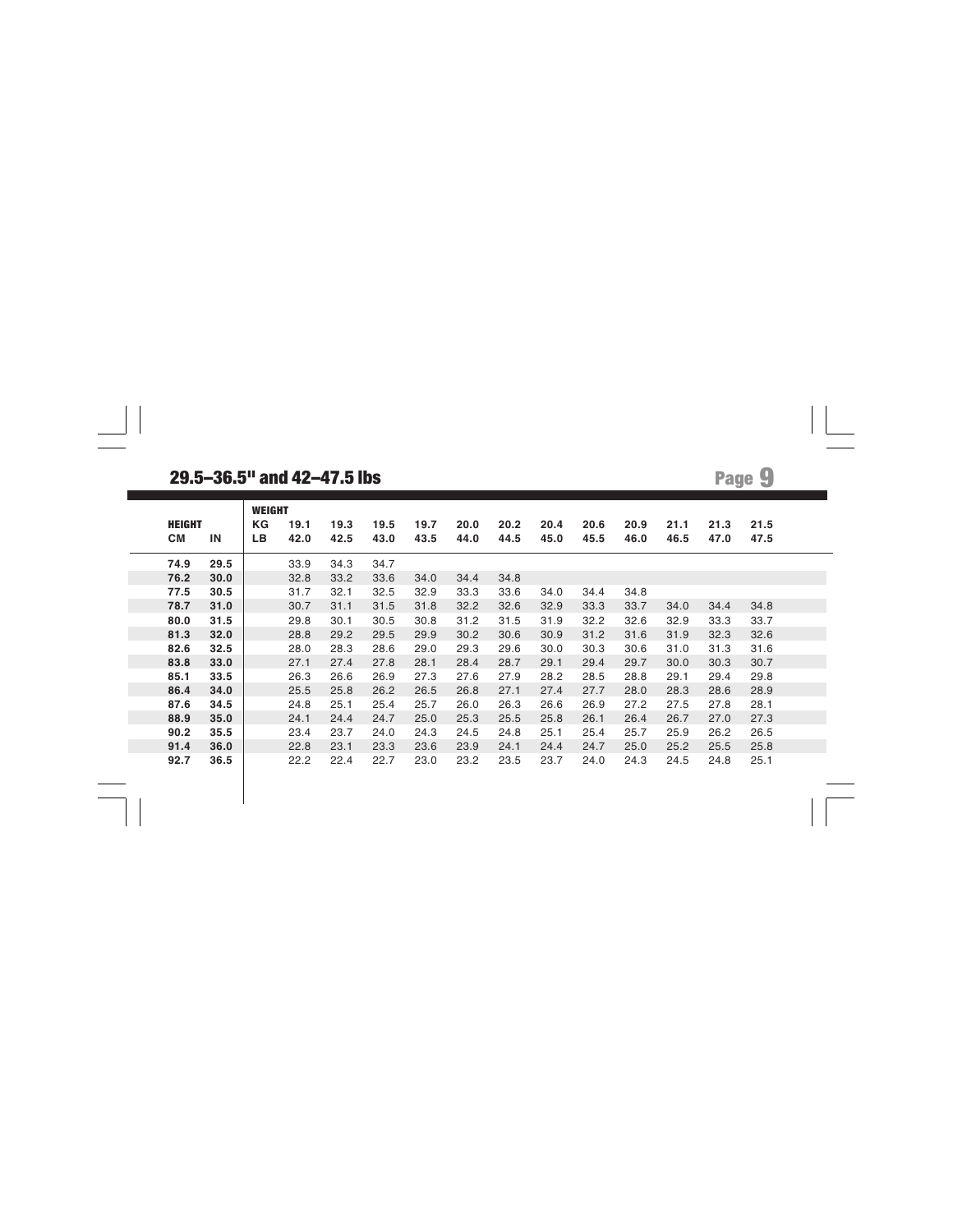**37–43.5" and 42–47.5 lbs Page 10**

<span id="page-14-0"></span> $\mathbf{\underline{}}$ 

 $\frac{1}{2}$  $\frac{1}{\sqrt{2\pi}}$ 

|    |               |      | <b>WEIGHT</b> |      |      |      |      |      |      |      |      |      |      |      |      |  |
|----|---------------|------|---------------|------|------|------|------|------|------|------|------|------|------|------|------|--|
|    | <b>HEIGHT</b> |      | КG            | 19.1 | 19.3 | 19.5 | 19.7 | 20.0 | 20.2 | 20.4 | 20.6 | 20.9 | 21.1 | 21.3 | 21.5 |  |
| CМ |               | IN   | LВ            | 42.0 | 42.5 | 43.0 | 43.5 | 44.0 | 44.5 | 45.0 | 45.5 | 46.0 | 46.5 | 47.0 | 47.5 |  |
|    | 94.0          | 37.0 |               | 21.6 | 21.8 | 22.1 | 22.3 | 22.6 | 22.9 | 23.1 | 23.4 | 23.6 | 23.9 | 24.1 | 24.4 |  |
|    | 95.3          | 37.5 |               | 21.0 | 21.2 | 21.5 | 21.7 | 22.0 | 22.2 | 22.5 | 22.7 | 23.0 | 23.2 | 23.5 | 23.7 |  |
|    | 96.5          | 38.0 |               | 20.4 | 20.7 | 20.9 | 21.2 | 21.4 | 21.7 | 21.9 | 22.2 | 22.4 | 22.6 | 22.9 | 23.1 |  |
|    | 97.8          | 38.5 |               | 19.9 | 20.2 | 20.4 | 20.6 | 20.9 | 21.1 | 21.3 | 21.6 | 21.8 | 22.1 | 22.3 | 22.5 |  |
|    | 99.1          | 39.0 |               | 19.4 | 19.6 | 19.9 | 20.1 | 20.3 | 20.6 | 20.8 | 21.0 | 21.3 | 21.5 | 21.7 | 22.0 |  |
|    | 100.3         | 39.5 |               | 18.9 | 19.2 | 19.4 | 19.6 | 19.8 | 20.1 | 20.3 | 20.5 | 20.7 | 21.0 | 21.2 | 21.4 |  |
|    | 101.6         | 40.0 |               | 18.5 | 18.7 | 18.9 | 19.1 | 19.3 | 19.6 | 19.8 | 20.0 | 20.2 | 20.4 | 20.7 | 20.9 |  |
|    | 102.9         | 40.5 |               | 18.0 | 18.2 | 18.4 | 18.6 | 18.9 | 19.1 | 19.3 | 19.5 | 19.7 | 19.9 | 20.1 | 20.4 |  |
|    | 104.1         | 41.0 |               | 17.6 | 17.8 | 18.0 | 18.2 | 18.4 | 18.6 | 18.8 | 19.0 | 19.2 | 19.4 | 19.7 | 19.9 |  |
|    | 105.4         | 41.5 |               | 17.1 | 17.3 | 17.6 | 17.8 | 18.0 | 18.2 | 18.4 | 18.6 | 18.8 | 19.0 | 19.2 | 19.4 |  |
|    | 106.7         | 42.0 |               | 16.7 | 16.9 | 17.1 | 17.3 | 17.5 | 17.7 | 17.9 | 18.1 | 18.3 | 18.5 | 18.7 | 18.9 |  |
|    | 108.0         | 42.5 |               | 16.3 | 16.5 | 16.7 | 16.9 | 17.1 | 17.3 | 17.5 | 17.7 | 17.9 | 18.1 | 18.3 | 18.5 |  |
|    | 109.2         | 43.0 |               | 16.0 | 16.2 | 16.4 | 16.5 | 16.7 | 16.9 | 17.1 | 17.3 | 17.5 | 17.7 | 17.9 | 18.1 |  |
|    | 110.5         | 43.5 |               | 15.6 | 15.8 | 16.0 | 16.2 | 16.3 | 16.5 | 16.7 | 16.9 | 17.1 | 17.3 | 17.5 | 17.6 |  |
|    |               |      |               |      |      |      |      |      |      |      |      |      |      |      |      |  |

 $\begin{array}{c} \hline \hline \hline \hline \hline \hline \hline \end{array}$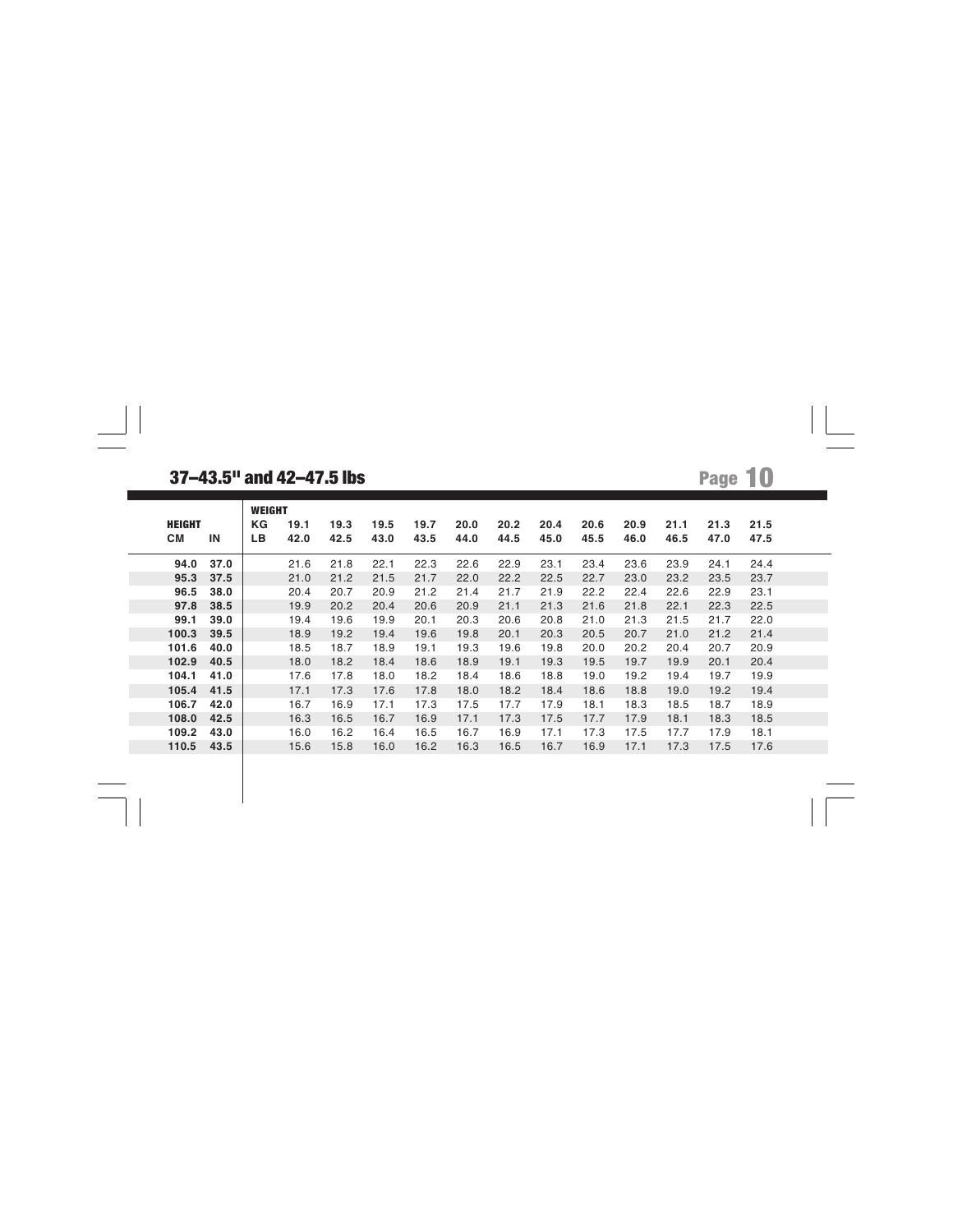<span id="page-15-0"></span>**44–50" and 42–47.5 lbs Page 11**

 $\frac{1}{\sqrt{2}}$ 

 $\mathbf{L}$ 

 $\sqrt{2}$ 

|               |      | <b>WEIGHT</b> |      |      |      |      |      |      |      |      |      |      |      |      |  |
|---------------|------|---------------|------|------|------|------|------|------|------|------|------|------|------|------|--|
| <b>HEIGHT</b> |      | ΚG            | 19.1 | 19.3 | 19.5 | 19.7 | 20.0 | 20.2 | 20.4 | 20.6 | 20.9 | 21.1 | 21.3 | 21.5 |  |
| CМ            | IN   | LВ            | 42.0 | 42.5 | 43.0 | 43.5 | 44.0 | 44.5 | 45.0 | 45.5 | 46.0 | 46.5 | 47.0 | 47.5 |  |
| 111.8         | 44.0 |               | 15.3 | 15.4 | 15.6 | 15.8 | 16.0 | 16.2 | 16.3 | 16.5 | 16.7 | 16.9 | 17.1 | 17.2 |  |
| 113.0         | 44.5 |               | 14.9 | 15.1 | 15.3 | 15.4 | 15.6 | 15.8 | 16.0 | 16.2 | 16.3 | 16.5 | 16.7 | 16.9 |  |
| 114.3         | 45.0 |               | 14.6 | 14.8 | 14.9 | 15.1 | 15.3 | 15.5 | 15.6 | 15.8 | 16.0 | 16.1 | 16.3 | 16.5 |  |
| 115.6         | 45.5 |               | 14.3 | 14.4 | 14.6 | 14.8 | 14.9 | 15.1 | 15.3 | 15.5 | 15.6 | 15.8 | 16.0 | 16.1 |  |
| 116.8         | 46.0 |               | 14.0 | 14.1 | 14.3 | 14.5 | 14.6 | 14.8 | 15.0 | 15.1 | 15.3 | 15.5 | 15.6 | 15.8 |  |
| 118.1         | 46.5 |               | 13.7 | 13.8 | 14.0 | 14.1 | 14.3 | 14.5 | 14.6 | 14.8 | 15.0 | 15.1 | 15.3 | 15.4 |  |
| 119.4         | 47.0 |               | 13.4 | 13.5 | 13.7 | 13.8 | 14.0 | 14.2 | 14.3 | 14.5 | 14.6 | 14.8 | 15.0 | 15.1 |  |
| 120.7         | 47.5 |               | 13.1 | 13.2 | 13.4 | 13.6 | 13.7 | 13.9 | 14.0 | 14.2 | 14.3 | 14.5 | 14.6 | 14.8 |  |
| 121.9         | 48.0 |               |      |      | 13.1 | 13.3 | 13.4 | 13.6 | 13.7 | 13.9 | 14.0 | 14.2 | 14.3 | 14.5 |  |
| 124.5         | 49.0 |               |      |      |      |      |      | 13.0 | 13.2 | 13.3 | 13.5 | 13.6 | 13.8 | 13.9 |  |
| 127.0         | 50.0 |               |      |      |      |      |      |      |      |      |      | 13.1 | 13.2 | 13.4 |  |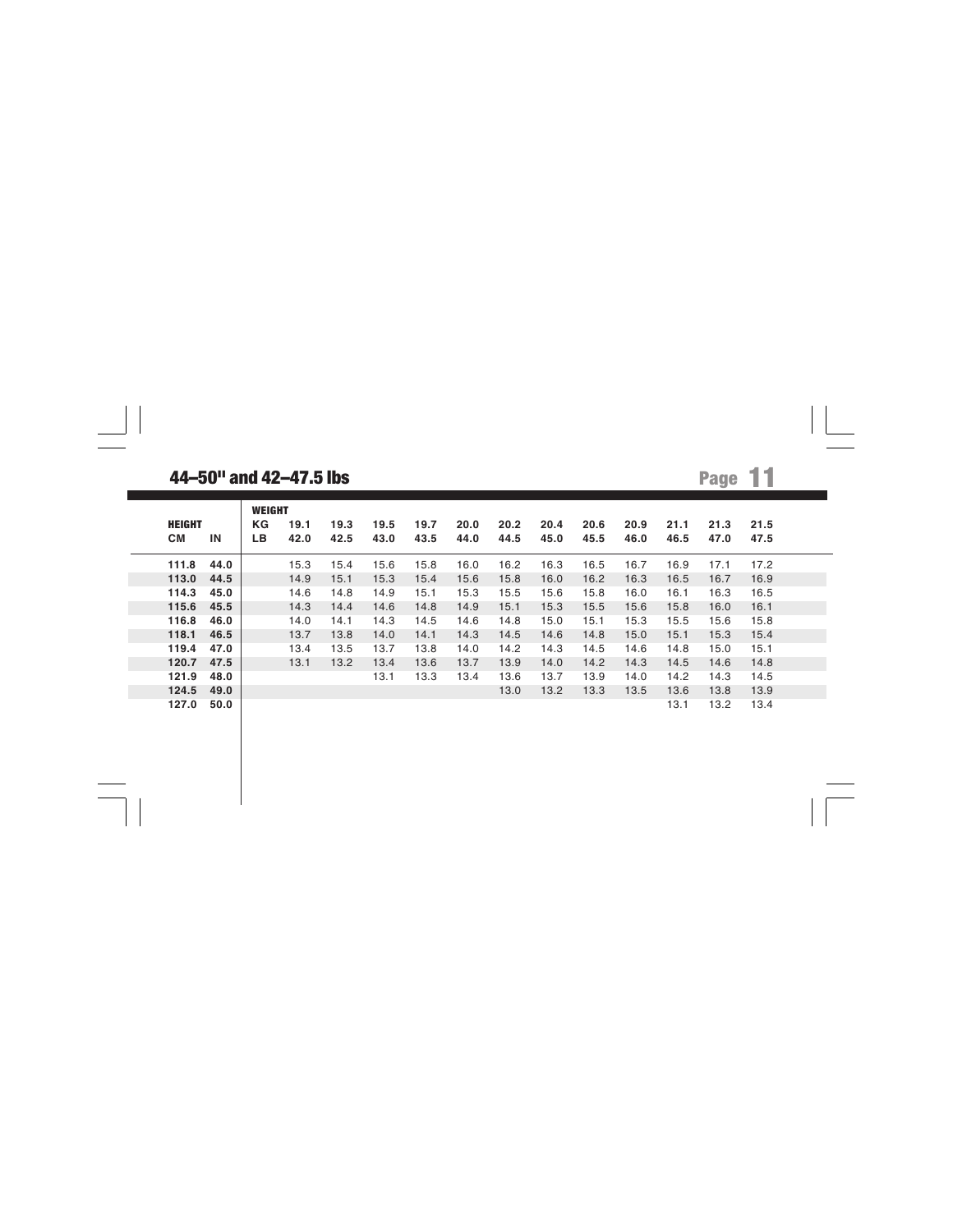**31.5–38.5" and 48–53.5 lbs Page 12**

<span id="page-16-0"></span> $\mathbf{\underline{}}^+$ 

| <b>HEIGHT</b><br>CМ | IN   | <b>WEIGHT</b><br>ΚG<br>LВ | 21.8<br>48.0 | 22.0<br>48.5 | 22.2<br>49.0 | 22.5<br>49.5 | 22.7<br>50.0 | 22.9<br>50.5 | 23.1<br>51.0 | 23.4<br>51.5 | 23.6<br>52.0 | 23.8<br>52.5 | 24.0<br>53.0 | 24.3<br>53.5 |  |
|---------------------|------|---------------------------|--------------|--------------|--------------|--------------|--------------|--------------|--------------|--------------|--------------|--------------|--------------|--------------|--|
| 80.0                | 31.5 |                           | 34.0         | 34.4         | 34.7         |              |              |              |              |              |              |              |              |              |  |
| 81.3                | 32.0 |                           | 33.0         | 33.3         | 33.6         | 34.0         | 34.3         | 34.7         |              |              |              |              |              |              |  |
| 82.6                | 32.5 |                           | 32.0         | 32.3         | 32.6         | 32.9         | 33.3         | 33.6         | 33.9         | 34.3         | 34.6         | 34.9         |              |              |  |
| 83.8                | 33.0 |                           | 31.0         | 31.3         | 31.6         | 32.0         | 32.3         | 32.6         | 32.9         | 33.2         | 33.6         | 33.9         | 34.2         | 34.5         |  |
| 85.1                | 33.5 |                           | 30.1         | 30.4         | 30.7         | 31.0         | 31.3         | 31.6         | 32.0         | 32.3         | 32.6         | 32.9         | 33.2         | 33.5         |  |
| 86.4                | 34.0 |                           | 29.2         | 29.5         | 29.8         | 30.1         | 30.4         | 30.7         | 31.0         | 31.3         | 31.6         | 31.9         | 32.2         | 32.5         |  |
| 87.6                | 34.5 |                           | 28.4         | 28.6         | 28.9         | 29.2         | 29.5         | 29.8         | 30.1         | 30.4         | 30.7         | 31.0         | 31.3         | 31.6         |  |
| 88.9                | 35.0 |                           | 27.5         | 27.8         | 28.1         | 28.4         | 28.7         | 29.0         | 29.3         | 29.6         | 29.8         | 30.1         | 30.4         | 30.7         |  |
| 90.2                | 35.5 |                           | 26.8         | 27.1         | 27.3         | 27.6         | 27.9         | 28.2         | 28.5         | 28.7         | 29.0         | 29.3         | 29.6         | 29.8         |  |
| 91.4                | 36.0 |                           | 26.0         | 26.3         | 26.6         | 26.9         | 27.1         | 27.4         | 27.7         | 27.9         | 28.2         | 28.5         | 28.8         | 29.0         |  |
| 92.7                | 36.5 |                           | 25.3         | 25.6         | 25.9         | 26.1         | 26.4         | 26.7         | 26.9         | 27.2         | 27.4         | 27.7         | 28.0         | 28.2         |  |
| 94.0                | 37.0 |                           | 24.7         | 24.9         | 25.2         | 25.4         | 25.7         | 25.9         | 26.2         | 26.4         | 26.7         | 27.0         | 27.2         | 27.5         |  |
| 95.3                | 37.5 |                           | 24.0         | 24.2         | 24.5         | 24.7         | 25.0         | 25.2         | 25.5         | 25.7         | 26.0         | 26.2         | 26.5         | 26.7         |  |
| 96.5                | 38.0 |                           | 23.4         | 23.6         | 23.9         | 24.1         | 24.3         | 24.6         | 24.8         | 25.1         | 25.3         | 25.6         | 25.8         | 26.0         |  |
| 97.8                | 38.5 |                           | 22.8         | 23.0         | 23.2         | 23.5         | 23.7         | 24.0         | 24.2         | 24.4         | 24.7         | 24.9         | 25.1         | 25.4         |  |
|                     |      |                           |              |              |              |              |              |              |              |              |              |              |              |              |  |
|                     |      |                           |              |              |              |              |              |              |              |              |              |              |              |              |  |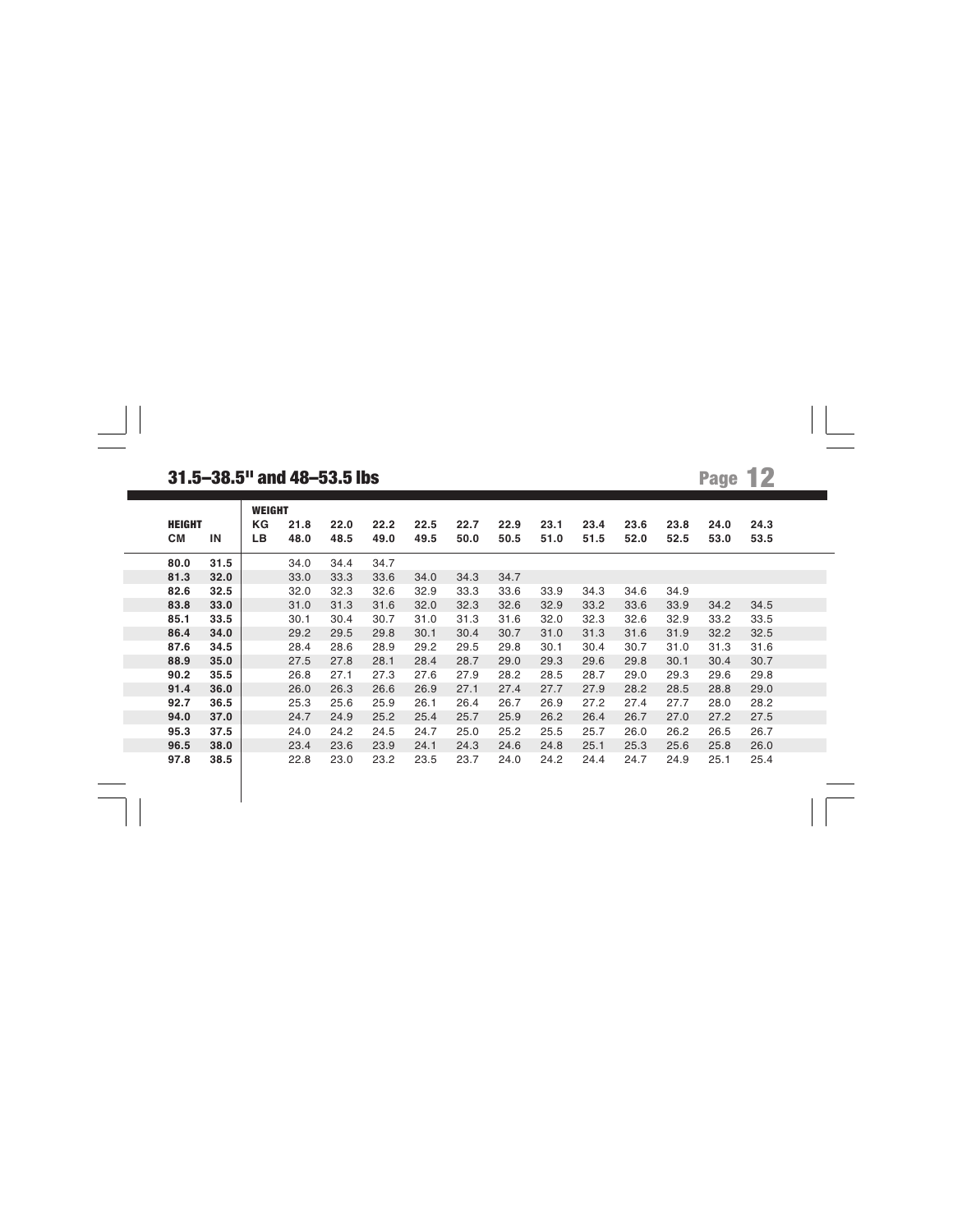**39–45.5" and 48–53.5 lbs Page 13**

<span id="page-17-0"></span> $\begin{array}{c|c} \hline \hline \hline \end{array}$ 

|                     |      | <b>WEIGHT</b> |              |              |              |              |              |              |              |              |              |              |              |              |
|---------------------|------|---------------|--------------|--------------|--------------|--------------|--------------|--------------|--------------|--------------|--------------|--------------|--------------|--------------|
| <b>HEIGHT</b><br>CМ | IN   | ΚG<br>LВ      | 21.8<br>48.0 | 22.0<br>48.5 | 22.2<br>49.0 | 22.5<br>49.5 | 22.7<br>50.0 | 22.9<br>50.5 | 23.1<br>51.0 | 23.4<br>51.5 | 23.6<br>52.0 | 23.8<br>52.5 | 24.0<br>53.0 | 24.3<br>53.5 |
| 99.1                | 39.0 |               | 22.2         | 22.4         | 22.6         | 22.9         | 23.1         | 23.3         | 23.6         | 23.8         | 24.0         | 24.3         | 24.5         | 24.7         |
| 100.3               | 39.5 |               | 21.6         | 21.9         | 22.1         | 22.3         | 22.5         | 22.8         | 23.0         | 23.2         | 23.4         | 23.7         | 23.9         | 24.1         |
| 101.6               | 40.0 |               | 21.1         | 21.3         | 21.5         | 21.8         | 22.0         | 22.2         | 22.4         | 22.6         | 22.8         | 23.1         | 23.3         | 23.5         |
| 102.9               | 40.5 |               | 20.6         | 20.8         | 21.0         | 21.2         | 21.4         | 21.6         | 21.9         | 22.1         | 22.3         | 22.5         | 22.7         | 22.9         |
| 104.1               | 41.0 |               | 20.1         | 20.3         | 20.5         | 20.7         | 20.9         | 21.1         | 21.3         | 21.5         | 21.7         | 22.0         | 22.2         | 22.4         |
| 105.4               | 41.5 |               | 19.6         | 19.8         | 20.0         | 20.2         | 20.4         | 20.6         | 20.8         | 21.0         | 21.2         | 21.4         | 21.6         | 21.8         |
| 106.7               | 42.0 |               | 19.1         | 19.3         | 19.5         | 19.7         | 19.9         | 20.1         | 20.3         | 20.5         | 20.7         | 20.9         | 21.1         | 21.3         |
| 108.0               | 42.5 |               | 18.7         | 18.9         | 19.1         | 19.3         | 19.5         | 19.7         | 19.9         | 20.0         | 20.2         | 20.4         | 20.6         | 20.8         |
| 109.2               | 43.0 |               | 18.3         | 18.4         | 18.6         | 18.8         | 19.0         | 19.2         | 19.4         | 19.6         | 19.8         | 20.0         | 20.2         | 20.3         |
| 110.5               | 43.5 |               | 17.8         | 18.0         | 18.2         | 18.4         | 18.6         | 18.8         | 18.9         | 19.1         | 19.3         | 19.5         | 19.7         | 19.9         |
| 111.8               | 44.0 |               | 17.4         | 17.6         | 17.8         | 18.0         | 18.2         | 18.3         | 18.5         | 18.7         | 18.9         | 19.1         | 19.2         | 19.4         |
| 113.0               | 44.5 |               | 17.0         | 17.2         | 17.4         | 17.6         | 17.8         | 17.9         | 18.1         | 18.3         | 18.5         | 18.6         | 18.8         | 19.0         |
| 114.3               | 45.0 |               | 16.7         | 16.8         | 17.0         | 17.2         | 17.4         | 17.5         | 17.7         | 17.9         | 18.1         | 18.2         | 18.4         | 18.6         |
| 115.6               | 45.5 |               | 16.3         | 16.5         | 16.6         | 16.8         | 17.0         | 17.2         | 17.3         | 17.5         | 17.7         | 17.8         | 18.0         | 18.2         |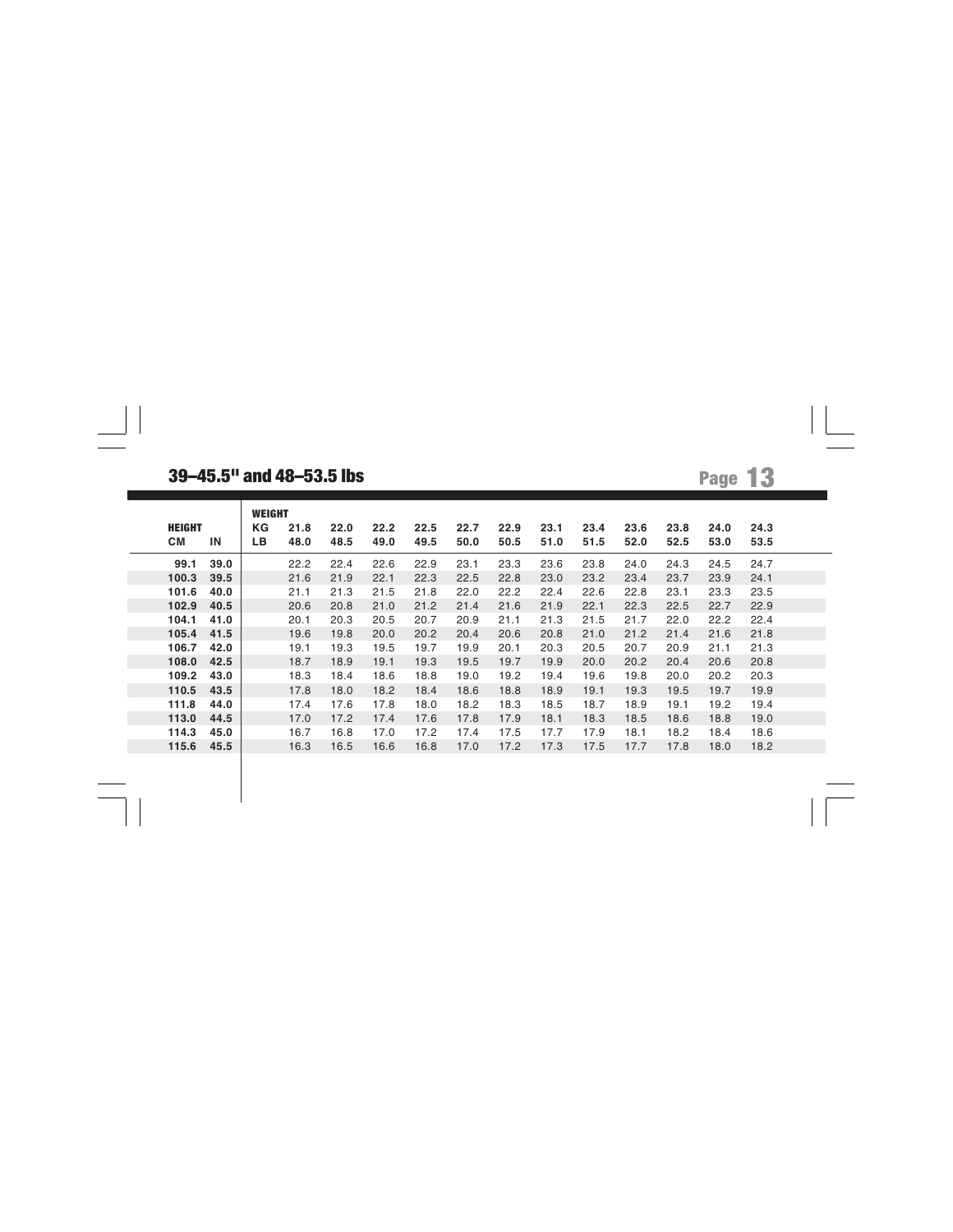<span id="page-18-0"></span>**46–53" and 48–53.5 lbs Page 14**

 $\frac{1}{\sqrt{2}}$ 

 $\sqrt{1}$ 

|               |      | <b>WEIGHT</b> |      |      |      |      |      |      |      |      |      |      |      |      |  |
|---------------|------|---------------|------|------|------|------|------|------|------|------|------|------|------|------|--|
| <b>HEIGHT</b> |      | ΚG            | 21.8 | 22.0 | 22.2 | 22.5 | 22.7 | 22.9 | 23.1 | 23.4 | 23.6 | 23.8 | 24.0 | 24.3 |  |
| CМ            | IN   | LВ            | 48.0 | 48.5 | 49.0 | 49.5 | 50.0 | 50.5 | 51.0 | 51.5 | 52.0 | 52.5 | 53.0 | 53.5 |  |
| 116.8         | 46.0 |               | 15.9 | 16.1 | 16.3 | 16.4 | 16.6 | 16.8 | 16.9 | 17.1 | 17.3 | 17.4 | 17.6 | 17.8 |  |
| 118.1         | 46.5 |               | 15.6 | 15.8 | 15.9 | 16.1 | 16.3 | 16.4 | 16.6 | 16.7 | 16.9 | 17.1 | 17.2 | 17.4 |  |
| 119.4         | 47.0 |               | 15.3 | 15.4 | 15.6 | 15.8 | 15.9 | 16.1 | 16.2 | 16.4 | 16.6 | 16.7 | 16.9 | 17.0 |  |
| 120.7         | 47.5 |               | 15.0 | 15.1 | 15.3 | 15.4 | 15.6 | 15.7 | 15.9 | 16.0 | 16.2 | 16.4 | 16.5 | 16.7 |  |
| 121.9         | 48.0 |               | 14.6 | 14.8 | 15.0 | 15.1 | 15.3 | 15.4 | 15.6 | 15.7 | 15.9 | 16.0 | 16.2 | 16.3 |  |
| 124.5         | 49.0 |               | 14.1 | 14.2 | 14.3 | 14.5 | 14.6 | 14.8 | 14.9 | 15.1 | 15.2 | 15.4 | 15.5 | 15.7 |  |
| 127.0         | 50.0 |               | 13.5 | 13.6 | 13.8 | 13.9 | 14.1 | 14.2 | 14.3 | 14.5 | 14.6 | 14.8 | 14.9 | 15.0 |  |
| 129.5         | 51.0 |               |      | 13.1 | 13.2 | 13.4 | 13.5 | 13.7 | 13.8 | 13.9 | 14.1 | 14.2 | 14.3 | 14.5 |  |
| 132.1         | 52.0 |               |      |      |      |      | 13.0 | 13.1 | 13.3 | 13.4 | 13.5 | 13.7 | 13.8 | 13.9 |  |
| 134.6         | 53.0 |               |      |      |      |      |      |      |      |      | 13.0 | 13.1 | 13.3 | 13.4 |  |
|               |      |               |      |      |      |      |      |      |      |      |      |      |      |      |  |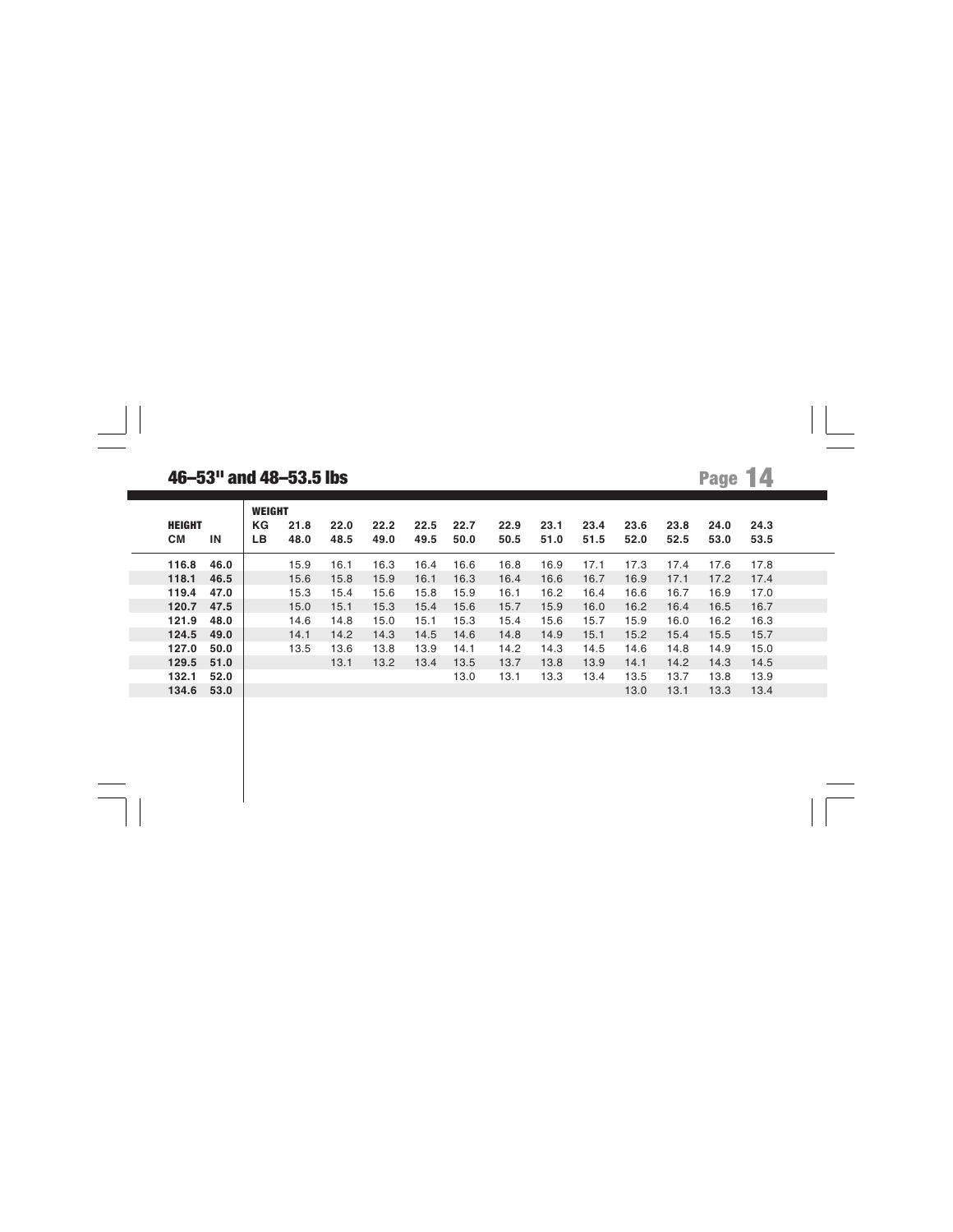**33–40" and 54–59.5 lbs Page 15**

<span id="page-19-0"></span> $\mathbf{r}$ 

|                     |      | <b>WEIGHT</b> |              |              |              |              |              |              |              |              |              |              |              |              |  |
|---------------------|------|---------------|--------------|--------------|--------------|--------------|--------------|--------------|--------------|--------------|--------------|--------------|--------------|--------------|--|
| <b>HEIGHT</b><br>CМ | IN   | ΚG<br>LВ      | 24.5<br>54.0 | 24.7<br>54.5 | 24.9<br>55.0 | 25.2<br>55.5 | 25.4<br>56.0 | 25.6<br>56.5 | 25.9<br>57.0 | 26.1<br>57.5 | 26.3<br>58.0 | 26.5<br>58.5 | 26.8<br>59.0 | 27.0<br>59.5 |  |
| 83.8                | 33.0 |               | 34.9         |              |              |              |              |              |              |              |              |              |              |              |  |
| 85.1                | 33.5 |               | 33.8         | 34.1         | 34.5         | 34.8         |              |              |              |              |              |              |              |              |  |
| 86.4                | 34.0 |               | 32.8         | 33.1         | 33.5         | 33.8         | 34.1         | 34.4         | 34.7         | 35.0         |              |              |              |              |  |
| 87.6                | 34.5 |               | 31.9         | 32.2         | 32.5         | 32.8         | 33.1         | 33.4         | 33.7         | 34.0         | 34.3         | 34.6         | 34.9         |              |  |
| 88.9                | 35.0 |               | 31.0         | 31.3         | 31.6         | 31.9         | 32.1         | 32.4         | 32.7         | 33.0         | 33.3         | 33.6         | 33.9         | 34.1         |  |
| 90.2                | 35.5 |               | 30.1         | 30.4         | 30.7         | 31.0         | 31.2         | 31.5         | 31.8         | 32.1         | 32.4         | 32.6         | 32.9         | 33.2         |  |
| 91.4                | 36.0 |               | 29.3         | 29.6         | 29.8         | 30.1         | 30.4         | 30.7         | 30.9         | 31.2         | 31.5         | 31.7         | 32.0         | 32.3         |  |
| 92.7                | 36.5 |               | 28.5         | 28.8         | 29.0         | 29.3         | 29.6         | 29.8         | 30.1         | 30.3         | 30.6         | 30.9         | 31.1         | 31.4         |  |
| 94.0                | 37.0 |               | 27.7         | 28.0         | 28.2         | 28.5         | 28.8         | 29.0         | 29.3         | 29.5         | 29.8         | 30.0         | 30.3         | 30.6         |  |
| 95.3                | 37.5 |               | 27.0         | 27.2         | 27.5         | 27.7         | 28.0         | 28.2         | 28.5         | 28.7         | 29.0         | 29.2         | 29.5         | 29.7         |  |
| 96.5                | 38.0 |               | 26.3         | 26.5         | 26.8         | 27.0         | 27.3         | 27.5         | 27.8         | 28.0         | 28.2         | 28.5         | 28.7         | 29.0         |  |
| 97.8                | 38.5 |               | 25.6         | 25.9         | 26.1         | 26.3         | 26.6         | 26.8         | 27.0         | 27.3         | 27.5         | 27.7         | 28.0         | 28.2         |  |
| 99.1                | 39.0 |               | 25.0         | 25.2         | 25.4         | 25.7         | 25.9         | 26.1         | 26.3         | 26.6         | 26.8         | 27.0         | 27.3         | 27.5         |  |
| 100.3               | 39.5 |               | 24.3         | 24.6         | 24.8         | 25.0         | 25.2         | 25.5         | 25.7         | 25.9         | 26.1         | 26.4         | 26.6         | 26.8         |  |
| 101.6               | 40.0 |               | 23.7         | 23.9         | 24.2         | 24.4         | 24.6         | 24.8         | 25.0         | 25.3         | 25.5         | 25.7         | 25.9         | 26.1         |  |
|                     |      |               |              |              |              |              |              |              |              |              |              |              |              |              |  |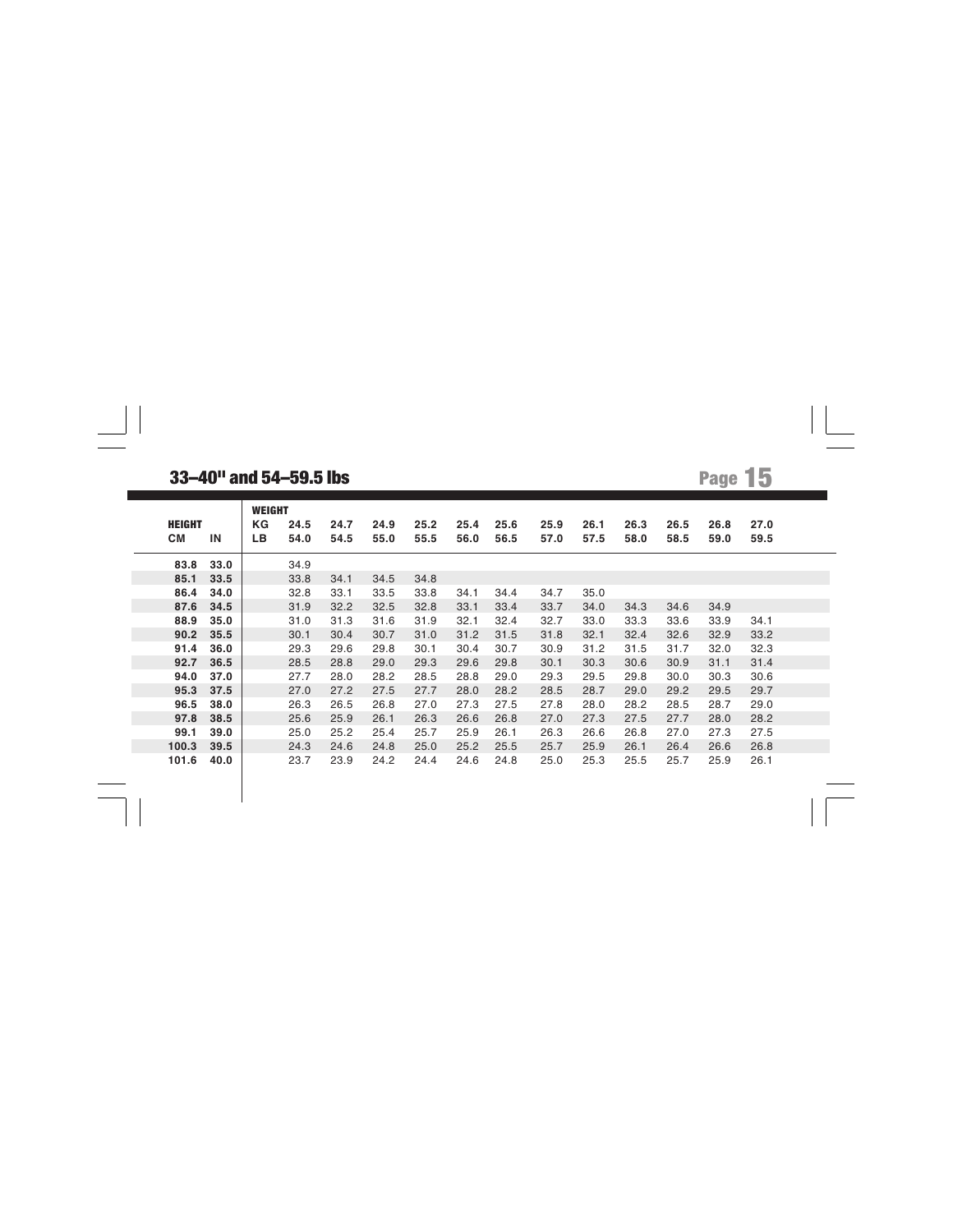**40.5–47" and 54–59.5 lbs Page 16**

<span id="page-20-0"></span> $\mathbf{r}$ 

 $\frac{1}{\sqrt{2}}$ 

|               |      | <b>WEIGHT</b> |      |      |      |      |      |      |      |      |      |      |      |      |
|---------------|------|---------------|------|------|------|------|------|------|------|------|------|------|------|------|
| <b>HEIGHT</b> |      | ΚG            | 24.5 | 24.7 | 24.9 | 25.2 | 25.4 | 25.6 | 25.9 | 26.1 | 26.3 | 26.5 | 26.8 | 27.0 |
| CМ            | IN   | LВ            | 54.0 | 54.5 | 55.0 | 55.5 | 56.0 | 56.5 | 57.0 | 57.5 | 58.0 | 58.5 | 59.0 | 59.5 |
| 102.9         | 40.5 |               | 23.1 | 23.4 | 23.6 | 23.8 | 24.0 | 24.2 | 24.4 | 24.6 | 24.9 | 25.1 | 25.3 | 25.5 |
| 104.1         | 41.0 |               | 22.6 | 22.8 | 23.0 | 23.2 | 23.4 | 23.6 | 23.8 | 24.0 | 24.3 | 24.5 | 24.7 | 24.9 |
| 105.4         | 41.5 |               | 22.0 | 22.2 | 22.5 | 22.7 | 22.9 | 23.1 | 23.3 | 23.5 | 23.7 | 23.9 | 24.1 | 24.3 |
| 106.7         | 42.0 |               | 21.5 | 21.7 | 21.9 | 22.1 | 22.3 | 22.5 | 22.7 | 22.9 | 23.1 | 23.3 | 23.5 | 23.7 |
| 108.0         | 42.5 |               | 21.0 | 21.2 | 21.4 | 21.6 | 21.8 | 22.0 | 22.2 | 22.4 | 22.6 | 22.8 | 23.0 | 23.2 |
| 109.2         | 43.0 |               | 20.5 | 20.7 | 20.9 | 21.1 | 21.3 | 21.5 | 21.7 | 21.9 | 22.1 | 22.2 | 22.4 | 22.6 |
| 110.5         | 43.5 |               | 20.1 | 20.2 | 20.4 | 20.6 | 20.8 | 21.0 | 21.2 | 21.4 | 21.6 | 21.7 | 21.9 | 22.1 |
| 111.8         | 44.0 |               | 19.6 | 19.8 | 20.0 | 20.2 | 20.3 | 20.5 | 20.7 | 20.9 | 21.1 | 21.2 | 21.4 | 21.6 |
| 113.0         | 44.5 |               | 19.2 | 19.3 | 19.5 | 19.7 | 19.9 | 20.1 | 20.2 | 20.4 | 20.6 | 20.8 | 20.9 | 21.1 |
| 114.3         | 45.0 |               | 18.7 | 18.9 | 19.1 | 19.3 | 19.4 | 19.6 | 19.8 | 20.0 | 20.1 | 20.3 | 20.5 | 20.7 |
| 115.6         | 45.5 |               | 18.3 | 18.5 | 18.7 | 18.8 | 19.0 | 19.2 | 19.4 | 19.5 | 19.7 | 19.9 | 20.0 | 20.2 |
| 116.8         | 46.0 |               | 17.9 | 18.1 | 18.3 | 18.4 | 18.6 | 18.8 | 18.9 | 19.1 | 19.3 | 19.4 | 19.6 | 19.8 |
| 118.1         | 46.5 |               | 17.6 | 17.7 | 17.9 | 18.0 | 18.2 | 18.4 | 18.5 | 18.7 | 18.9 | 19.0 | 19.2 | 19.3 |
| 119.4         | 47.0 |               | 17.2 | 17.3 | 17.5 | 17.7 | 17.8 | 18.0 | 18.1 | 18.3 | 18.5 | 18.6 | 18.8 | 18.9 |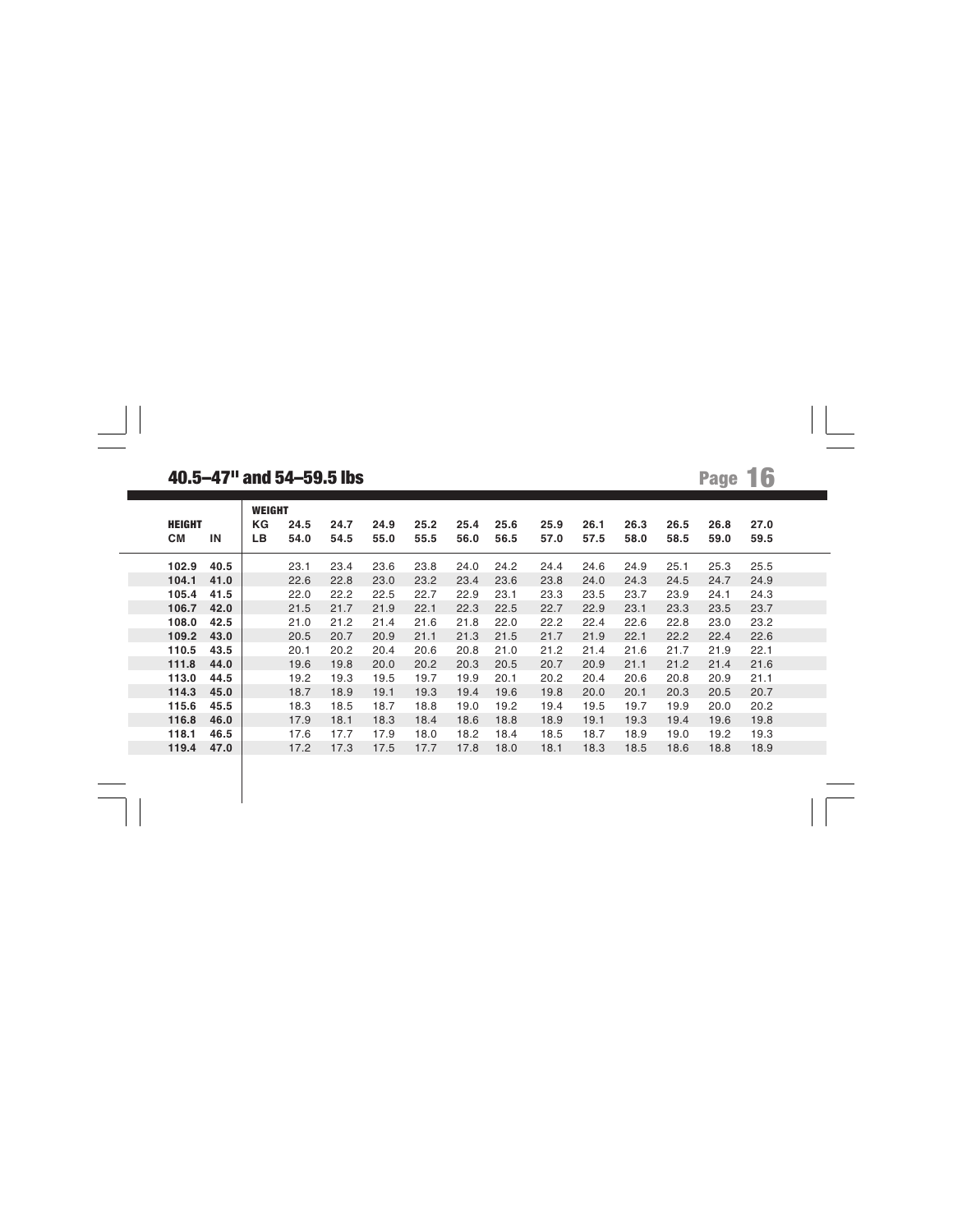<span id="page-21-0"></span>**47.5–56" and 54–59.5 lbs Page 17**

 $\frac{1}{\sqrt{2}}$ 

| $\mathcal{L}(\mathcal{A})$ | ۰. |  |
|----------------------------|----|--|

 $\frac{1}{\sqrt{1-\frac{1}{2}}}$ 

|               |            | <b>WEIGHT</b> |      |      |      |      |      |      |      |      |      |      |      |      |
|---------------|------------|---------------|------|------|------|------|------|------|------|------|------|------|------|------|
| <b>HEIGHT</b> |            | ΚG            | 24.5 | 24.7 | 24.9 | 25.2 | 25.4 | 25.6 | 25.9 | 26.1 | 26.3 | 26.5 | 26.8 | 27.0 |
| CМ            | IN         | LВ            | 54.0 | 54.5 | 55.0 | 55.5 | 56.0 | 56.5 | 57.0 | 57.5 | 58.0 | 58.5 | 59.0 | 59.5 |
| 120.7         | 47.5       |               | 16.8 | 17.0 | 17.1 | 17.3 | 17.5 | 17.6 | 17.8 | 17.9 | 18.1 | 18.2 | 18.4 | 18.5 |
| 121.9         | 48.0       |               | 16.5 | 16.6 | 16.8 | 16.9 | 17.1 | 17.2 | 17.4 | 17.5 | 17.7 | 17.9 | 18.0 | 18.2 |
| 124.5         | 49.0       |               | 15.8 | 16.0 | 16.1 | 16.3 | 16.4 | 16.5 | 16.7 | 16.8 | 17.0 | 17.1 | 17.3 | 17.4 |
| 127.0         | 50.0       |               | 15.2 | 15.3 | 15.5 | 15.6 | 15.7 | 15.9 | 16.0 | 16.2 | 16.3 | 16.5 | 16.6 | 16.7 |
| 129.5         | 51.0       |               | 14.6 | 14.7 | 14.9 | 15.0 | 15.1 | 15.3 | 15.4 | 15.5 | 15.7 | 15.8 | 15.9 | 16.1 |
| 132.1         | 52.0       |               | 14.0 | 14.2 | 14.3 | 14.4 | 14.6 | 14.7 | 14.8 | 15.0 | 15.1 | 15.2 | 15.3 | 15.5 |
| 134.6         | 53.0       |               | 13.5 | 13.6 | 13.8 | 13.9 | 14.0 | 14.1 | 14.3 | 14.4 | 14.5 | 14.6 | 14.8 | 14.9 |
| 137.2         | 54.0       |               | 13.0 | 13.1 | 13.3 | 13.4 | 13.5 | 13.6 | 13.7 | 13.9 | 14.0 | 14.1 | 14.2 | 14.3 |
| 139.7         | 55.0       |               |      |      |      |      | 13.0 | 13.1 | 13.2 | 13.4 | 13.5 | 13.6 | 13.7 | 13.8 |
|               | 142.2 56.0 |               |      |      |      |      |      |      |      |      | 13.0 | 13.1 | 13.2 | 13.3 |
|               |            |               |      |      |      |      |      |      |      |      |      |      |      |      |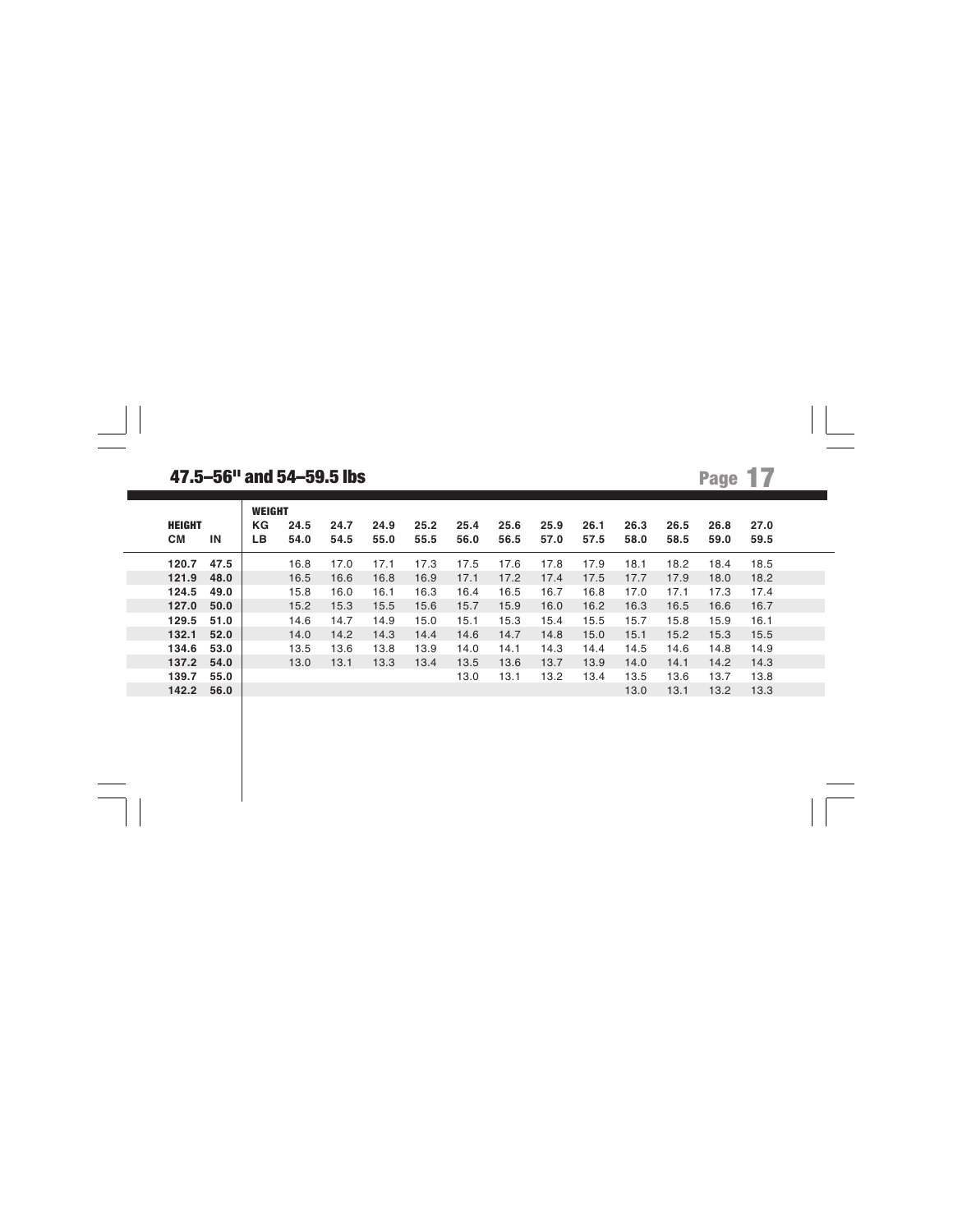**35–42" and 60–71 lbs Page 18**

<span id="page-22-0"></span> $\mathbf{r}$ 

|               |      | <b>WEIGHT</b> |      |      |      |      |      |      |      |      |      |      |      |      |  |
|---------------|------|---------------|------|------|------|------|------|------|------|------|------|------|------|------|--|
| <b>HEIGHT</b> |      | ΚG            | 27.2 | 27.7 | 28.1 | 28.6 | 29.0 | 29.5 | 29.9 | 30.4 | 30.8 | 31.3 | 31.8 | 32.2 |  |
| CМ            | IN   | LВ            | 60.0 | 61.0 | 62.0 | 63.0 | 64.0 | 65.0 | 66.0 | 67.0 | 68.0 | 69.0 | 70.0 | 71.0 |  |
| 88.9          | 35.0 |               | 34.4 |      |      |      |      |      |      |      |      |      |      |      |  |
| 90.2          | 35.5 |               | 33.5 | 34.0 | 34.6 |      |      |      |      |      |      |      |      |      |  |
| 91.4          | 36.0 |               | 32.5 | 33.1 | 33.6 | 34.2 | 34.7 |      |      |      |      |      |      |      |  |
| 92.7          | 36.5 |               | 31.7 | 32.2 | 32.7 | 33.2 | 33.8 | 34.3 | 34.8 |      |      |      |      |      |  |
| 94.0          | 37.0 |               | 30.8 | 31.3 | 31.8 | 32.4 | 32.9 | 33.4 | 33.9 | 34.4 | 34.9 |      |      |      |  |
| 95.3          | 37.5 |               | 30.0 | 30.5 | 31.0 | 31.5 | 32.0 | 32.5 | 33.0 | 33.5 | 34.0 | 34.5 | 35.0 |      |  |
| 96.5          | 38.0 |               | 29.2 | 29.7 | 30.2 | 30.7 | 31.2 | 31.6 | 32.1 | 32.6 | 33.1 | 33.6 | 34.1 | 34.6 |  |
| 97.8          | 38.5 |               | 28.5 | 28.9 | 29.4 | 29.9 | 30.4 | 30.8 | 31.3 | 31.8 | 32.3 | 32.7 | 33.2 | 33.7 |  |
| 99.1          | 39.0 |               | 27.7 | 28.2 | 28.7 | 29.1 | 29.6 | 30.0 | 30.5 | 31.0 | 31.4 | 31.9 | 32.4 | 32.8 |  |
| 100.3         | 39.5 |               | 27.0 | 27.5 | 27.9 | 28.4 | 28.8 | 29.3 | 29.7 | 30.2 | 30.6 | 31.1 | 31.5 | 32.0 |  |
| 101.6         | 40.0 |               | 26.4 | 26.8 | 27.2 | 27.7 | 28.1 | 28.6 | 29.0 | 29.4 | 29.9 | 30.3 | 30.8 | 31.2 |  |
| 102.9         | 40.5 |               | 25.7 | 26.1 | 26.6 | 27.0 | 27.4 | 27.9 | 28.3 | 28.7 | 29.1 | 29.6 | 30.0 | 30.4 |  |
| 104.1         | 41.0 |               | 25.1 | 25.5 | 25.9 | 26.3 | 26.8 | 27.2 | 27.6 | 28.0 | 28.4 | 28.9 | 29.3 | 29.7 |  |
| 105.4         | 41.5 |               | 24.5 | 24.9 | 25.3 | 25.7 | 26.1 | 26.5 | 26.9 | 27.4 | 27.8 | 28.2 | 28.6 | 29.0 |  |
| 106.7         | 42.0 |               | 23.9 | 24.3 | 24.7 | 25.1 | 25.5 | 25.9 | 26.3 | 26.7 | 27.1 | 27.5 | 27.9 | 28.3 |  |
|               |      |               |      |      |      |      |      |      |      |      |      |      |      |      |  |
|               |      |               |      |      |      |      |      |      |      |      |      |      |      |      |  |
|               |      |               |      |      |      |      |      |      |      |      |      |      |      |      |  |
|               |      |               |      |      |      |      |      |      |      |      |      |      |      |      |  |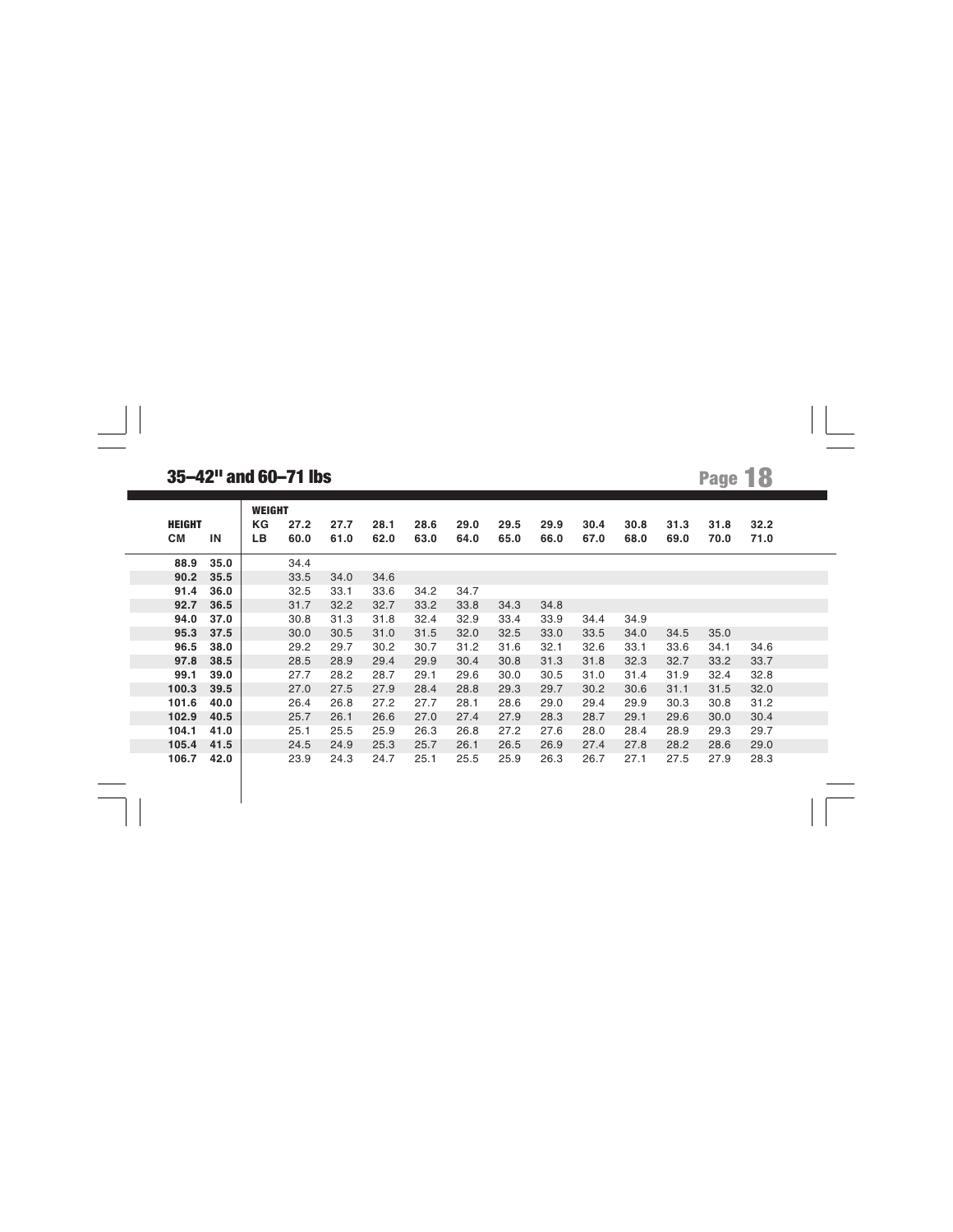**42.5–50" and 60–71 lbs Page 19**

<span id="page-23-0"></span> $\mathbf{\underline{}}$ 

 $\overline{\overline{\mathbb{u}}}$ 

| <b>HEIGHT</b><br>CМ | IN   | <b>WEIGHT</b><br>ΚG<br>LВ | 27.2<br>60.0 | 27.7<br>61.0 | 28.1<br>62.0 | 28.6<br>63.0 | 29.0<br>64.0 | 29.5<br>65.0 | 29.9<br>66.0 | 30.4<br>67.0 | 30.8<br>68.0 | 31.3<br>69.0 | 31.8<br>70.0 | 32.2<br>71.0 |  |
|---------------------|------|---------------------------|--------------|--------------|--------------|--------------|--------------|--------------|--------------|--------------|--------------|--------------|--------------|--------------|--|
| 108.0               | 42.5 |                           | 23.4         | 23.7         | 24.1         | 24.5         | 24.9         | 25.3         | 25.7         | 26.1         | 26.5         | 26.9         | 27.2         | 27.6         |  |
| 109.2               | 43.0 |                           | 22.8         | 23.2         | 23.6         | 24.0         | 24.3         | 24.7         | 25.1         | 25.5         | 25.9         | 26.2         | 26.6         | 27.0         |  |
| 110.5               | 43.5 |                           | 22.3         | 22.7         | 23.0         | 23.4         | 23.8         | 24.2         | 24.5         | 24.9         | 25.3         | 25.6         | 26.0         | 26.4         |  |
| 111.8               | 44.0 |                           | 21.8         | 22.2         | 22.5         | 22.9         | 23.2         | 23.6         | 24.0         | 24.3         | 24.7         | 25.1         | 25.4         | 25.8         |  |
| 113.0               | 44.5 |                           | 21.3         | 21.7         | 22.0         | 22.4         | 22.7         | 23.1         | 23.4         | 23.8         | 24.1         | 24.5         | 24.9         | 25.2         |  |
| 114.3               | 45.0 |                           | 20.8         | 21.2         | 21.5         | 21.9         | 22.2         | 22.6         | 22.9         | 23.3         | 23.6         | 24.0         | 24.3         | 24.7         |  |
| 115.6               | 45.5 |                           | 20.4         | 20.7         | 21.1         | 21.4         | 21.7         | 22.1         | 22.4         | 22.8         | 23.1         | 23.4         | 23.8         | 24.1         |  |
| 116.8               | 46.0 |                           | 19.9         | 20.3         | 20.6         | 20.9         | 21.3         | 21.6         | 21.9         | 22.3         | 22.6         | 22.9         | 23.3         | 23.6         |  |
| 118.1               | 46.5 |                           | 19.5         | 19.8         | 20.2         | 20.5         | 20.8         | 21.1         | 21.5         | 21.8         | 22.1         | 22.4         | 22.8         | 23.1         |  |
| 119.4               | 47.0 |                           | 19.1         | 19.4         | 19.7         | 20.1         | 20.4         | 20.7         | 21.0         | 21.3         | 21.6         | 22.0         | 22.3         | 22.6         |  |
| 120.7               | 47.5 |                           | 18.7         | 19.0         | 19.3         | 19.6         | 19.9         | 20.3         | 20.6         | 20.9         | 21.2         | 21.5         | 21.8         | 22.1         |  |
| 121.9               | 48.0 |                           | 18.3         | 18.6         | 18.9         | 19.2         | 19.5         | 19.8         | 20.1         | 20.4         | 20.8         | 21.1         | 21.4         | 21.7         |  |
| 124.5               | 49.0 |                           | 17.6         | 17.9         | 18.2         | 18.4         | 18.7         | 19.0         | 19.3         | 19.6         | 19.9         | 20.2         | 20.5         | 20.8         |  |
| 127.0               | 50.0 |                           | 16.9         | 17.2         | 17.4         | 17.7         | 18.0         | 18.3         | 18.6         | 18.8         | 19.1         | 19.4         | 19.7         | 20.0         |  |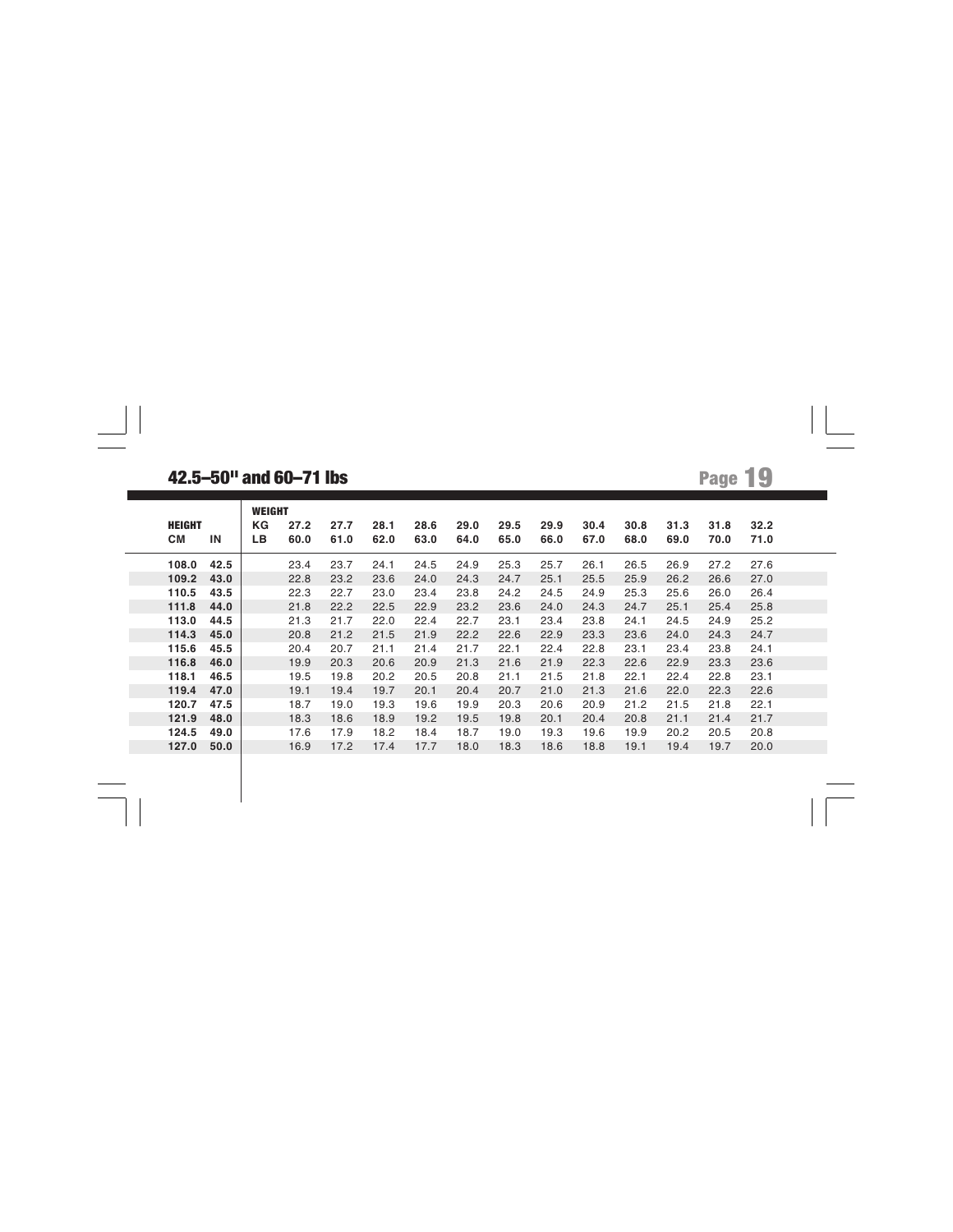<span id="page-24-0"></span>**51–61" and 60–71 lbs Page 20**

 $\frac{1}{\sqrt{2}}$ 

|  | ٧ | M. |
|--|---|----|

 $\frac{1}{\sqrt{1-\frac{1}{2}}}$ 

|               |      | <b>WEIGHT</b> |      |      |      |      |      |      |      |      |      |      |      |      |  |
|---------------|------|---------------|------|------|------|------|------|------|------|------|------|------|------|------|--|
| <b>HEIGHT</b> |      | ΚG            | 27.2 | 27.7 | 28.1 | 28.6 | 29.0 | 29.5 | 29.9 | 30.4 | 30.8 | 31.3 | 31.8 | 32.2 |  |
| CМ            | IN   | LВ            | 60.0 | 61.0 | 62.0 | 63.0 | 64.0 | 65.0 | 66.0 | 67.0 | 68.0 | 69.0 | 70.0 | 71.0 |  |
| 129.5         | 51.0 |               | 16.2 | 16.5 | 16.8 | 17.0 | 17.3 | 17.6 | 17.8 | 18.1 | 18.4 | 18.7 | 18.9 | 19.2 |  |
| 132.1         | 52.0 |               | 15.6 | 15.9 | 16.1 | 16.4 | 16.6 | 16.9 | 17.2 | 17.4 | 17.7 | 17.9 | 18.2 | 18.5 |  |
| 134.6         | 53.0 |               | 15.0 | 15.3 | 15.5 | 15.8 | 16.0 | 16.3 | 16.5 | 16.8 | 17.0 | 17.3 | 17.5 | 17.8 |  |
| 137.2         | 54.0 |               | 14.5 | 14.7 | 14.9 | 15.2 | 15.4 | 15.7 | 15.9 | 16.2 | 16.4 | 16.6 | 16.9 | 17.1 |  |
| 139.7         | 55.0 |               | 13.9 | 14.2 | 14.4 | 14.6 | 14.9 | 15.1 | 15.3 | 15.6 | 15.8 | 16.0 | 16.3 | 16.5 |  |
| 142.2         | 56.0 |               | 13.5 | 13.7 | 13.9 | 14.1 | 14.3 | 14.6 | 14.8 | 15.0 | 15.2 | 15.5 | 15.7 | 15.9 |  |
| 144.8         | 57.0 |               |      | 13.2 | 13.4 | 13.6 | 13.8 | 14.1 | 14.3 | 14.5 | 14.7 | 14.9 | 15.1 | 15.4 |  |
| 147.3         | 58.0 |               |      |      |      | 13.2 | 13.4 | 13.6 | 13.8 | 14.0 | 14.2 | 14.4 | 14.6 | 14.8 |  |
| 149.9         | 59.0 |               |      |      |      |      |      | 13.1 | 13.3 | 13.5 | 13.7 | 13.9 | 14.1 | 14.3 |  |
| 152.4         | 60.0 |               |      |      |      |      |      |      |      | 13.1 | 13.3 | 13.5 | 13.7 | 13.9 |  |
| 154.9         | 61.0 |               |      |      |      |      |      |      |      |      |      | 13.0 | 13.2 | 13.4 |  |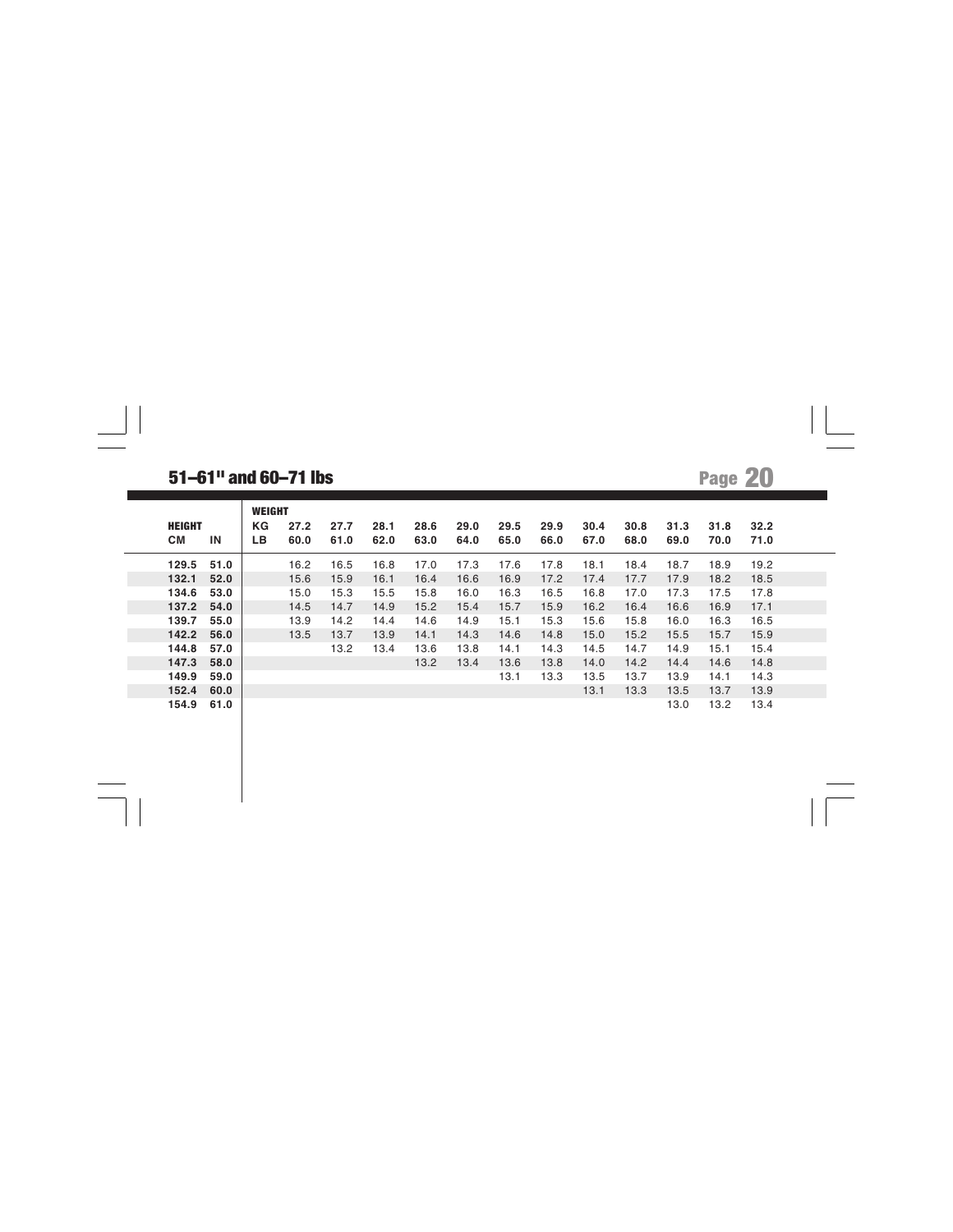**38.5–45.5" and 72–83 lbs Page 21**

<span id="page-25-0"></span> $\mathbf{\underline{}}^+$ 

| <b>HEIGHT</b><br>CМ | IN   | <b>WEIGHT</b><br>ΚG<br><b>LB</b> | 32.7<br>72.0 | 33.1<br>73.0 | 33.6<br>74.0 | 34.0<br>75.0 | 34.5<br>76.0 | 34.9<br>77.0 | 35.4<br>78.0 | 35.8<br>79.0 | 36.3<br>80.0 | 36.7<br>81.0 | 37.2<br>82.0 | 37.6<br>83.0 |  |
|---------------------|------|----------------------------------|--------------|--------------|--------------|--------------|--------------|--------------|--------------|--------------|--------------|--------------|--------------|--------------|--|
| 97.8                | 38.5 |                                  | 34.2         | 34.6         |              |              |              |              |              |              |              |              |              |              |  |
| 99.1                | 39.0 |                                  | 33.3         | 33.7         | 34.2         | 34.7         |              |              |              |              |              |              |              |              |  |
| 100.3               | 39.5 |                                  | 32.4         | 32.9         | 33.3         | 33.8         | 34.2         | 34.7         |              |              |              |              |              |              |  |
| 101.6               | 40.0 |                                  | 31.6         | 32.1         | 32.5         | 33.0         | 33.4         | 33.8         | 34.3         | 34.7         |              |              |              |              |  |
| 102.9               | 40.5 |                                  | 30.9         | 31.3         | 31.7         | 32.1         | 32.6         | 33.0         | 33.4         | 33.9         | 34.3         | 34.7         |              |              |  |
| 104.1               | 41.0 |                                  | 30.1         | 30.5         | 31.0         | 31.4         | 31.8         | 32.2         | 32.6         | 33.0         | 33.5         | 33.9         | 34.3         | 34.7         |  |
| 105.4               | 41.5 |                                  | 29.4         | 29.8         | 30.2         | 30.6         | 31.0         | 31.4         | 31.8         | 32.2         | 32.7         | 33.1         | 33.5         | 33.9         |  |
| 106.7               | 42.0 |                                  | 28.7         | 29.1         | 29.5         | 29.9         | 30.3         | 30.7         | 31.1         | 31.5         | 31.9         | 32.3         | 32.7         | 33.1         |  |
| 108.0               | 42.5 |                                  | 28.0         | 28.4         | 28.8         | 29.2         | 29.6         | 30.0         | 30.4         | 30.8         | 31.1         | 31.5         | 31.9         | 32.3         |  |
| 109.2               | 43.0 |                                  | 27.4         | 27.8         | 28.1         | 28.5         | 28.9         | 29.3         | 29.7         | 30.0         | 30.4         | 30.8         | 31.2         | 31.6         |  |
| 110.5               | 43.5 |                                  | 26.8         | 27.1         | 27.5         | 27.9         | 28.2         | 28.6         | 29.0         | 29.4         | 29.7         | 30.1         | 30.5         | 30.8         |  |
| 111.8               | 44.0 |                                  | 26.1         | 26.5         | 26.9         | 27.2         | 27.6         | 28.0         | 28.3         | 28.7         | 29.1         | 29.4         | 29.8         | 30.1         |  |
| 113.0               | 44.5 |                                  | 25.6         | 25.9         | 26.3         | 26.6         | 27.0         | 27.3         | 27.7         | 28.0         | 28.4         | 28.8         | 29.1         | 29.5         |  |
| 114.3               | 45.0 |                                  | 25.0         | 25.3         | 25.7         | 26.0         | 26.4         | 26.7         | 27.1         | 27.4         | 27.8         | 28.1         | 28.5         | 28.8         |  |
| 115.6               | 45.5 |                                  | 24.5         | 24.8         | 25.1         | 25.5         | 25.8         | 26.1         | 26.5         | 26.8         | 27.2         | 27.5         | 27.8         | 28.2         |  |
|                     |      |                                  |              |              |              |              |              |              |              |              |              |              |              |              |  |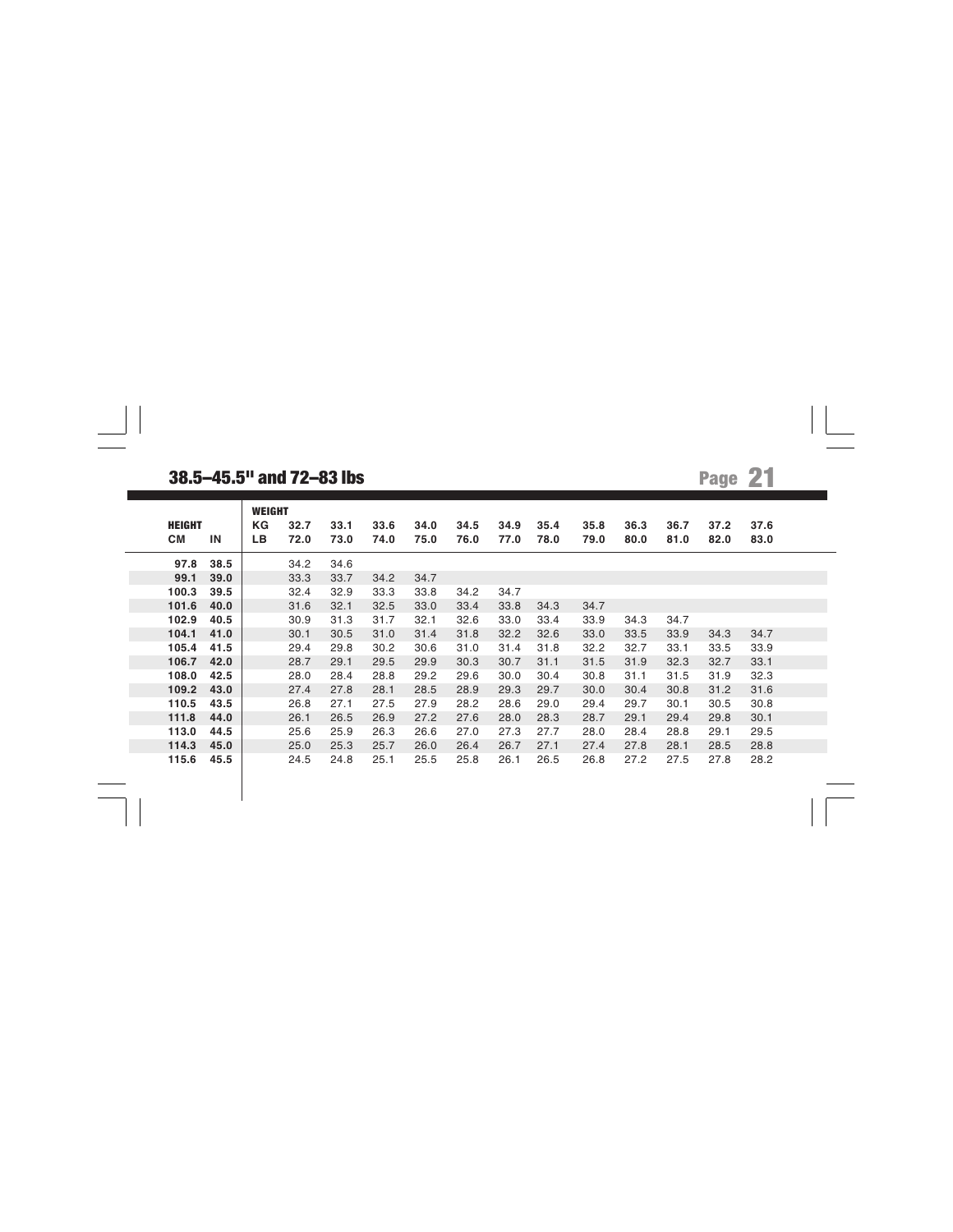**46–57" and 72–83 lbs Page 22**

 $\mathbf{\underline{}}$ 

 $\frac{1}{\sqrt{2}}$ 

|               |      | <b>WEIGHT</b> |      |      |      |      |      |      |      |      |      |      |      |      |  |  |
|---------------|------|---------------|------|------|------|------|------|------|------|------|------|------|------|------|--|--|
| <b>HEIGHT</b> |      | ΚG            | 32.7 | 33.1 | 33.6 | 34.0 | 34.5 | 34.9 | 35.4 | 35.8 | 36.3 | 36.7 | 37.2 | 37.6 |  |  |
| CМ            | IN   | LВ            | 72.0 | 73.0 | 74.0 | 75.0 | 76.0 | 77.0 | 78.0 | 79.0 | 80.0 | 81.0 | 82.0 | 83.0 |  |  |
| 116.8         | 46.0 |               | 23.9 | 24.3 | 24.6 | 24.9 | 25.3 | 25.6 | 25.9 | 26.2 | 26.6 | 26.9 | 27.2 | 27.6 |  |  |
| 118.1         | 46.5 |               | 23.4 | 23.7 | 24.1 | 24.4 | 24.7 | 25.0 | 25.4 | 25.7 | 26.0 | 26.3 | 26.7 | 27.0 |  |  |
| 119.4         | 47.0 |               | 22.9 | 23.2 | 23.6 | 23.9 | 24.2 | 24.5 | 24.8 | 25.1 | 25.5 | 25.8 | 26.1 | 26.4 |  |  |
| 120.7         | 47.5 |               | 22.4 | 22.7 | 23.1 | 23.4 | 23.7 | 24.0 | 24.3 | 24.6 | 24.9 | 25.2 | 25.6 | 25.9 |  |  |
| 121.9         | 48.0 |               | 22.0 | 22.3 | 22.6 | 22.9 | 23.2 | 23.5 | 23.8 | 24.1 | 24.4 | 24.7 | 25.0 | 25.3 |  |  |
| 124.5         | 49.0 |               | 21.1 | 21.4 | 21.7 | 22.0 | 22.3 | 22.5 | 22.8 | 23.1 | 23.4 | 23.7 | 24.0 | 24.3 |  |  |
| 127.0         | 50.0 |               | 20.2 | 20.5 | 20.8 | 21.1 | 21.4 | 21.7 | 21.9 | 22.2 | 22.5 | 22.8 | 23.1 | 23.3 |  |  |
| 129.5         | 51.0 |               | 19.5 | 19.7 | 20.0 | 20.3 | 20.5 | 20.8 | 21.1 | 21.4 | 21.6 | 21.9 | 22.2 | 22.4 |  |  |
| 132.1         | 52.0 |               | 18.7 | 19.0 | 19.2 | 19.5 | 19.8 | 20.0 | 20.3 | 20.5 | 20.8 | 21.1 | 21.3 | 21.6 |  |  |
| 134.6         | 53.0 |               | 18.0 | 18.3 | 18.5 | 18.8 | 19.0 | 19.3 | 19.5 | 19.8 | 20.0 | 20.3 | 20.5 | 20.8 |  |  |
| 137.2         | 54.0 |               | 17.4 | 17.6 | 17.8 | 18.1 | 18.3 | 18.6 | 18.8 | 19.0 | 19.3 | 19.5 | 19.8 | 20.0 |  |  |
| 139.7         | 55.0 |               | 16.7 | 17.0 | 17.2 | 17.4 | 17.7 | 17.9 | 18.1 | 18.4 | 18.6 | 18.8 | 19.1 | 19.3 |  |  |
| 142.2         | 56.0 |               | 16.1 | 16.4 | 16.6 | 16.8 | 17.0 | 17.3 | 17.5 | 17.7 | 17.9 | 18.2 | 18.4 | 18.6 |  |  |
| 144.8         | 57.0 |               | 15.6 | 15.8 | 16.0 | 16.2 | 16.4 | 16.7 | 16.9 | 17.1 | 17.3 | 17.5 | 17.7 | 18.0 |  |  |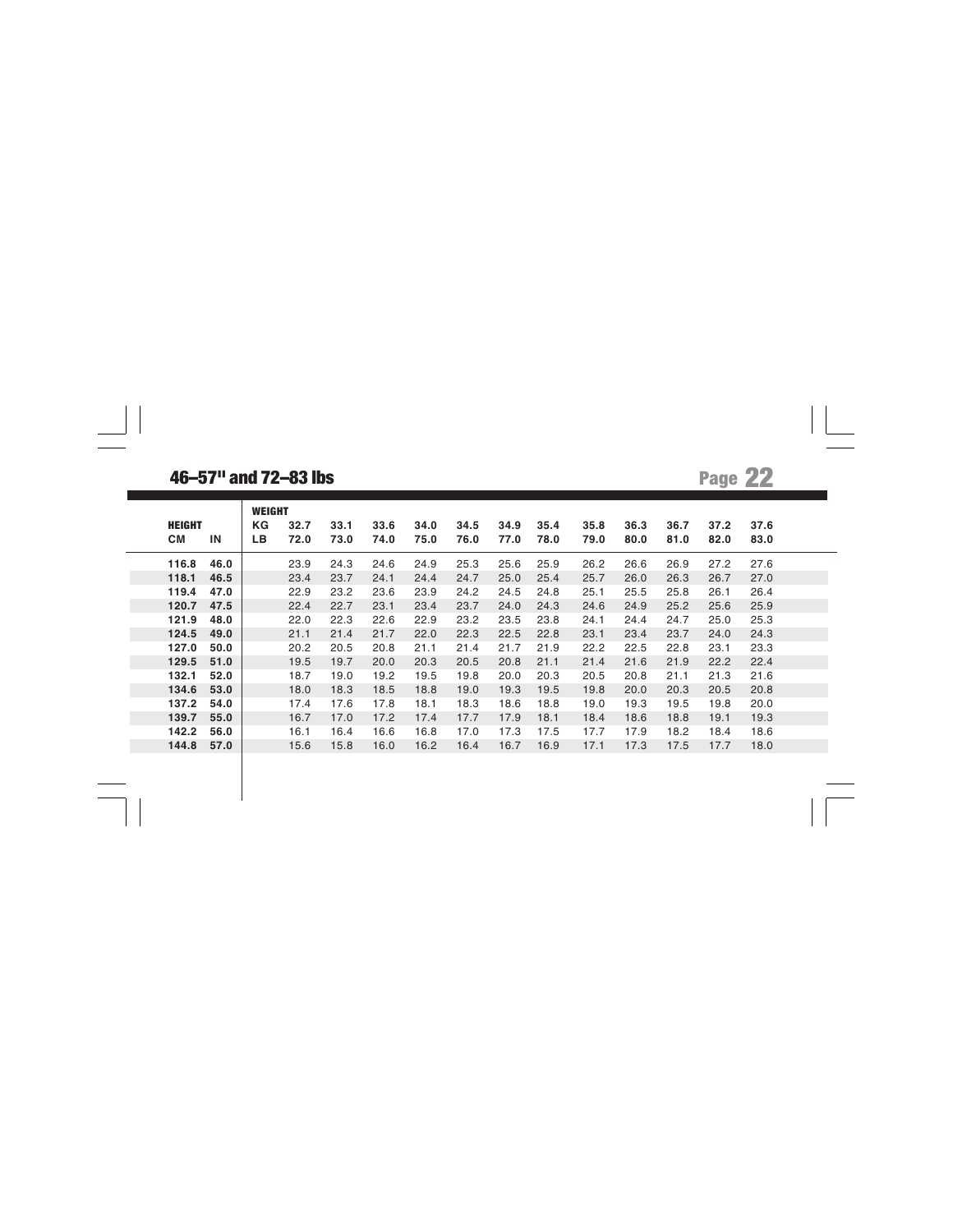<span id="page-27-0"></span>**58–66" and 72–83 lbs Page 23**

 $\frac{1}{\sqrt{2}}$ 

 $\mathbf{L}$ 

 $\frac{1}{\sqrt{1-\frac{1}{2}}}$ 

|               |      | <b>WEIGHT</b> |      |      |      |      |      |      |      |      |      |      |      |      |
|---------------|------|---------------|------|------|------|------|------|------|------|------|------|------|------|------|
| <b>HEIGHT</b> |      | ΚG            | 32.7 | 33.1 | 33.6 | 34.0 | 34.5 | 34.9 | 35.4 | 35.8 | 36.3 | 36.7 | 37.2 | 37.6 |
| CМ            | IN   | LВ            | 72.0 | 73.0 | 74.0 | 75.0 | 76.0 | 77.0 | 78.0 | 79.0 | 80.0 | 81.0 | 82.0 | 83.0 |
| 147.3         | 58.0 |               | 15.0 | 15.3 | 15.5 | 15.7 | 15.9 | 16.1 | 16.3 | 16.5 | 16.7 | 16.9 | 17.1 | 17.3 |
| 149.9 59.0    |      |               | 14.5 | 14.7 | 14.9 | 15.1 | 15.3 | 15.6 | 15.8 | 16.0 | 16.2 | 16.4 | 16.6 | 16.8 |
| 152.4         | 60.0 |               | 14.1 | 14.3 | 14.5 | 14.6 | 14.8 | 15.0 | 15.2 | 15.4 | 15.6 | 15.8 | 16.0 | 16.2 |
| 154.9 61.0    |      |               | 13.6 | 13.8 | 14.0 | 14.2 | 14.4 | 14.5 | 14.7 | 14.9 | 15.1 | 15.3 | 15.5 | 15.7 |
| 157.5 62.0    |      |               | 13.2 | 13.4 | 13.5 | 13.7 | 13.9 | 14.1 | 14.3 | 14.4 | 14.6 | 14.8 | 15.0 | 15.2 |
| 160.0 63.0    |      |               |      |      | 13.1 | 13.3 | 13.5 | 13.6 | 13.8 | 14.0 | 14.2 | 14.3 | 14.5 | 14.7 |
| 162.6         | 64.0 |               |      |      |      |      | 13.0 | 13.2 | 13.4 | 13.6 | 13.7 | 13.9 | 14.1 | 14.2 |
| 165.1         | 65.0 |               |      |      |      |      |      |      |      | 13.1 | 13.3 | 13.5 | 13.6 | 13.8 |
| 167.6         | 66.0 |               |      |      |      |      |      |      |      |      |      | 13.1 | 13.2 | 13.4 |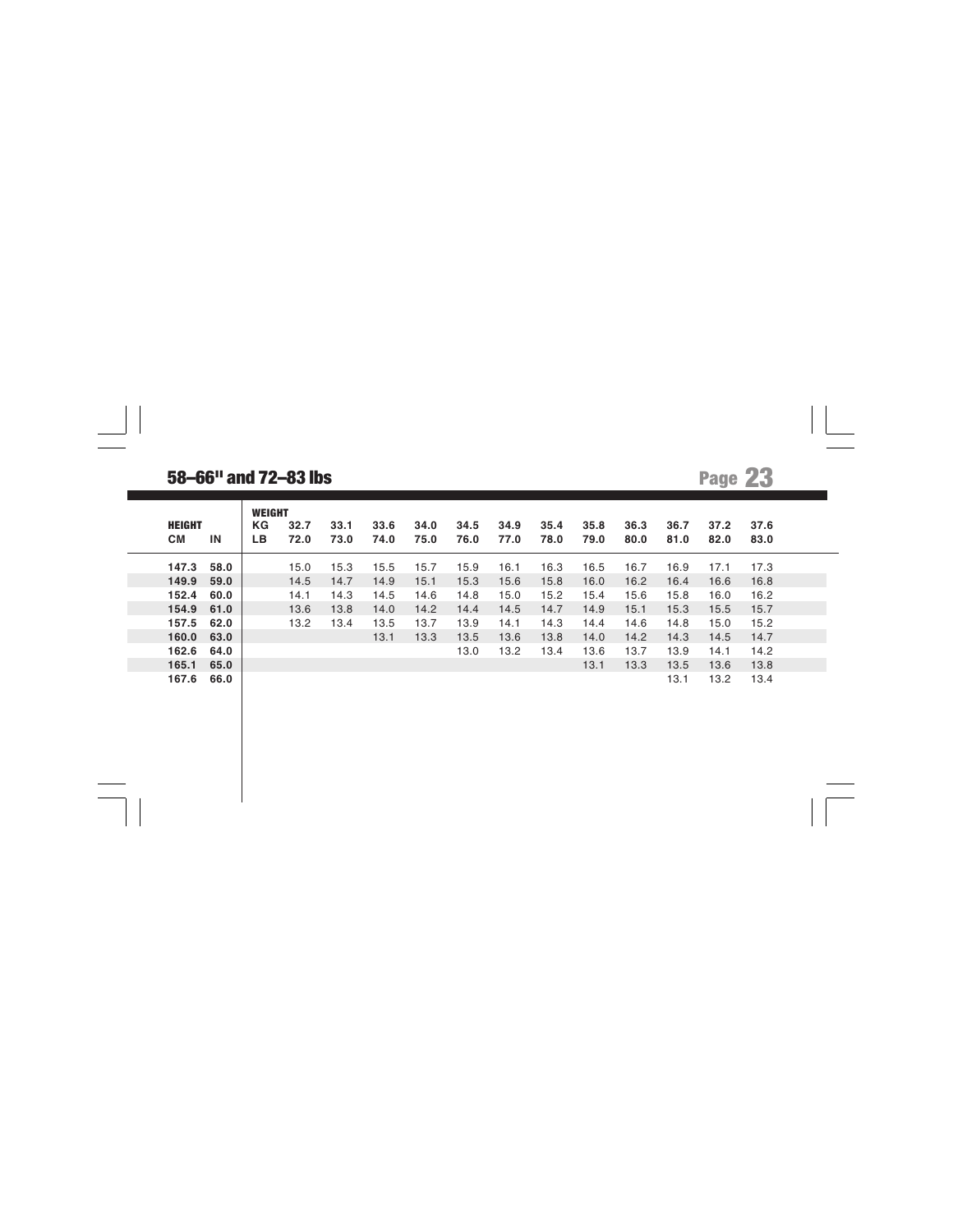**41.5–49" and 84–95 lbs Page 24**

<span id="page-28-0"></span> $\mathbf{\underline{}}^+$ 

| <b>HEIGHT</b><br>CМ | IN   | <b>WEIGHT</b><br>ΚG<br>LВ | 38.1<br>84.0 | 38.6<br>85.0 | 39.0<br>86.0 | 39.5<br>87.0 | 39.9<br>88.0 | 40.4<br>89.0 | 40.8<br>90.0 | 41.3<br>91.0 | 41.7<br>92.0 | 42.2<br>93.0 | 42.6<br>94.0 | 43.1<br>95.0 |  |
|---------------------|------|---------------------------|--------------|--------------|--------------|--------------|--------------|--------------|--------------|--------------|--------------|--------------|--------------|--------------|--|
| 105.4               | 41.5 |                           | 34.3         | 34.7         |              |              |              |              |              |              |              |              |              |              |  |
| 106.7               | 42.0 |                           | 33.5         | 33.9         | 34.3         | 34.7         |              |              |              |              |              |              |              |              |  |
| 108.0               | 42.5 |                           | 32.7         | 33.1         | 33.5         | 33.9         | 34.3         | 34.6         |              |              |              |              |              |              |  |
| 109.2               | 43.0 |                           | 31.9         | 32.3         | 32.7         | 33.1         | 33.5         | 33.8         | 34.2         | 34.6         | 35.0         |              |              |              |  |
| 110.5               | 43.5 |                           | 31.2         | 31.6         | 32.0         | 32.3         | 32.7         | 33.1         | 33.4         | 33.8         | 34.2         | 34.6         | 34.9         |              |  |
| 111.8               | 44.0 |                           | 30.5         | 30.9         | 31.2         | 31.6         | 32.0         | 32.3         | 32.7         | 33.0         | 33.4         | 33.8         | 34.1         | 34.5         |  |
| 113.0               | 44.5 |                           | 29.8         | 30.2         | 30.5         | 30.9         | 31.2         | 31.6         | 32.0         | 32.3         | 32.7         | 33.0         | 33.4         | 33.7         |  |
| 114.3               | 45.0 |                           | 29.2         | 29.5         | 29.9         | 30.2         | 30.6         | 30.9         | 31.2         | 31.6         | 31.9         | 32.3         | 32.6         | 33.0         |  |
| 115.6               | 45.5 |                           | 28.5         | 28.9         | 29.2         | 29.5         | 29.9         | 30.2         | 30.6         | 30.9         | 31.2         | 31.6         | 31.9         | 32.3         |  |
| 116.8               | 46.0 |                           | 27.9         | 28.2         | 28.6         | 28.9         | 29.2         | 29.6         | 29.9         | 30.2         | 30.6         | 30.9         | 31.2         | 31.6         |  |
| 118.1               | 46.5 |                           | 27.3         | 27.6         | 28.0         | 28.3         | 28.6         | 28.9         | 29.3         | 29.6         | 29.9         | 30.2         | 30.6         | 30.9         |  |
| 119.4               | 47.0 |                           | 26.7         | 27.1         | 27.4         | 27.7         | 28.0         | 28.3         | 28.6         | 29.0         | 29.3         | 29.6         | 29.9         | 30.2         |  |
| 120.7               | 47.5 |                           | 26.2         | 26.5         | 26.8         | 27.1         | 27.4         | 27.7         | 28.0         | 28.4         | 28.7         | 29.0         | 29.3         | 29.6         |  |
| 121.9               | 48.0 |                           | 25.6         | 25.9         | 26.2         | 26.5         | 26.9         | 27.2         | 27.5         | 27.8         | 28.1         | 28.4         | 28.7         | 29.0         |  |
| 124.5               | 49.0 |                           | 24.6         | 24.9         | 25.2         | 25.5         | 25.8         | 26.1         | 26.4         | 26.6         | 26.9         | 27.2         | 27.5         | 27.8         |  |
|                     |      |                           |              |              |              |              |              |              |              |              |              |              |              |              |  |
|                     |      |                           |              |              |              |              |              |              |              |              |              |              |              |              |  |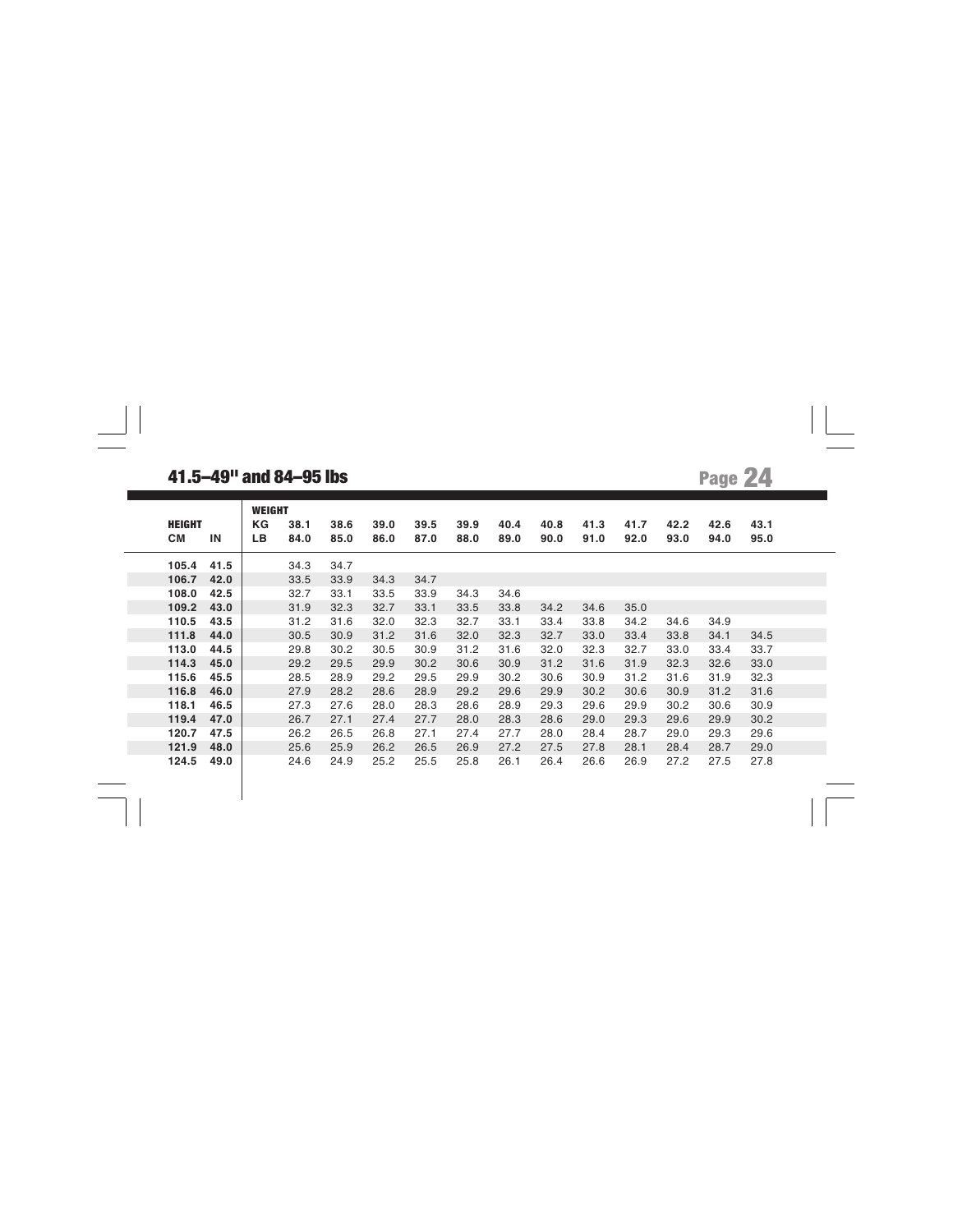<span id="page-29-0"></span>**50–63" and 84–95 lbs Page 25**

 $\frac{1}{\sqrt{2}}$ 

 $\frac{1}{\sqrt{1-\frac{1}{2}}}$ 

|               |      | <b>WEIGHT</b> |      |      |      |      |      |      |      |      |      |      |      |      |
|---------------|------|---------------|------|------|------|------|------|------|------|------|------|------|------|------|
| <b>HEIGHT</b> |      | ΚG            | 38.1 | 38.6 | 39.0 | 39.5 | 39.9 | 40.4 | 40.8 | 41.3 | 41.7 | 42.2 | 42.6 | 43.1 |
| CМ            | IN   | LВ            | 84.0 | 85.0 | 86.0 | 87.0 | 88.0 | 89.0 | 90.0 | 91.0 | 92.0 | 93.0 | 94.0 | 95.0 |
| 127.0         | 50.0 |               | 23.6 | 23.9 | 24.2 | 24.5 | 24.7 | 25.0 | 25.3 | 25.6 | 25.9 | 26.2 | 26.4 | 26.7 |
| 129.5         | 51.0 |               | 22.7 | 23.0 | 23.2 | 23.5 | 23.8 | 24.1 | 24.3 | 24.6 | 24.9 | 25.1 | 25.4 | 25.7 |
| 132.1         | 52.0 |               | 21.8 | 22.1 | 22.4 | 22.6 | 22.9 | 23.1 | 23.4 | 23.7 | 23.9 | 24.2 | 24.4 | 24.7 |
| 134.6         | 53.0 |               | 21.0 | 21.3 | 21.5 | 21.8 | 22.0 | 22.3 | 22.5 | 22.8 | 23.0 | 23.3 | 23.5 | 23.8 |
| 137.2         | 54.0 |               | 20.3 | 20.5 | 20.7 | 21.0 | 21.2 | 21.5 | 21.7 | 21.9 | 22.2 | 22.4 | 22.7 | 22.9 |
| 139.7         | 55.0 |               | 19.5 | 19.8 | 20.0 | 20.2 | 20.5 | 20.7 | 20.9 | 21.2 | 21.4 | 21.6 | 21.8 | 22.1 |
| 142.2         | 56.0 |               | 18.8 | 19.1 | 19.3 | 19.5 | 19.7 | 20.0 | 20.2 | 20.4 | 20.6 | 20.8 | 21.1 | 21.3 |
| 144.8         | 57.0 |               | 18.2 | 18.4 | 18.6 | 18.8 | 19.0 | 19.3 | 19.5 | 19.7 | 19.9 | 20.1 | 20.3 | 20.6 |
| 147.3         | 58.0 |               | 17.6 | 17.8 | 18.0 | 18.2 | 18.4 | 18.6 | 18.8 | 19.0 | 19.2 | 19.4 | 19.6 | 19.9 |
| 149.9         | 59.0 |               | 17.0 | 17.2 | 17.4 | 17.6 | 17.8 | 18.0 | 18.2 | 18.4 | 18.6 | 18.8 | 19.0 | 19.2 |
| 152.4         | 60.0 |               | 16.4 | 16.6 | 16.8 | 17.0 | 17.2 | 17.4 | 17.6 | 17.8 | 18.0 | 18.2 | 18.4 | 18.6 |
| 154.9         | 61.0 |               | 15.9 | 16.1 | 16.2 | 16.4 | 16.6 | 16.8 | 17.0 | 17.2 | 17.4 | 17.6 | 17.8 | 17.9 |
| 157.5         | 62.0 |               | 15.4 | 15.5 | 15.7 | 15.9 | 16.1 | 16.3 | 16.5 | 16.6 | 16.8 | 17.0 | 17.2 | 17.4 |
| 160.0         | 63.0 |               | 14.9 | 15.1 | 15.2 | 15.4 | 15.6 | 15.8 | 15.9 | 16.1 | 16.3 | 16.5 | 16.7 | 16.8 |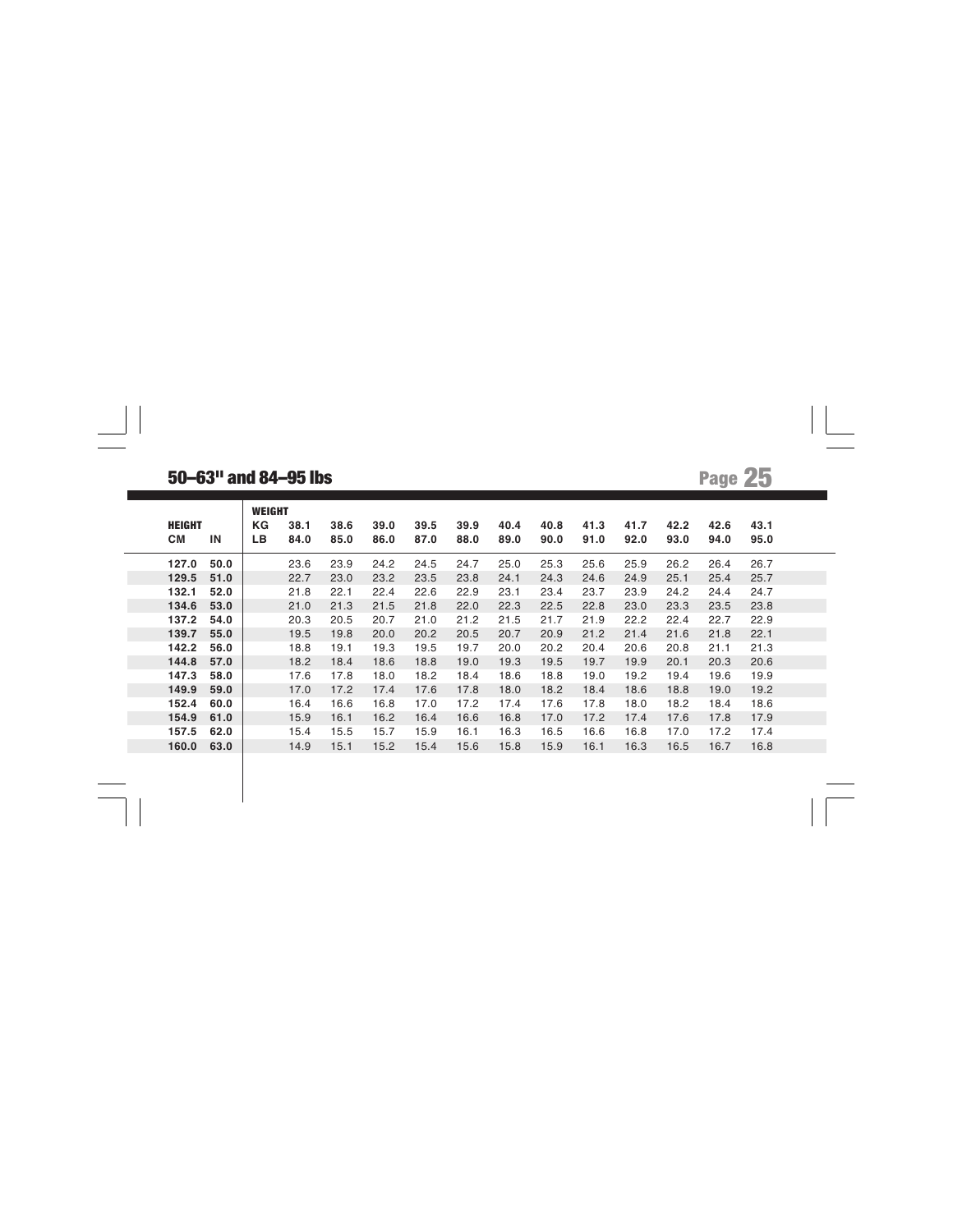| Page 26<br>64–71" and 84–95 lbs |
|---------------------------------|
|---------------------------------|

<span id="page-30-0"></span> $\mathbf{r}$ 

 $\frac{1}{\sqrt{2}}$ 

 $\begin{tabular}{c} \hline \quad \quad & \quad \quad & \quad \quad \\ \hline \quad \quad & \quad \quad & \quad \quad \\ \hline \quad \quad & \quad \quad \\ \hline \end{tabular}$ 

 $\begin{tabular}{|c|c|c|c|c|} \hline \quad \quad & \quad \quad & \quad \quad & \quad \quad \\ \hline \quad \quad & \quad \quad & \quad \quad & \quad \quad \\ \hline \quad \quad & \quad \quad & \quad \quad & \quad \quad \\ \hline \end{tabular}$ 

|               |      | <b>WEIGHT</b> |      |      |      |      |      |      |      |      |      |      |      |      |  |
|---------------|------|---------------|------|------|------|------|------|------|------|------|------|------|------|------|--|
| <b>HEIGHT</b> |      | ΚG            | 38.1 | 38.6 | 39.0 | 39.5 | 39.9 | 40.4 | 40.8 | 41.3 | 41.7 | 42.2 | 42.6 | 43.1 |  |
| CМ            | IN   | LВ            | 84.0 | 85.0 | 86.0 | 87.0 | 88.0 | 89.0 | 90.0 | 91.0 | 92.0 | 93.0 | 94.0 | 95.0 |  |
| 162.6         | 64.0 |               | 14.4 | 14.6 | 14.8 | 14.9 | 15.1 | 15.3 | 15.4 | 15.6 | 15.8 | 16.0 | 16.1 | 16.3 |  |
| 165.1         | 65.0 |               | 14.0 | 14.1 | 14.3 | 14.5 | 14.6 | 14.8 | 15.0 | 15.1 | 15.3 | 15.5 | 15.6 | 15.8 |  |
| 167.6         | 66.0 |               | 13.6 | 13.7 | 13.9 | 14.0 | 14.2 | 14.4 | 14.5 | 14.7 | 14.8 | 15.0 | 15.2 | 15.3 |  |
| 170.2         | 67.0 |               | 13.2 | 13.3 | 13.5 | 13.6 | 13.8 | 13.9 | 14.1 | 14.3 | 14.4 | 14.6 | 14.7 | 14.9 |  |
| 172.7         | 68.0 |               |      |      | 13.1 | 13.2 | 13.4 | 13.5 | 13.7 | 13.8 | 14.0 | 14.1 | 14.3 | 14.4 |  |
| 175.3         | 69.0 |               |      |      |      |      |      | 13.1 | 13.3 | 13.4 | 13.6 | 13.7 | 13.9 | 14.0 |  |
| 177.8         | 70.0 |               |      |      |      |      |      |      |      | 13.1 | 13.2 | 13.3 | 13.5 | 13.6 |  |
| 180.3         | 71.0 |               |      |      |      |      |      |      |      |      |      |      | 13.1 | 13.2 |  |
|               |      |               |      |      |      |      |      |      |      |      |      |      |      |      |  |
|               |      |               |      |      |      |      |      |      |      |      |      |      |      |      |  |
|               |      |               |      |      |      |      |      |      |      |      |      |      |      |      |  |
|               |      |               |      |      |      |      |      |      |      |      |      |      |      |      |  |
|               |      |               |      |      |      |      |      |      |      |      |      |      |      |      |  |
|               |      |               |      |      |      |      |      |      |      |      |      |      |      |      |  |
|               |      |               |      |      |      |      |      |      |      |      |      |      |      |      |  |
|               |      |               |      |      |      |      |      |      |      |      |      |      |      |      |  |
|               |      |               |      |      |      |      |      |      |      |      |      |      |      |      |  |
|               |      |               |      |      |      |      |      |      |      |      |      |      |      |      |  |
|               |      |               |      |      |      |      |      |      |      |      |      |      |      |      |  |
|               |      |               |      |      |      |      |      |      |      |      |      |      |      |      |  |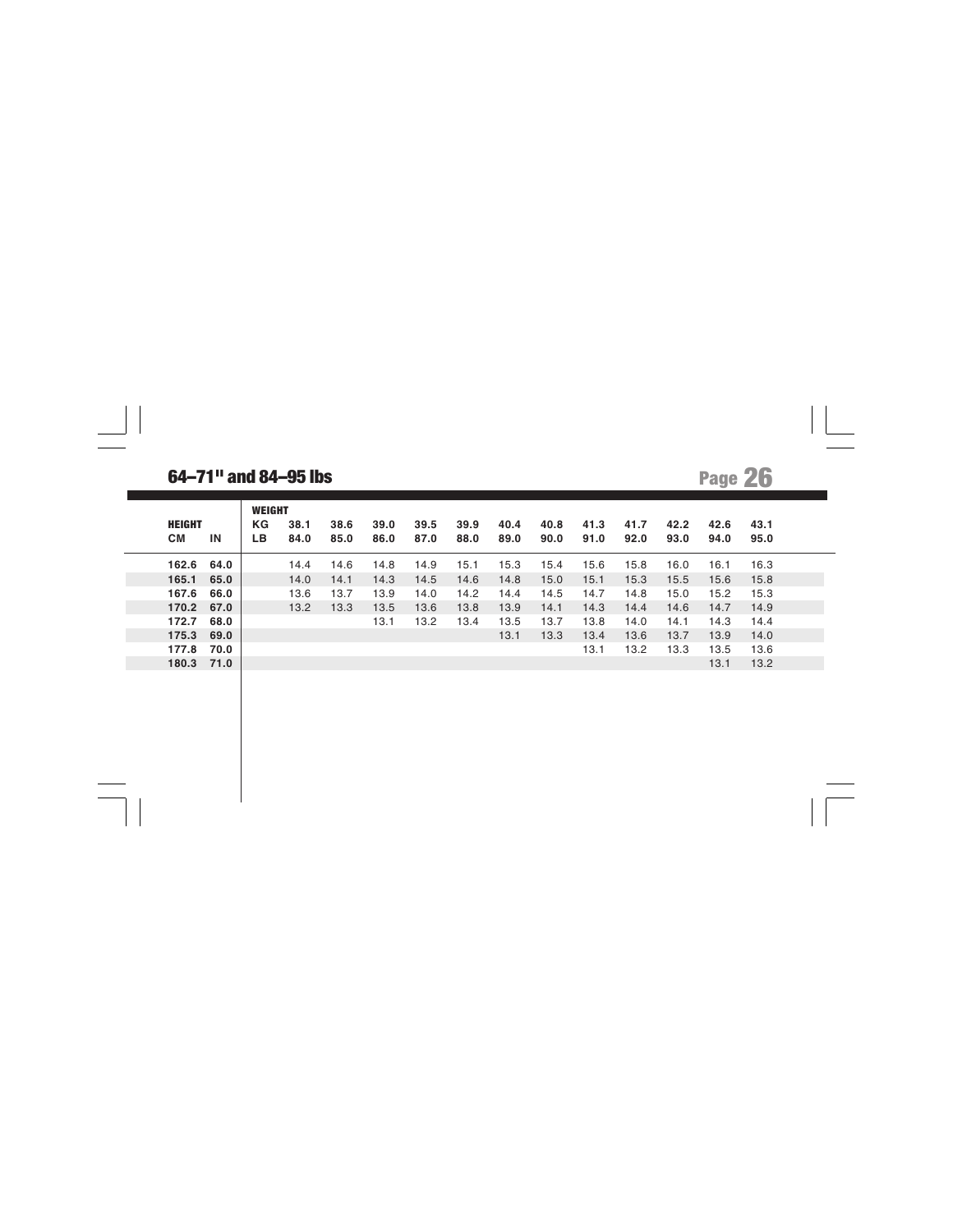**44–54" and 96–107 lbs Page 27**

<span id="page-31-0"></span> $\mathbf{\underline{}}$ 

 $\vert\,\vert_{\perp}$ 

|               |      | <b>WEIGHT</b> |      |      |      |      |       |       |       |       |       |       |       |       |  |
|---------------|------|---------------|------|------|------|------|-------|-------|-------|-------|-------|-------|-------|-------|--|
| <b>HEIGHT</b> |      | ΚG            | 43.5 | 44.0 | 44.5 | 44.9 | 45.4  | 45.8  | 46.3  | 46.7  | 47.2  | 47.6  | 48.1  | 48.5  |  |
| CМ            | IN   | LВ            | 96.0 | 97.0 | 98.0 | 99.0 | 100.0 | 101.0 | 102.0 | 103.0 | 104.0 | 105.0 | 106.0 | 107.0 |  |
| 111.8         | 44.0 |               | 34.9 |      |      |      |       |       |       |       |       |       |       |       |  |
| 113.0         | 44.5 |               | 34.1 | 34.4 | 34.8 |      |       |       |       |       |       |       |       |       |  |
| 114.3         | 45.0 |               | 33.3 | 33.7 | 34.0 | 34.4 | 34.7  |       |       |       |       |       |       |       |  |
| 115.6         | 45.5 |               | 32.6 | 32.9 | 33.3 | 33.6 | 34.0  | 34.3  | 34.6  | 35.0  |       |       |       |       |  |
| 116.8         | 46.0 |               | 31.9 | 32.2 | 32.6 | 32.9 | 33.2  | 33.6  | 33.9  | 34.2  | 34.6  | 34.9  |       |       |  |
| 118.1         | 46.5 |               | 31.2 | 31.5 | 31.9 | 32.2 | 32.5  | 32.8  | 33.2  | 33.5  | 33.8  | 34.1  | 34.5  | 34.8  |  |
| 119.4         | 47.0 |               | 30.6 | 30.9 | 31.2 | 31.5 | 31.8  | 32.1  | 32.5  | 32.8  | 33.1  | 33.4  | 33.7  | 34.1  |  |
| 120.7         | 47.5 |               | 29.9 | 30.2 | 30.5 | 30.8 | 31.2  | 31.5  | 31.8  | 32.1  | 32.4  | 32.7  | 33.0  | 33.3  |  |
| 121.9         | 48.0 |               | 29.3 | 29.6 | 29.9 | 30.2 | 30.5  | 30.8  | 31.1  | 31.4  | 31.7  | 32.0  | 32.3  | 32.7  |  |
| 124.5         | 49.0 |               | 28.1 | 28.4 | 28.7 | 29.0 | 29.3  | 29.6  | 29.9  | 30.2  | 30.5  | 30.7  | 31.0  | 31.3  |  |
| 127.0         | 50.0 |               | 27.0 | 27.3 | 27.6 | 27.8 | 28.1  | 28.4  | 28.7  | 29.0  | 29.2  | 29.5  | 29.8  | 30.1  |  |
| 129.5         | 51.0 |               | 25.9 | 26.2 | 26.5 | 26.8 | 27.0  | 27.3  | 27.6  | 27.8  | 28.1  | 28.4  | 28.7  | 28.9  |  |
| 132.1         | 52.0 |               | 25.0 | 25.2 | 25.5 | 25.7 | 26.0  | 26.3  | 26.5  | 26.8  | 27.0  | 27.3  | 27.6  | 27.8  |  |
| 134.6         | 53.0 |               | 24.0 | 24.3 | 24.5 | 24.8 | 25.0  | 25.3  | 25.5  | 25.8  | 26.0  | 26.3  | 26.5  | 26.8  |  |
| 137.2         | 54.0 |               | 23.1 | 23.4 | 23.6 | 23.9 | 24.1  | 24.4  | 24.6  | 24.8  | 25.1  | 25.3  | 25.6  | 25.8  |  |
|               |      |               |      |      |      |      |       |       |       |       |       |       |       |       |  |
|               |      |               |      |      |      |      |       |       |       |       |       |       |       |       |  |
|               |      |               |      |      |      |      |       |       |       |       |       |       |       |       |  |
|               |      |               |      |      |      |      |       |       |       |       |       |       |       |       |  |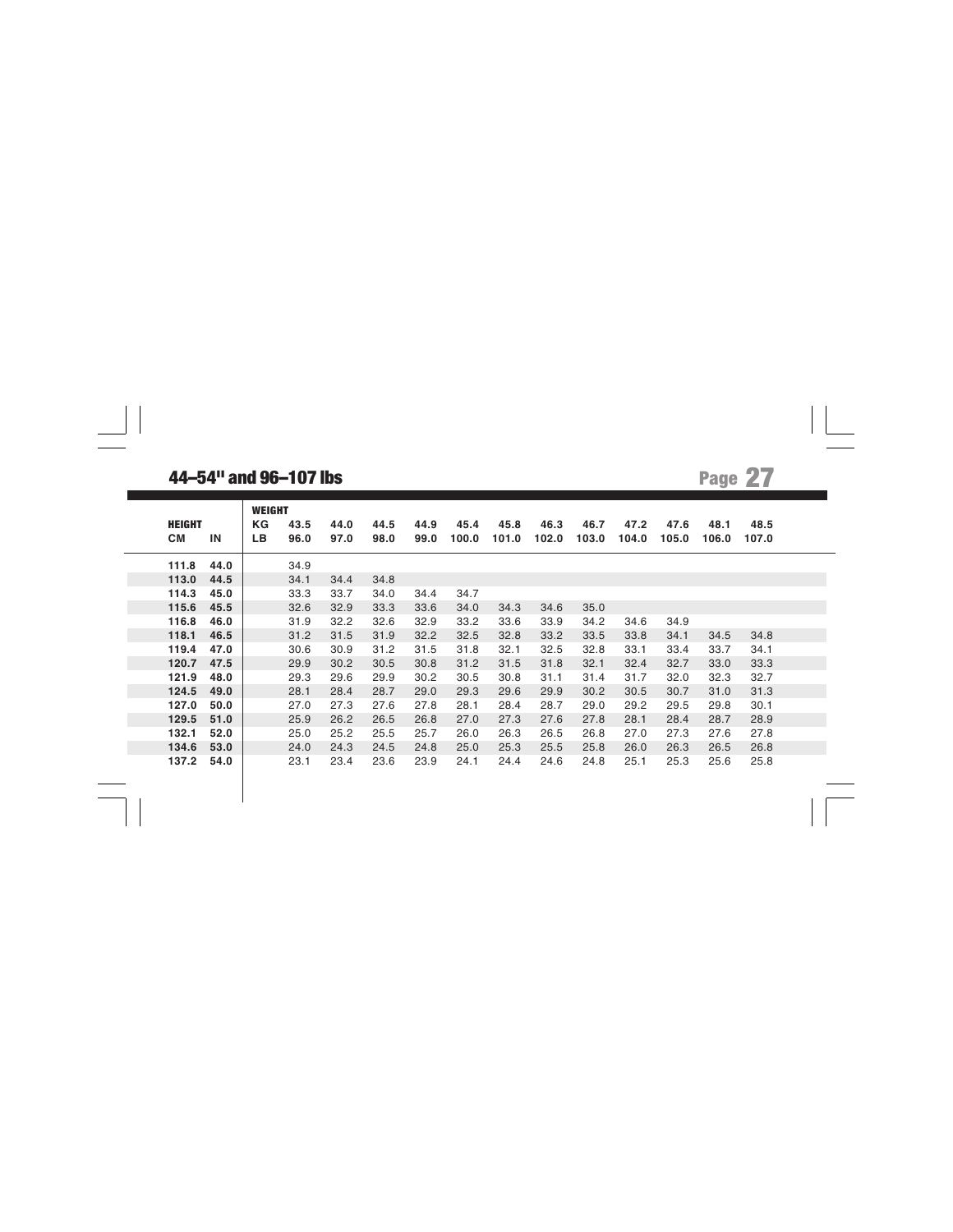<span id="page-32-0"></span>**55–68" and 96–107 lbs Page 28**

 $\overline{\overline{\mathbb{u}}}$ 

 $\sqrt{-}$ 

|               |      | <b>WEIGHT</b> |      |      |      |      |       |       |       |       |       |       |       |       |  |
|---------------|------|---------------|------|------|------|------|-------|-------|-------|-------|-------|-------|-------|-------|--|
| <b>HEIGHT</b> |      | КG            | 43.5 | 44.0 | 44.5 | 44.9 | 45.4  | 45.8  | 46.3  | 46.7  | 47.2  | 47.6  | 48.1  | 48.5  |  |
| CМ            | IN   | LВ            | 96.0 | 97.0 | 98.0 | 99.0 | 100.0 | 101.0 | 102.0 | 103.0 | 104.0 | 105.0 | 106.0 | 107.0 |  |
| 139.7         | 55.0 |               | 22.3 | 22.5 | 22.8 | 23.0 | 23.2  | 23.5  | 23.7  | 23.9  | 24.2  | 24.4  | 24.6  | 24.9  |  |
| 142.2         | 56.0 |               | 21.5 | 21.7 | 22.0 | 22.2 | 22.4  | 22.6  | 22.9  | 23.1  | 23.3  | 23.5  | 23.8  | 24.0  |  |
| 144.8         | 57.0 |               | 20.8 | 21.0 | 21.2 | 21.4 | 21.6  | 21.9  | 22.1  | 22.3  | 22.5  | 22.7  | 22.9  | 23.2  |  |
| 147.3         | 58.0 |               | 20.1 | 20.3 | 20.5 | 20.7 | 20.9  | 21.1  | 21.3  | 21.5  | 21.7  | 21.9  | 22.2  | 22.4  |  |
| 149.9         | 59.0 |               | 19.4 | 19.6 | 19.8 | 20.0 | 20.2  | 20.4  | 20.6  | 20.8  | 21.0  | 21.2  | 21.4  | 21.6  |  |
| 152.4         | 60.0 |               | 18.7 | 18.9 | 19.1 | 19.3 | 19.5  | 19.7  | 19.9  | 20.1  | 20.3  | 20.5  | 20.7  | 20.9  |  |
| 154.9         | 61.0 |               | 18.1 | 18.3 | 18.5 | 18.7 | 18.9  | 19.1  | 19.3  | 19.5  | 19.7  | 19.8  | 20.0  | 20.2  |  |
| 157.5         | 62.0 |               | 17.6 | 17.7 | 17.9 | 18.1 | 18.3  | 18.5  | 18.7  | 18.8  | 19.0  | 19.2  | 19.4  | 19.6  |  |
| 160.0         | 63.0 |               | 17.0 | 17.2 | 17.4 | 17.5 | 17.7  | 17.9  | 18.1  | 18.2  | 18.4  | 18.6  | 18.8  | 19.0  |  |
| 162.6         | 64.0 |               | 16.5 | 16.6 | 16.8 | 17.0 | 17.2  | 17.3  | 17.5  | 17.7  | 17.9  | 18.0  | 18.2  | 18.4  |  |
| 165.1         | 65.0 |               | 16.0 | 16.1 | 16.3 | 16.5 | 16.6  | 16.8  | 17.0  | 17.1  | 17.3  | 17.5  | 17.6  | 17.8  |  |
| 167.6         | 66.0 |               | 15.5 | 15.7 | 15.8 | 16.0 | 16.1  | 16.3  | 16.5  | 16.6  | 16.8  | 16.9  | 17.1  | 17.3  |  |
| 170.2         | 67.0 |               | 15.0 | 15.2 | 15.3 | 15.5 | 15.7  | 15.8  | 16.0  | 16.1  | 16.3  | 16.4  | 16.6  | 16.8  |  |
| 172.7         | 68.0 |               | 14.6 | 14.7 | 14.9 | 15.1 | 15.2  | 15.4  | 15.5  | 15.7  | 15.8  | 16.0  | 16.1  | 16.3  |  |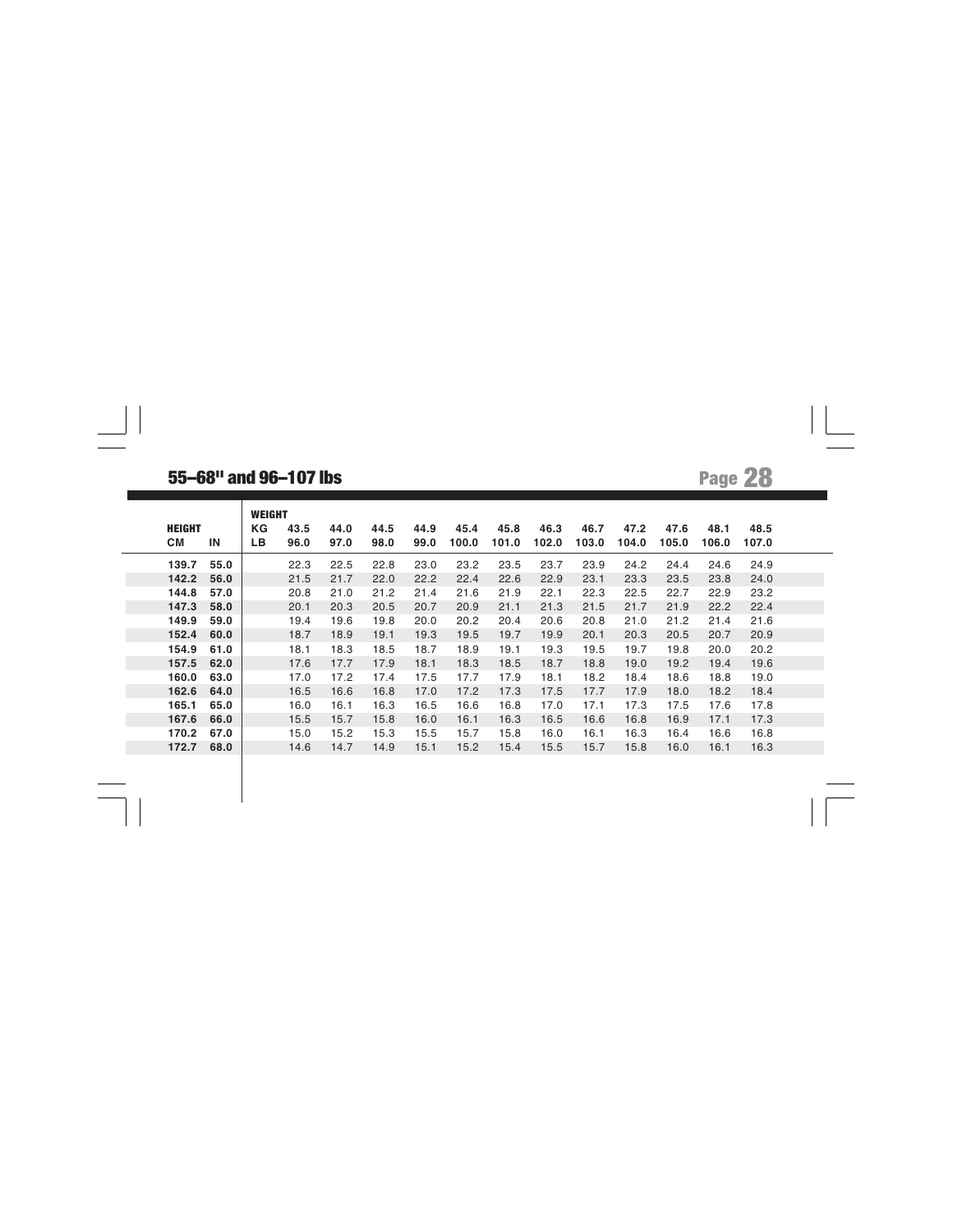<span id="page-33-0"></span>

| Page 29<br>69–76" and 96–107 lbs |
|----------------------------------|
|----------------------------------|

 $\frac{1}{\sqrt{2}}$ 

 $\begin{tabular}{|c|c|c|c|c|} \hline \quad \quad & \quad \quad & \quad \quad & \quad \quad \\ \hline \quad \quad & \quad \quad & \quad \quad & \quad \quad \\ \hline \quad \quad & \quad \quad & \quad \quad & \quad \quad \\ \hline \end{tabular}$ 

|               |      | WEIGHT |      |      |      |      |       |       |       |       |       |       |       |       |   |
|---------------|------|--------|------|------|------|------|-------|-------|-------|-------|-------|-------|-------|-------|---|
| <b>HEIGHT</b> |      | ΚG     | 43.5 | 44.0 | 44.5 | 44.9 | 45.4  | 45.8  | 46.3  | 46.7  | 47.2  | 47.6  | 48.1  | 48.5  |   |
| CМ            | IN   | LВ     | 96.0 | 97.0 | 98.0 | 99.0 | 100.0 | 101.0 | 102.0 | 103.0 | 104.0 | 105.0 | 106.0 | 107.0 |   |
| 175.3         | 69.0 |        | 14.2 | 14.3 | 14.5 | 14.6 | 14.8  | 14.9  | 15.1  | 15.2  | 15.4  | 15.5  | 15.7  | 15.8  |   |
| 177.8         | 70.0 |        | 13.8 | 13.9 | 14.1 | 14.2 | 14.3  | 14.5  | 14.6  | 14.8  | 14.9  | 15.1  | 15.2  | 15.4  |   |
| 180.3         | 71.0 |        | 13.4 | 13.5 | 13.7 | 13.8 | 13.9  | 14.1  | 14.2  | 14.4  | 14.5  | 14.6  | 14.8  | 14.9  |   |
| 182.9         | 72.0 |        | 13.0 | 13.2 | 13.3 | 13.4 | 13.6  | 13.7  | 13.8  | 14.0  | 14.1  | 14.2  | 14.4  | 14.5  |   |
| 185.4         | 73.0 |        |      |      |      | 13.1 | 13.2  | 13.3  | 13.5  | 13.6  | 13.7  | 13.9  | 14.0  | 14.1  |   |
| 188.0         | 74.0 |        |      |      |      |      |       |       | 13.1  | 13.2  | 13.4  | 13.5  | 13.6  | 13.7  |   |
| 190.5         | 75.0 |        |      |      |      |      |       |       |       |       |       | 13.1  | 13.2  | 13.4  |   |
| 193.0         | 76.0 |        |      |      |      |      |       |       |       |       |       |       |       | 13.0  |   |
|               |      |        |      |      |      |      |       |       |       |       |       |       |       |       |   |
|               |      |        |      |      |      |      |       |       |       |       |       |       |       |       |   |
|               |      |        |      |      |      |      |       |       |       |       |       |       |       |       |   |
|               |      |        |      |      |      |      |       |       |       |       |       |       |       |       |   |
|               |      |        |      |      |      |      |       |       |       |       |       |       |       |       |   |
|               |      |        |      |      |      |      |       |       |       |       |       |       |       |       |   |
|               |      |        |      |      |      |      |       |       |       |       |       |       |       |       |   |
|               |      |        |      |      |      |      |       |       |       |       |       |       |       |       | - |
|               |      |        |      |      |      |      |       |       |       |       |       |       |       |       |   |
|               |      |        |      |      |      |      |       |       |       |       |       |       |       |       |   |
|               |      |        |      |      |      |      |       |       |       |       |       |       |       |       |   |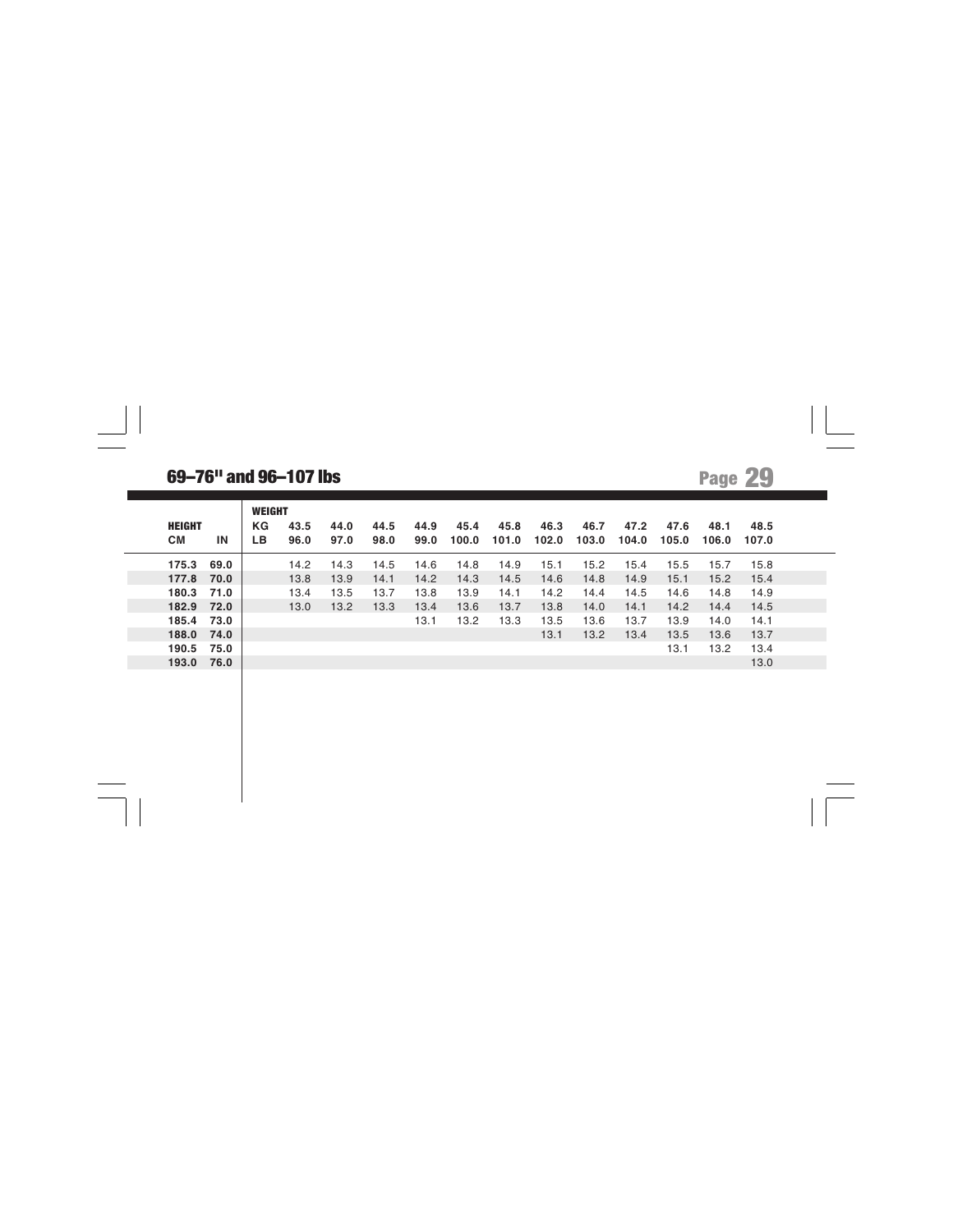**47–60" and 108–128 lbs**

 $\mathbf{r}$ 

 $\vert\,\vert_{\perp}$ 

|               |      | <b>WEIGHT</b> |       |       |       |       |       |       |       |       |       |       |       |       |  |
|---------------|------|---------------|-------|-------|-------|-------|-------|-------|-------|-------|-------|-------|-------|-------|--|
| <b>HEIGHT</b> |      | ΚG            | 49.0  | 49.4  | 49.9  | 50.8  | 51.7  | 52.6  | 53.5  | 54.4  | 55.3  | 56.2  | 57.2  | 58.1  |  |
| CМ            | IN   | LВ            | 108.0 | 109.0 | 110.0 | 112.0 | 114.0 | 116.0 | 118.0 | 120.0 | 122.0 | 124.0 | 126.0 | 128.0 |  |
| 119.4         | 47.0 |               | 34.4  | 34.7  |       |       |       |       |       |       |       |       |       |       |  |
| 120.7         | 47.5 |               | 33.7  | 34.0  | 34.3  | 34.9  |       |       |       |       |       |       |       |       |  |
| 121.9         | 48.0 |               | 33.0  | 33.3  | 33.6  | 34.2  | 34.8  |       |       |       |       |       |       |       |  |
| 124.5         | 49.0 |               | 31.6  | 31.9  | 32.2  | 32.8  | 33.4  | 34.0  | 34.6  |       |       |       |       |       |  |
| 127.0         | 50.0 |               | 30.4  | 30.7  | 30.9  | 31.5  | 32.1  | 32.6  | 33.2  | 33.7  | 34.3  | 34.9  |       |       |  |
| 129.5         | 51.0 |               | 29.2  | 29.5  | 29.7  | 30.3  | 30.8  | 31.4  | 31.9  | 32.4  | 33.0  | 33.5  | 34.1  | 34.6  |  |
| 132.1         | 52.0 |               | 28.1  | 28.3  | 28.6  | 29.1  | 29.6  | 30.2  | 30.7  | 31.2  | 31.7  | 32.2  | 32.8  | 33.3  |  |
| 134.6         | 53.0 |               | 27.0  | 27.3  | 27.5  | 28.0  | 28.5  | 29.0  | 29.5  | 30.0  | 30.5  | 31.0  | 31.5  | 32.0  |  |
| 137.2         | 54.0 |               | 26.0  | 26.3  | 26.5  | 27.0  | 27.5  | 28.0  | 28.5  | 28.9  | 29.4  | 29.9  | 30.4  | 30.9  |  |
| 139.7         | 55.0 |               | 25.1  | 25.3  | 25.6  | 26.0  | 26.5  | 27.0  | 27.4  | 27.9  | 28.4  | 28.8  | 29.3  | 29.7  |  |
| 142.2         | 56.0 |               | 24.2  | 24.4  | 24.7  | 25.1  | 25.6  | 26.0  | 26.5  | 26.9  | 27.4  | 27.8  | 28.2  | 28.7  |  |
| 144.8         | 57.0 |               | 23.4  | 23.6  | 23.8  | 24.2  | 24.7  | 25.1  | 25.5  | 26.0  | 26.4  | 26.8  | 27.3  | 27.7  |  |
| 147.3         | 58.0 |               | 22.6  | 22.8  | 23.0  | 23.4  | 23.8  | 24.2  | 24.7  | 25.1  | 25.5  | 25.9  | 26.3  | 26.8  |  |
| 149.9         | 59.0 |               | 21.8  | 22.0  | 22.2  | 22.6  | 23.0  | 23.4  | 23.8  | 24.2  | 24.6  | 25.0  | 25.4  | 25.9  |  |
| 152.4         | 60.0 |               | 21.1  | 21.3  | 21.5  | 21.9  | 22.3  | 22.7  | 23.0  | 23.4  | 23.8  | 24.2  | 24.6  | 25.0  |  |
|               |      |               |       |       |       |       |       |       |       |       |       |       |       |       |  |
|               |      |               |       |       |       |       |       |       |       |       |       |       |       |       |  |
|               |      |               |       |       |       |       |       |       |       |       |       |       |       |       |  |
|               |      |               |       |       |       |       |       |       |       |       |       |       |       |       |  |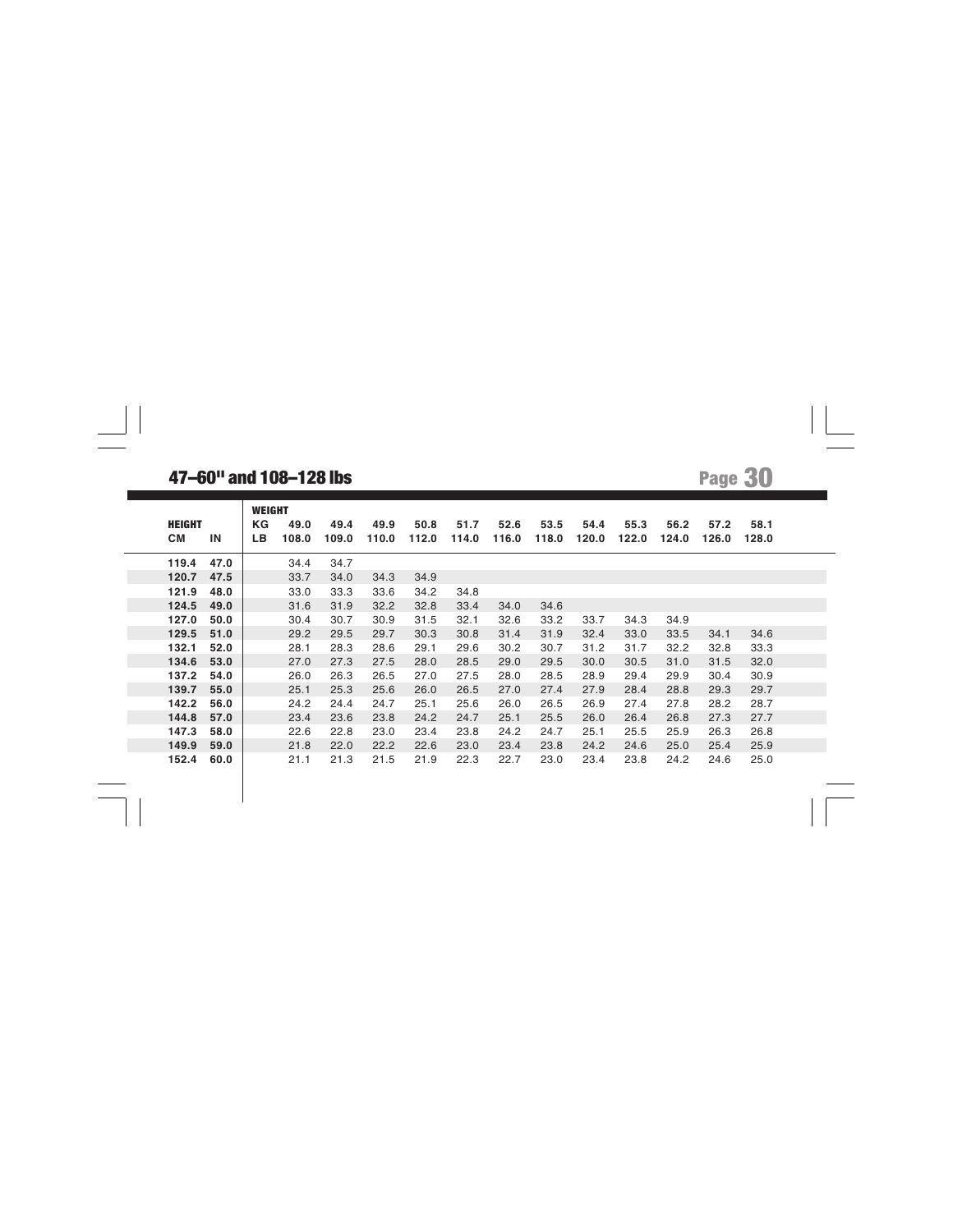**61–74" and 108–128 lbs Page 31**

<span id="page-35-0"></span> $\mathbf{\underline{}}^+$ 

 $\frac{1}{\sqrt{2}}$ 

|               |      | <b>WEIGHT</b> |       |       |       |       |       |       |       |       |       |       |       |       |  |
|---------------|------|---------------|-------|-------|-------|-------|-------|-------|-------|-------|-------|-------|-------|-------|--|
| <b>HEIGHT</b> |      | ΚG            | 49.0  | 49.4  | 49.9  | 50.8  | 51.7  | 52.6  | 53.5  | 54.4  | 55.3  | 56.2  | 57.2  | 58.1  |  |
| CМ            | IN   | LВ            | 108.0 | 109.0 | 110.0 | 112.0 | 114.0 | 116.0 | 118.0 | 120.0 | 122.0 | 124.0 | 126.0 | 128.0 |  |
| 154.9         | 61.0 |               | 20.4  | 20.6  | 20.8  | 21.2  | 21.5  | 21.9  | 22.3  | 22.7  | 23.1  | 23.4  | 23.8  | 24.2  |  |
| 157.5         | 62.0 |               | 19.8  | 19.9  | 20.1  | 20.5  | 20.9  | 21.2  | 21.6  | 21.9  | 22.3  | 22.7  | 23.0  | 23.4  |  |
| 160.0         | 63.0 |               | 19.1  | 19.3  | 19.5  | 19.8  | 20.2  | 20.5  | 20.9  | 21.3  | 21.6  | 22.0  | 22.3  | 22.7  |  |
| 162.6         | 64.0 |               | 18.5  | 18.7  | 18.9  | 19.2  | 19.6  | 19.9  | 20.3  | 20.6  | 20.9  | 21.3  | 21.6  | 22.0  |  |
| 165.1         | 65.0 |               | 18.0  | 18.1  | 18.3  | 18.6  | 19.0  | 19.3  | 19.6  | 20.0  | 20.3  | 20.6  | 21.0  | 21.3  |  |
| 167.6         | 66.0 |               | 17.4  | 17.6  | 17.8  | 18.1  | 18.4  | 18.7  | 19.0  | 19.4  | 19.7  | 20.0  | 20.3  | 20.7  |  |
| 170.2         | 67.0 |               | 16.9  | 17.1  | 17.2  | 17.5  | 17.9  | 18.2  | 18.5  | 18.8  | 19.1  | 19.4  | 19.7  | 20.0  |  |
| 172.7         | 68.0 |               | 16.4  | 16.6  | 16.7  | 17.0  | 17.3  | 17.6  | 17.9  | 18.2  | 18.5  | 18.9  | 19.2  | 19.5  |  |
| 175.3         | 69.0 |               | 15.9  | 16.1  | 16.2  | 16.5  | 16.8  | 17.1  | 17.4  | 17.7  | 18.0  | 18.3  | 18.6  | 18.9  |  |
| 177.8         | 70.0 |               | 15.5  | 15.6  | 15.8  | 16.1  | 16.4  | 16.6  | 16.9  | 17.2  | 17.5  | 17.8  | 18.1  | 18.4  |  |
| 180.3         | 71.0 |               | 15.1  | 15.2  | 15.3  | 15.6  | 15.9  | 16.2  | 16.5  | 16.7  | 17.0  | 17.3  | 17.6  | 17.9  |  |
| 182.9         | 72.0 |               | 14.6  | 14.8  | 14.9  | 15.2  | 15.5  | 15.7  | 16.0  | 16.3  | 16.5  | 16.8  | 17.1  | 17.4  |  |
| 185.4         | 73.0 |               | 14.2  | 14.4  | 14.5  | 14.8  | 15.0  | 15.3  | 15.6  | 15.8  | 16.1  | 16.4  | 16.6  | 16.9  |  |
| 188.0         | 74.0 |               | 13.9  | 14.0  | 14.1  | 14.4  | 14.6  | 14.9  | 15.2  | 15.4  | 15.7  | 15.9  | 16.2  | 16.4  |  |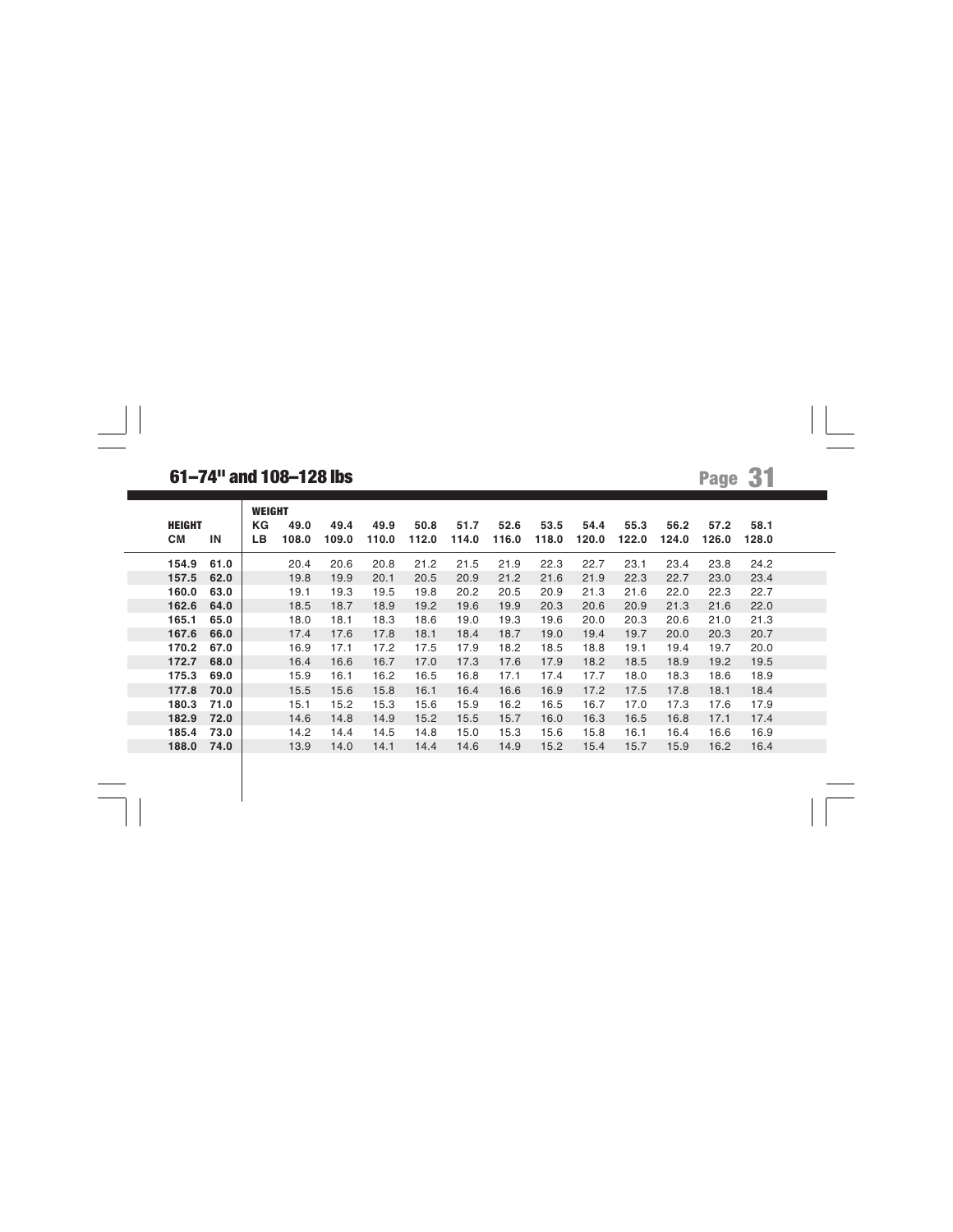## **75–78" and 108–128 lbs Page 32**

<span id="page-36-0"></span> $\begin{array}{c|c} \hline \hline \hline \end{array}$ 

|               |      | <b>WEIGHT</b> |       |       |       |       |       |       |       |       |       |       |       |       |  |
|---------------|------|---------------|-------|-------|-------|-------|-------|-------|-------|-------|-------|-------|-------|-------|--|
| <b>HEIGHT</b> |      | ΚG            | 49.0  | 49.4  | 49.9  | 50.8  | 51.7  | 52.6  | 53.5  | 54.4  | 55.3  | 56.2  | 57.2  | 58.1  |  |
| СM            | IN   | LB            | 108.0 | 109.0 | 110.0 | 112.0 | 114.0 | 116.0 | 118.0 | 120.0 | 122.0 | 124.0 | 126.0 | 128.0 |  |
| 190.5         | 75.0 |               | 13.5  | 13.6  | 13.7  | 14.0  | 14.2  | 14.5  | 14.7  | 15.0  | 15.2  | 15.5  | 15.7  | 16.0  |  |
| 193.0         | 76.0 |               | 13.1  | 13.3  | 13.4  | 13.6  | 13.9  | 14.1  | 14.4  | 14.6  | 14.9  | 15.1  | 15.3  | 15.6  |  |
| 195.6         | 77.0 |               |       |       | 13.0  | 13.3  | 13.5  | 13.8  | 14.0  | 14.2  | 14.5  | 14.7  | 14.9  | 15.2  |  |
| 198.1         | 78.0 |               |       |       |       |       | 13.2  | 13.4  | 13.6  | 13.9  | 14.1  | 14.3  | 14.6  | 14.8  |  |
|               |      |               |       |       |       |       |       |       |       |       |       |       |       |       |  |
|               |      |               |       |       |       |       |       |       |       |       |       |       |       |       |  |
|               |      |               |       |       |       |       |       |       |       |       |       |       |       |       |  |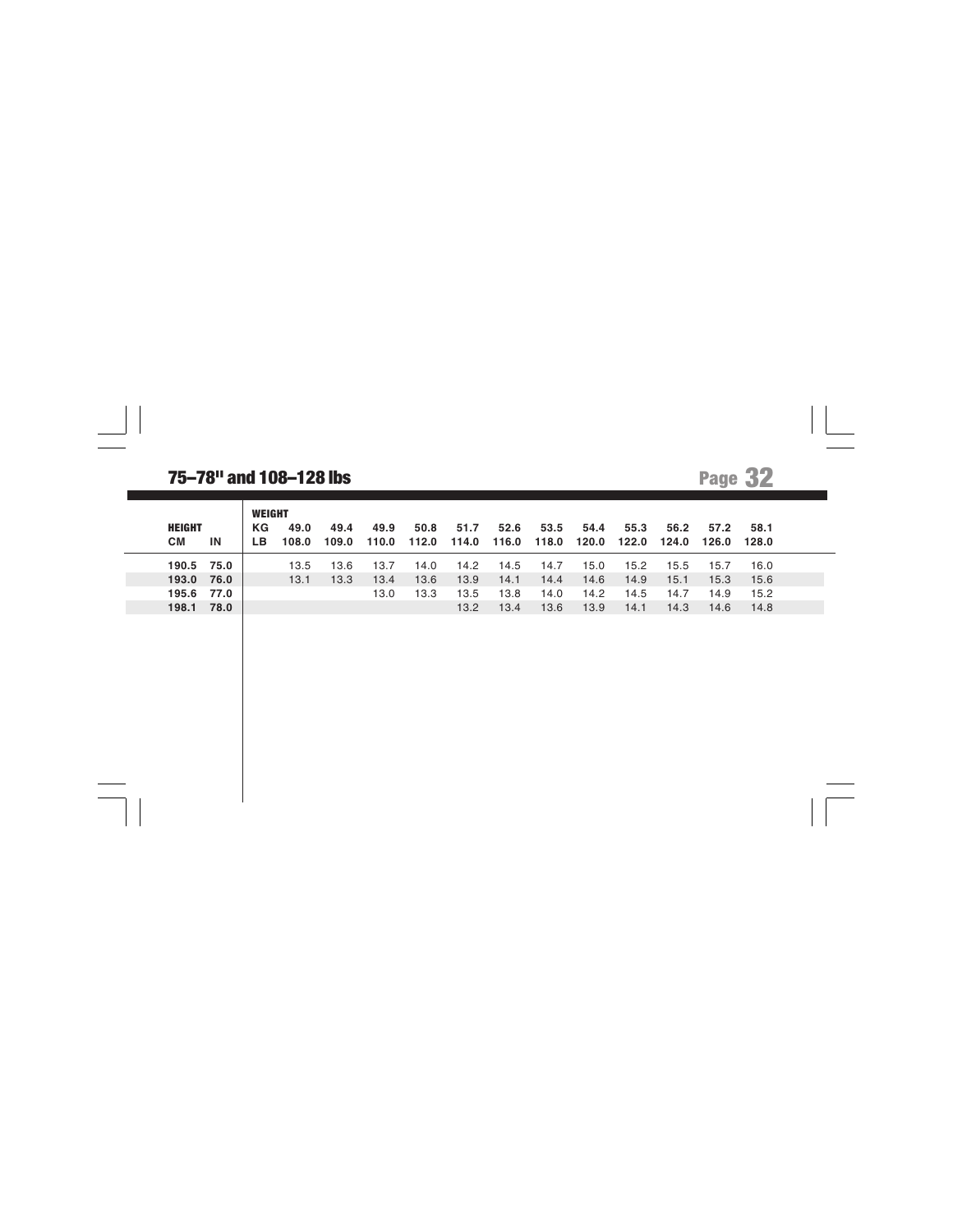<span id="page-37-0"></span>**52–65" and 130–152 lbs Page 33**

 $\frac{1}{\sqrt{2}}$ 

|               |      | <b>WEIGHT</b> |       |       |       |       |       |       |       |       |       |       |       |       |  |
|---------------|------|---------------|-------|-------|-------|-------|-------|-------|-------|-------|-------|-------|-------|-------|--|
| <b>HEIGHT</b> |      | ΚG            | 59.0  | 59.9  | 60.8  | 61.7  | 62.6  | 63.5  | 64.4  | 65.3  | 66.2  | 67.1  | 68.0  | 68.9  |  |
| <b>CM</b>     | IN   | LВ            | 130.0 | 132.0 | 134.0 | 136.0 | 138.0 | 140.0 | 142.0 | 144.0 | 146.0 | 148.0 | 150.0 | 152.0 |  |
| 132.1         | 52.0 |               | 33.8  | 34.3  | 34.8  |       |       |       |       |       |       |       |       |       |  |
| 134.6         | 53.0 |               | 32.5  | 33.0  | 33.5  | 34.0  | 34.5  |       |       |       |       |       |       |       |  |
| 137.2         | 54.0 |               | 31.3  | 31.8  | 32.3  | 32.8  | 33.3  | 33.8  | 34.2  | 34.7  |       |       |       |       |  |
| 139.7         | 55.0 |               | 30.2  | 30.7  | 31.1  | 31.6  | 32.1  | 32.5  | 33.0  | 33.5  | 33.9  | 34.4  | 34.9  |       |  |
| 142.2         | 56.0 |               | 29.1  | 29.6  | 30.0  | 30.5  | 30.9  | 31.4  | 31.8  | 32.3  | 32.7  | 33.2  | 33.6  | 34.1  |  |
| 144.8         | 57.0 |               | 28.1  | 28.6  | 29.0  | 29.4  | 29.9  | 30.3  | 30.7  | 31.2  | 31.6  | 32.0  | 32.5  | 32.9  |  |
| 147.3         | 58.0 |               | 27.2  | 27.6  | 28.0  | 28.4  | 28.8  | 29.3  | 29.7  | 30.1  | 30.5  | 30.9  | 31.3  | 31.8  |  |
| 149.9         | 59.0 |               | 26.3  | 26.7  | 27.1  | 27.5  | 27.9  | 28.3  | 28.7  | 29.1  | 29.5  | 29.9  | 30.3  | 30.7  |  |
| 152.4         | 60.0 |               | 25.4  | 25.8  | 26.2  | 26.6  | 27.0  | 27.3  | 27.7  | 28.1  | 28.5  | 28.9  | 29.3  | 29.7  |  |
| 154.9         | 61.0 |               | 24.6  | 24.9  | 25.3  | 25.7  | 26.1  | 26.5  | 26.8  | 27.2  | 27.6  | 28.0  | 28.3  | 28.7  |  |
| 157.5         | 62.0 |               | 23.8  | 24.1  | 24.5  | 24.9  | 25.2  | 25.6  | 26.0  | 26.3  | 26.7  | 27.1  | 27.4  | 27.8  |  |
| 160.0         | 63.0 |               | 23.0  | 23.4  | 23.7  | 24.1  | 24.4  | 24.8  | 25.2  | 25.5  | 25.9  | 26.2  | 26.6  | 26.9  |  |
| 162.6         | 64.0 |               | 22.3  | 22.7  | 23.0  | 23.3  | 23.7  | 24.0  | 24.4  | 24.7  | 25.1  | 25.4  | 25.7  | 26.1  |  |
| 165.1         | 65.0 |               | 21.6  | 22.0  | 22.3  | 22.6  | 23.0  | 23.3  | 23.6  | 24.0  | 24.3  | 24.6  | 25.0  | 25.3  |  |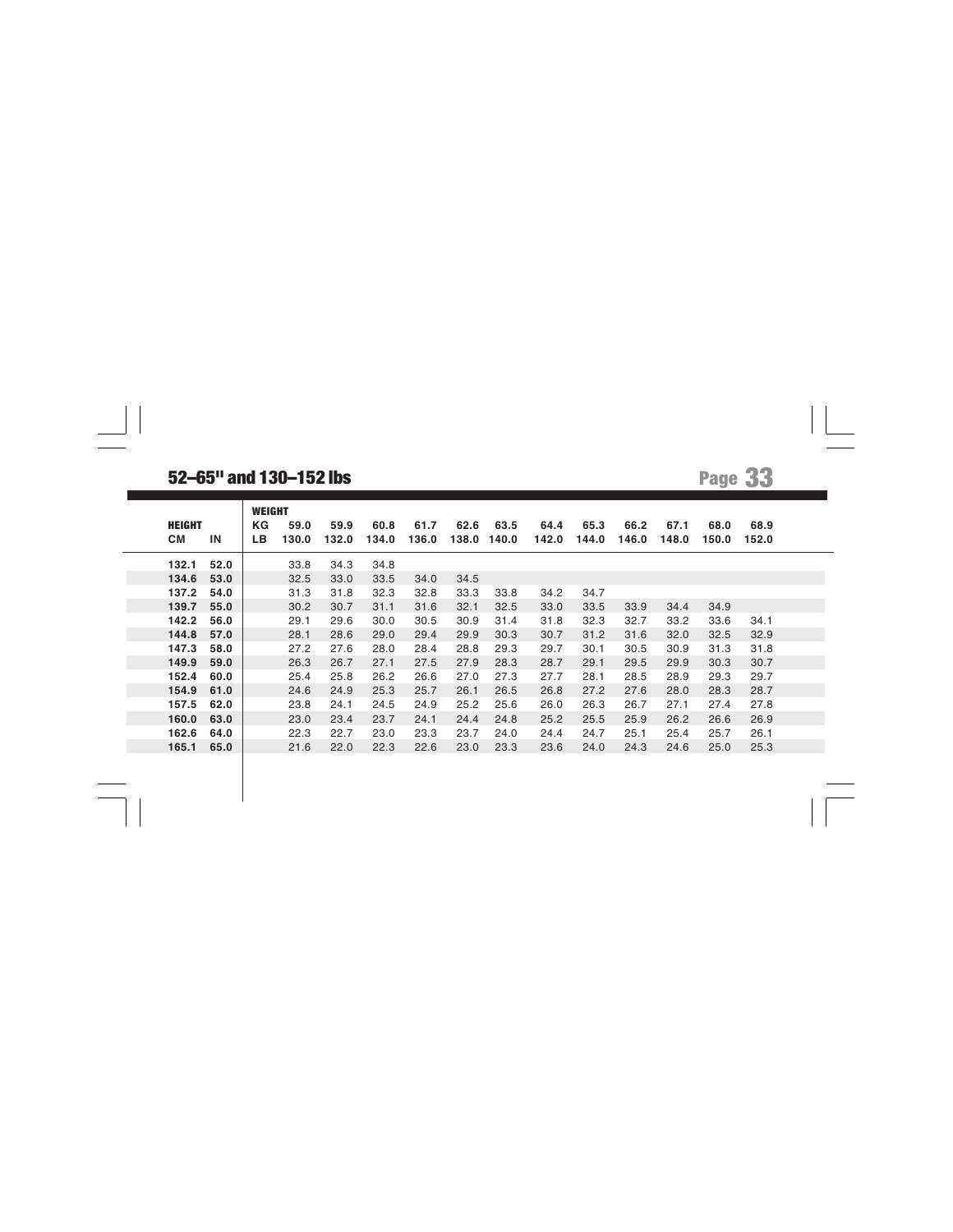**66–78" and 130–152 lbs Page 34**

<span id="page-38-0"></span> $\mathbf{r}$ 

 $\overline{\overline{\eta}}$ 

|               |      | <b>WEIGHT</b> |       |       |       |       |       |       |       |       |       |       |       |       |  |
|---------------|------|---------------|-------|-------|-------|-------|-------|-------|-------|-------|-------|-------|-------|-------|--|
| <b>HEIGHT</b> |      | ΚG            | 59.0  | 59.9  | 60.8  | 61.7  | 62.6  | 63.5  | 64.4  | 65.3  | 66.2  | 67.1  | 68.0  | 68.9  |  |
| CМ            | IN   | LВ            | 130.0 | 132.0 | 134.0 | 136.0 | 138.0 | 140.0 | 142.0 | 144.0 | 146.0 | 148.0 | 150.0 | 152.0 |  |
| 167.6         | 66.0 |               | 21.0  | 21.3  | 21.6  | 22.0  | 22.3  | 22.6  | 22.9  | 23.2  | 23.6  | 23.9  | 24.2  | 24.5  |  |
| 170.2         | 67.0 |               | 20.4  | 20.7  | 21.0  | 21.3  | 21.6  | 21.9  | 22.2  | 22.6  | 22.9  | 23.2  | 23.5  | 23.8  |  |
| 172.7         | 68.0 |               | 19.8  | 20.1  | 20.4  | 20.7  | 21.0  | 21.3  | 21.6  | 21.9  | 22.2  | 22.5  | 22.8  | 23.1  |  |
| 175.3         | 69.0 |               | 19.2  | 19.5  | 19.8  | 20.1  | 20.4  | 20.7  | 21.0  | 21.3  | 21.6  | 21.9  | 22.2  | 22.4  |  |
| 177.8         | 70.0 |               | 18.7  | 18.9  | 19.2  | 19.5  | 19.8  | 20.1  | 20.4  | 20.7  | 20.9  | 21.2  | 21.5  | 21.8  |  |
| 180.3         | 71.0 |               | 18.1  | 18.4  | 18.7  | 19.0  | 19.2  | 19.5  | 19.8  | 20.1  | 20.4  | 20.6  | 20.9  | 21.2  |  |
| 182.9         | 72.0 |               | 17.6  | 17.9  | 18.2  | 18.4  | 18.7  | 19.0  | 19.3  | 19.5  | 19.8  | 20.1  | 20.3  | 20.6  |  |
| 185.4         | 73.0 |               | 17.2  | 17.4  | 17.7  | 17.9  | 18.2  | 18.5  | 18.7  | 19.0  | 19.3  | 19.5  | 19.8  | 20.1  |  |
| 188.0         | 74.0 |               | 16.7  | 16.9  | 17.2  | 17.5  | 17.7  | 18.0  | 18.2  | 18.5  | 18.7  | 19.0  | 19.3  | 19.5  |  |
| 190.5         | 75.0 |               | 16.2  | 16.5  | 16.7  | 17.0  | 17.2  | 17.5  | 17.7  | 18.0  | 18.2  | 18.5  | 18.7  | 19.0  |  |
| 193.0         | 76.0 |               | 15.8  | 16.1  | 16.3  | 16.6  | 16.8  | 17.0  | 17.3  | 17.5  | 17.8  | 18.0  | 18.3  | 18.5  |  |
| 195.6         | 77.0 |               | 15.4  | 15.7  | 15.9  | 16.1  | 16.4  | 16.6  | 16.8  | 17.1  | 17.3  | 17.6  | 17.8  | 18.0  |  |
| 198.1         | 78.0 |               | 15.0  | 15.3  | 15.5  | 15.7  | 15.9  | 16.2  | 16.4  | 16.6  | 16.9  | 17.1  | 17.3  | 17.6  |  |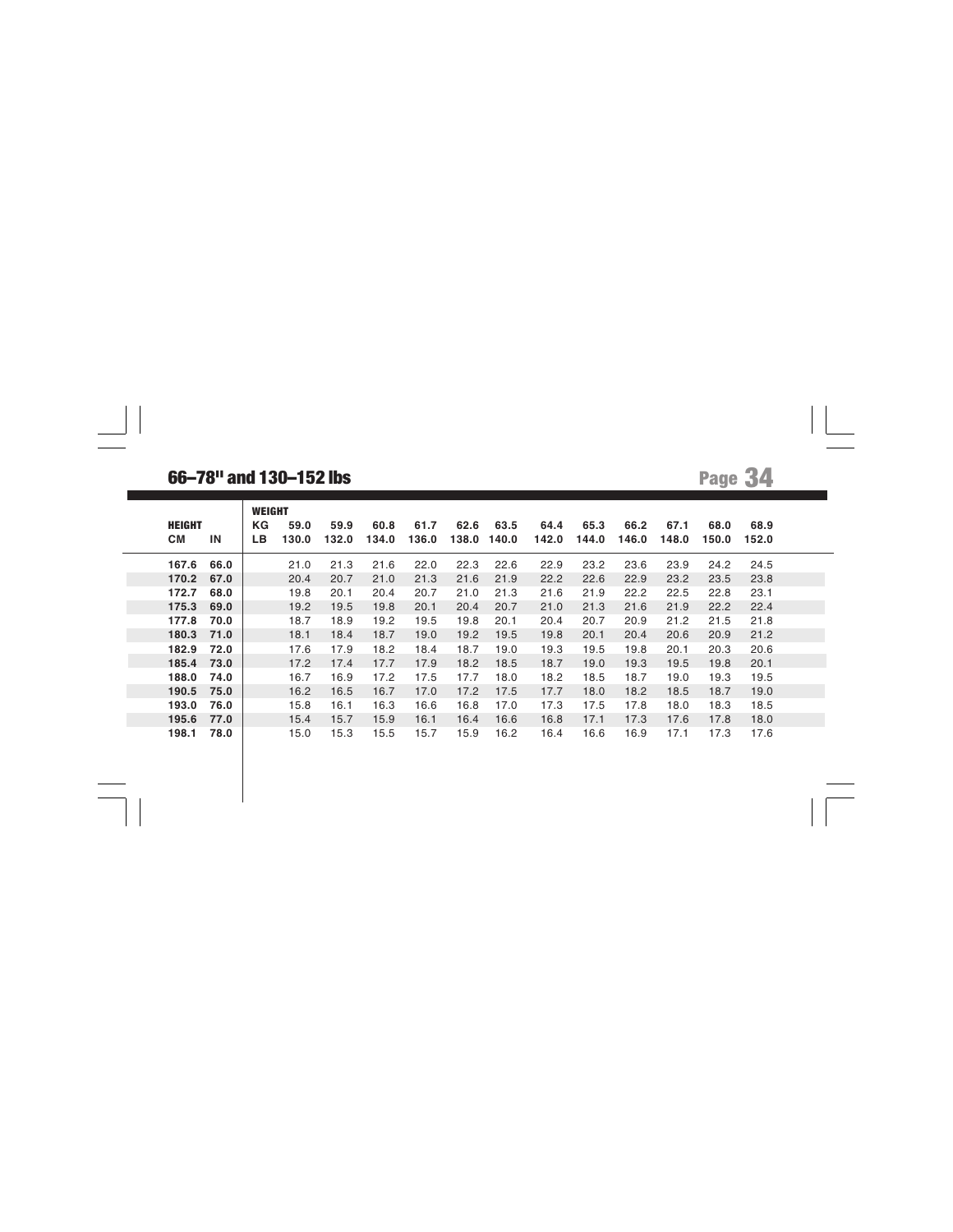**56–69" and 154–176 lbs Page 35**

<span id="page-39-0"></span> $\mathbf{\underline{}}^+$ 

 $\frac{1}{\sqrt{2}}$ 

|               |      | <b>WEIGHT</b> |       |       |       |       |       |       |       |       |       |       |       |       |  |
|---------------|------|---------------|-------|-------|-------|-------|-------|-------|-------|-------|-------|-------|-------|-------|--|
| <b>HEIGHT</b> |      | ΚG            | 69.9  | 70.8  | 71.7  | 72.6  | 73.5  | 74.4  | 75.3  | 76.2  | 77.1  | 78.0  | 78.9  | 79.8  |  |
| CМ            | IN   | LВ            | 154.0 | 156.0 | 158.0 | 160.0 | 162.0 | 164.0 | 166.0 | 168.0 | 170.0 | 172.0 | 174.0 | 176.0 |  |
| 142.2         | 56.0 |               | 34.5  | 35.0  |       |       |       |       |       |       |       |       |       |       |  |
| 144.8         | 57.0 |               | 33.3  | 33.8  | 34.2  | 34.6  |       |       |       |       |       |       |       |       |  |
| 147.3         | 58.0 |               | 32.2  | 32.6  | 33.0  | 33.4  | 33.9  | 34.3  | 34.7  |       |       |       |       |       |  |
| 149.9         | 59.0 |               | 31.1  | 31.5  | 31.9  | 32.3  | 32.7  | 33.1  | 33.5  | 33.9  | 34.3  | 34.7  |       |       |  |
| 152.4         | 60.0 |               | 30.1  | 30.5  | 30.9  | 31.2  | 31.6  | 32.0  | 32.4  | 32.8  | 33.2  | 33.6  | 34.0  | 34.4  |  |
| 154.9         | 61.0 |               | 29.1  | 29.5  | 29.9  | 30.2  | 30.6  | 31.0  | 31.4  | 31.7  | 32.1  | 32.5  | 32.9  | 33.3  |  |
| 157.5         | 62.0 |               | 28.2  | 28.5  | 28.9  | 29.3  | 29.6  | 30.0  | 30.4  | 30.7  | 31.1  | 31.5  | 31.8  | 32.2  |  |
| 160.0         | 63.0 |               | 27.3  | 27.6  | 28.0  | 28.3  | 28.7  | 29.1  | 29.4  | 29.8  | 30.1  | 30.5  | 30.8  | 31.2  |  |
| 162.6         | 64.0 |               | 26.4  | 26.8  | 27.1  | 27.5  | 27.8  | 28.2  | 28.5  | 28.8  | 29.2  | 29.5  | 29.9  | 30.2  |  |
| 165.1         | 65.0 |               | 25.6  | 26.0  | 26.3  | 26.6  | 27.0  | 27.3  | 27.6  | 28.0  | 28.3  | 28.6  | 29.0  | 29.3  |  |
| 167.6         | 66.0 |               | 24.9  | 25.2  | 25.5  | 25.8  | 26.1  | 26.5  | 26.8  | 27.1  | 27.4  | 27.8  | 28.1  | 28.4  |  |
| 170.2         | 67.0 |               | 24.1  | 24.4  | 24.7  | 25.1  | 25.4  | 25.7  | 26.0  | 26.3  | 26.6  | 26.9  | 27.3  | 27.6  |  |
| 172.7         | 68.0 |               | 23.4  | 23.7  | 24.0  | 24.3  | 24.6  | 24.9  | 25.2  | 25.5  | 25.8  | 26.2  | 26.5  | 26.8  |  |
| 175.3         | 69.0 |               | 22.7  | 23.0  | 23.3  | 23.6  | 23.9  | 24.2  | 24.5  | 24.8  | 25.1  | 25.4  | 25.7  | 26.0  |  |
|               |      |               |       |       |       |       |       |       |       |       |       |       |       |       |  |
|               |      |               |       |       |       |       |       |       |       |       |       |       |       |       |  |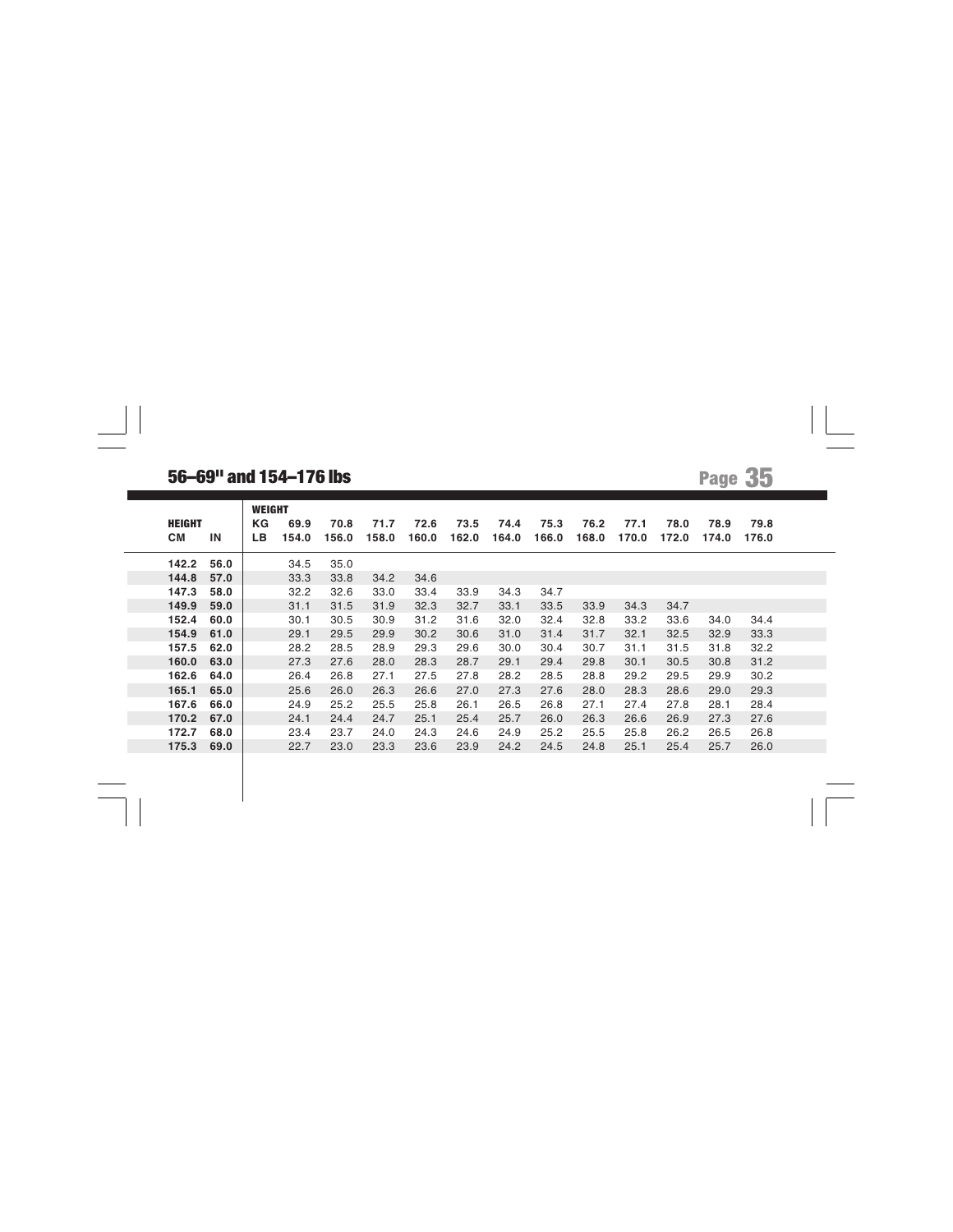<span id="page-40-0"></span>**70–78" and 154–176 lbs Page 36**

 $\overline{\overline{\overline{1}}}$ 

 $\sqrt{2}$ 

|               |      | <b>WEIGHT</b> |       |       |       |       |       |       |       |      |             |       |       |       |  |
|---------------|------|---------------|-------|-------|-------|-------|-------|-------|-------|------|-------------|-------|-------|-------|--|
| <b>HEIGHT</b> |      | ΚG            | 69.9  | 70.8  | 71.7  | 72.6  | 73.5  | 74.4  | 75.3  |      | 76.2 77.1   | 78.0  | 78.9  | 79.8  |  |
| CМ            | IN   | LB.           | 154.0 | 156.0 | 158.0 | 160.0 | 162.0 | 164.0 | 166.0 |      | 168.0 170.0 | 172.0 | 174.0 | 176.0 |  |
| 177.8 70.0    |      |               | 22.1  | 22.4  | 22.7  | 23.0  | 23.2  | 23.5  | 23.8  | 24.1 | 24.4        | 24.7  | 25.0  | 25.3  |  |
| 180.3 71.0    |      |               | 21.5  | 21.8  | 22.0  | 22.3  | 22.6  | 22.9  | 23.2  | 23.4 | 23.7        | 24.0  | 24.3  | 24.5  |  |
| 182.9         | 72.0 |               | 20.9  | 21.2  | 21.4  | 21.7  | 22.0  | 22.2  | 22.5  | 22.8 | 23.1        | 23.3  | 23.6  | 23.9  |  |
| 185.4 73.0    |      |               | 20.3  | 20.6  | 20.8  | 21.1  | 21.4  | 21.6  | 21.9  | 22.2 | 22.4        | 22.7  | 23.0  | 23.2  |  |
| 188.0 74.0    |      |               | 19.8  | 20.0  | 20.3  | 20.5  | 20.8  | 21.1  | 21.3  | 21.6 | 21.8        | 22.1  | 22.3  | 22.6  |  |
| 190.5 75.0    |      |               | 19.2  | 19.5  | 19.7  | 20.0  | 20.2  | 20.5  | 20.7  | 21.0 | 21.2        | 21.5  | 21.7  | 22.0  |  |
| 193.0         | 76.0 |               | 18.7  | 19.0  | 19.2  | 19.5  | 19.7  | 20.0  | 20.2  | 20.4 | 20.7        | 20.9  | 21.2  | 21.4  |  |
| 195.6         | 77.0 |               | 18.3  | 18.5  | 18.7  | 19.0  | 19.2  | 19.4  | 19.7  | 19.9 | 20.2        | 20.4  | 20.6  | 20.9  |  |
| 198.1         | 78.0 |               | 17.8  | 18.0  | 18.3  | 18.5  | 18.7  | 19.0  | 19.2  | 19.4 | 19.6        | 19.9  | 20.1  | 20.3  |  |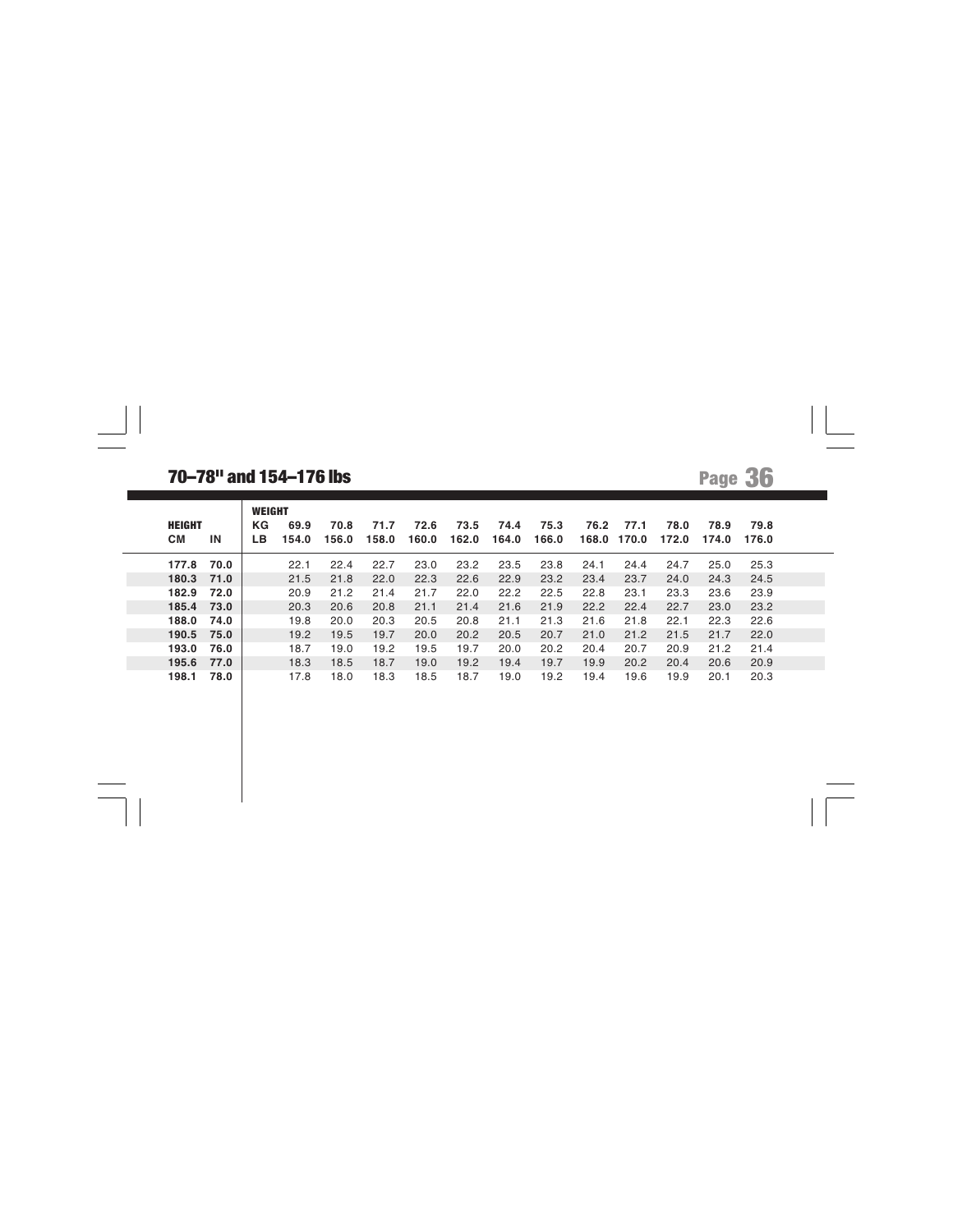**60–73" and 178–200 lbs Page 178–37** 

<span id="page-41-0"></span> $\mathbf{\underline{}}^+$ 

 $\frac{1}{\sqrt{2}}$ 

| <b>HEIGHT</b> |      | <b>WEIGHT</b><br>ΚG | 80.7  | 81.6  | 82.6  | 83.5  | 84.4  | 85.3  | 86.2  | 87.1  | 88.0  | 88.9  | 89.8  | 90.7  |  |
|---------------|------|---------------------|-------|-------|-------|-------|-------|-------|-------|-------|-------|-------|-------|-------|--|
| CМ            | IN   | LВ                  | 178.0 | 180.0 | 182.0 | 184.0 | 186.0 | 188.0 | 190.0 | 192.0 | 194.0 | 196.0 | 198.0 | 200.0 |  |
| 152.4         | 60.0 |                     | 34.8  |       |       |       |       |       |       |       |       |       |       |       |  |
| 154.9         | 61.0 |                     | 33.6  | 34.0  | 34.4  | 34.8  |       |       |       |       |       |       |       |       |  |
| 157.5         | 62.0 |                     | 32.6  | 32.9  | 33.3  | 33.7  | 34.0  | 34.4  | 34.8  |       |       |       |       |       |  |
| 160.0         | 63.0 |                     | 31.5  | 31.9  | 32.2  | 32.6  | 32.9  | 33.3  | 33.7  | 34.0  | 34.4  | 34.7  |       |       |  |
| 162.6         | 64.0 |                     | 30.6  | 30.9  | 31.2  | 31.6  | 31.9  | 32.3  | 32.6  | 33.0  | 33.3  | 33.6  | 34.0  | 34.3  |  |
| 165.1         | 65.0 |                     | 29.6  | 30.0  | 30.3  | 30.6  | 31.0  | 31.3  | 31.6  | 32.0  | 32.3  | 32.6  | 32.9  | 33.3  |  |
| 167.6         | 66.0 |                     | 28.7  | 29.1  | 29.4  | 29.7  | 30.0  | 30.3  | 30.7  | 31.0  | 31.3  | 31.6  | 32.0  | 32.3  |  |
| 170.2         | 67.0 |                     | 27.9  | 28.2  | 28.5  | 28.8  | 29.1  | 29.4  | 29.8  | 30.1  | 30.4  | 30.7  | 31.0  | 31.3  |  |
| 172.7         | 68.0 |                     | 27.1  | 27.4  | 27.7  | 28.0  | 28.3  | 28.6  | 28.9  | 29.2  | 29.5  | 29.8  | 30.1  | 30.4  |  |
| 175.3         | 69.0 |                     | 26.3  | 26.6  | 26.9  | 27.2  | 27.5  | 27.8  | 28.1  | 28.4  | 28.6  | 28.9  | 29.2  | 29.5  |  |
| 177.8         | 70.0 |                     | 25.5  | 25.8  | 26.1  | 26.4  | 26.7  | 27.0  | 27.3  | 27.5  | 27.8  | 28.1  | 28.4  | 28.7  |  |
| 180.3         | 71.0 |                     | 24.8  | 25.1  | 25.4  | 25.7  | 25.9  | 26.2  | 26.5  | 26.8  | 27.1  | 27.3  | 27.6  | 27.9  |  |
| 182.9         | 72.0 |                     | 24.1  | 24.4  | 24.7  | 25.0  | 25.2  | 25.5  | 25.8  | 26.0  | 26.3  | 26.6  | 26.9  | 27.1  |  |
| 185.4         | 73.0 |                     | 23.5  | 23.7  | 24.0  | 24.3  | 24.5  | 24.8  | 25.1  | 25.3  | 25.6  | 25.9  | 26.1  | 26.4  |  |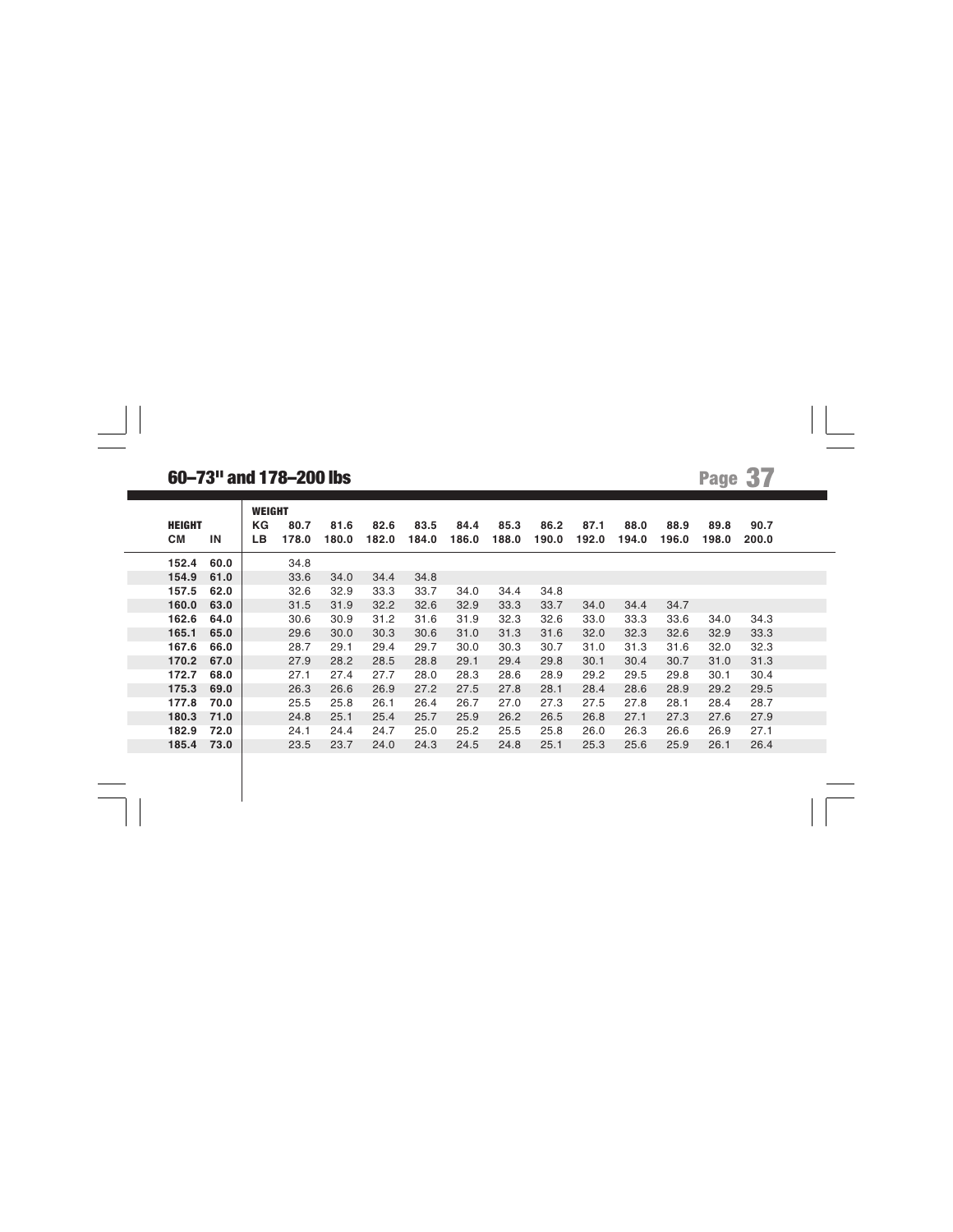**74–78" and 178–200 lbs**

<span id="page-42-0"></span> $\mathbf{\underline{}}^+$ 

|            |      | WEIGHT |       |       |       |       |       |       |       |       |       |       |       |       |  |
|------------|------|--------|-------|-------|-------|-------|-------|-------|-------|-------|-------|-------|-------|-------|--|
| HEIGHT     |      | KG     | 80.7  | 81.6  | 82.6  | 83.5  | 84.4  | 85.3  | 86.2  | 87.1  | 88.0  | 88.9  | 89.8  | 90.7  |  |
| <b>CM</b>  | IN   | LB.    | 178.0 | 180.0 | 182.0 | 184.0 | 186.0 | 188.0 | 190.0 | 192.0 | 194.0 | 196.0 | 198.0 | 200.0 |  |
| 188.0 74.0 |      |        | 22.9  | 23.1  | 23.4  | 23.6  | 23.9  | 24.1  | 24.4  | 24.7  | 24.9  | 25.2  | 25.4  | 25.7  |  |
| 190.5      | 75.0 |        | 22.2  | 22.5  | 22.7  | 23.0  | 23.2  | 23.5  | 23.7  | 24.0  | 24.2  | 24.5  | 24.7  | 25.0  |  |
| 193.0      | 76.0 |        | 21.7  | 21.9  | 22.2  | 22.4  | 22.6  | 22.9  | 23.1  | 23.4  | 23.6  | 23.9  | 24.1  | 24.3  |  |
| 195.6      | 77.0 |        | 21.1  | 21.3  | 21.6  | 21.8  | 22.1  | 22.3  | 22.5  | 22.8  | 23.0  | 23.2  | 23.5  | 23.7  |  |
| 198.1 78.0 |      |        | 20.6  | 20.8  | 21.0  | 21.3  | 21.5  | 21.7  | 22.0  | 22.2  | 22.4  | 22.6  | 22.9  | 23.1  |  |
|            |      |        |       |       |       |       |       |       |       |       |       |       |       |       |  |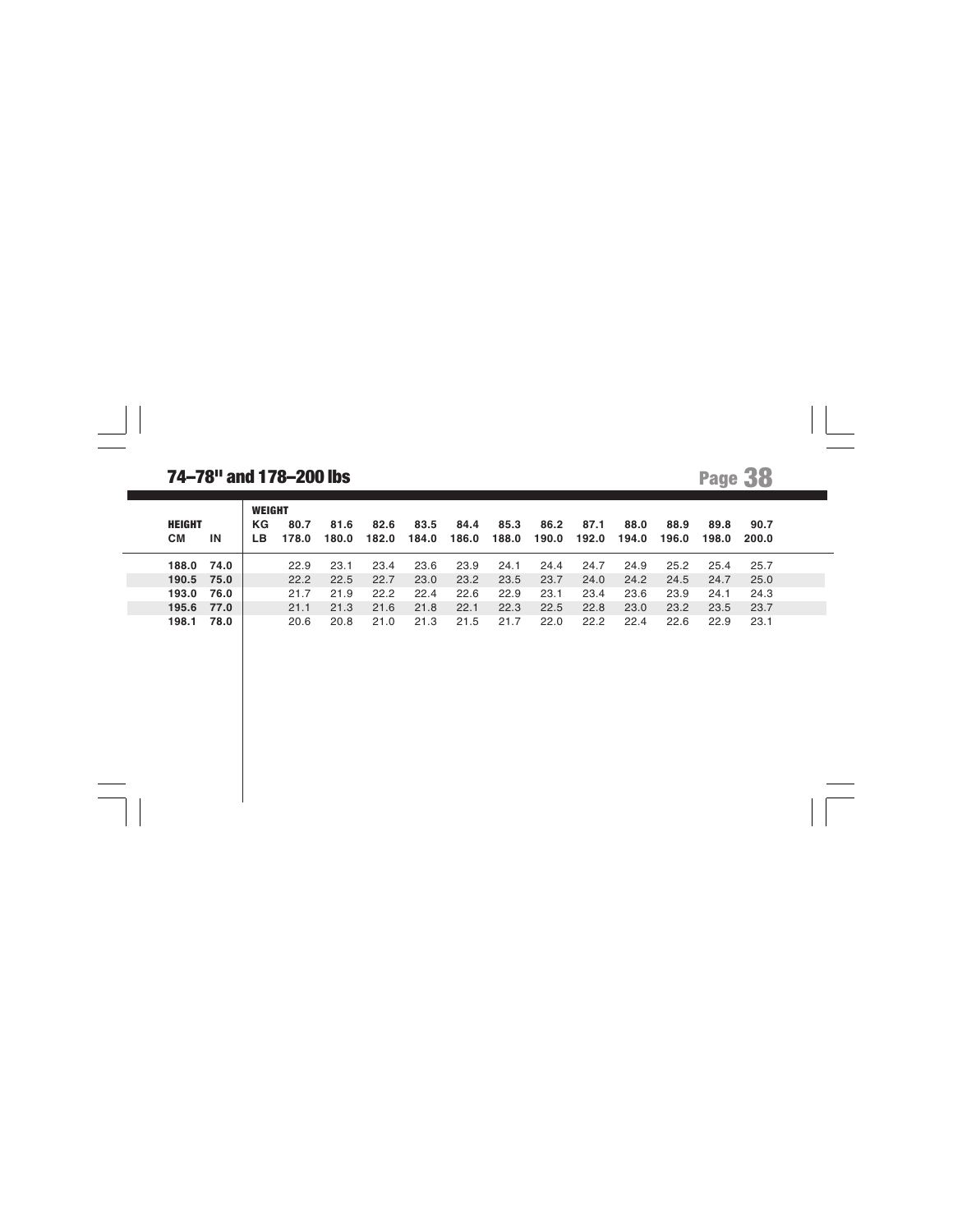**64–78" and 202–224 lbs Page 39**

<span id="page-43-0"></span> $\mathbf{r}$ 

 $\mathbf{L}$ 

|               |      | <b>WEIGHT</b> |       |       |       |       |       |       |       |       |       |       |      |             |  |
|---------------|------|---------------|-------|-------|-------|-------|-------|-------|-------|-------|-------|-------|------|-------------|--|
| <b>HEIGHT</b> |      | ΚG            | 91.6  | 92.5  | 93.4  | 94.3  | 95.3  | 96.2  | 97.1  | 98.0  | 98.9  | 99.8  |      | 100.7 101.6 |  |
| CМ            | IN   | LВ            | 202.0 | 204.0 | 206.0 | 208.0 | 210.0 | 212.0 | 214.0 | 216.0 | 218.0 | 220.0 |      | 222.0 224.0 |  |
| 162.6         | 64.0 |               | 34.7  |       |       |       |       |       |       |       |       |       |      |             |  |
| 165.1         | 65.0 |               | 33.6  | 33.9  | 34.3  | 34.6  | 34.9  |       |       |       |       |       |      |             |  |
| 167.6         | 66.0 |               | 32.6  | 32.9  | 33.2  | 33.6  | 33.9  | 34.2  | 34.5  | 34.9  |       |       |      |             |  |
| 170.2         | 67.0 |               | 31.6  | 32.0  | 32.3  | 32.6  | 32.9  | 33.2  | 33.5  | 33.8  | 34.1  | 34.5  | 34.8 |             |  |
| 172.7         | 68.0 |               | 30.7  | 31.0  | 31.3  | 31.6  | 31.9  | 32.2  | 32.5  | 32.8  | 33.1  | 33.5  | 33.8 | 34.1        |  |
| 175.3         | 69.0 |               | 29.8  | 30.1  | 30.4  | 30.7  | 31.0  | 31.3  | 31.6  | 31.9  | 32.2  | 32.5  | 32.8 | 33.1        |  |
| 177.8         | 70.0 |               | 29.0  | 29.3  | 29.6  | 29.8  | 30.1  | 30.4  | 30.7  | 31.0  | 31.3  | 31.6  | 31.9 | 32.1        |  |
| 180.3         | 71.0 |               | 28.2  | 28.5  | 28.7  | 29.0  | 29.3  | 29.6  | 29.8  | 30.1  | 30.4  | 30.7  | 31.0 | 31.2        |  |
| 182.9         | 72.0 |               | 27.4  | 27.7  | 27.9  | 28.2  | 28.5  | 28.8  | 29.0  | 29.3  | 29.6  | 29.8  | 30.1 | 30.4        |  |
| 185.4         | 73.0 |               | 26.7  | 26.9  | 27.2  | 27.4  | 27.7  | 28.0  | 28.2  | 28.5  | 28.8  | 29.0  | 29.3 | 29.6        |  |
| 188.0         | 74.0 |               | 25.9  | 26.2  | 26.4  | 26.7  | 27.0  | 27.2  | 27.5  | 27.7  | 28.0  | 28.2  | 28.5 | 28.8        |  |
| 190.5         | 75.0 |               | 25.2  | 25.5  | 25.7  | 26.0  | 26.2  | 26.5  | 26.7  | 27.0  | 27.2  | 27.5  | 27.7 | 28.0        |  |
| 193.0         | 76.0 |               | 24.6  | 24.8  | 25.1  | 25.3  | 25.6  | 25.8  | 26.0  | 26.3  | 26.5  | 26.8  | 27.0 | 27.3        |  |
| 195.6         | 77.0 |               | 24.0  | 24.2  | 24.4  | 24.7  | 24.9  | 25.1  | 25.4  | 25.6  | 25.9  | 26.1  | 26.3 | 26.6        |  |
| 198.1         | 78.0 |               | 23.3  | 23.6  | 23.8  | 24.0  | 24.3  | 24.5  | 24.7  | 25.0  | 25.2  | 25.4  | 25.7 | 25.9        |  |
|               |      |               |       |       |       |       |       |       |       |       |       |       |      |             |  |
|               |      |               |       |       |       |       |       |       |       |       |       |       |      |             |  |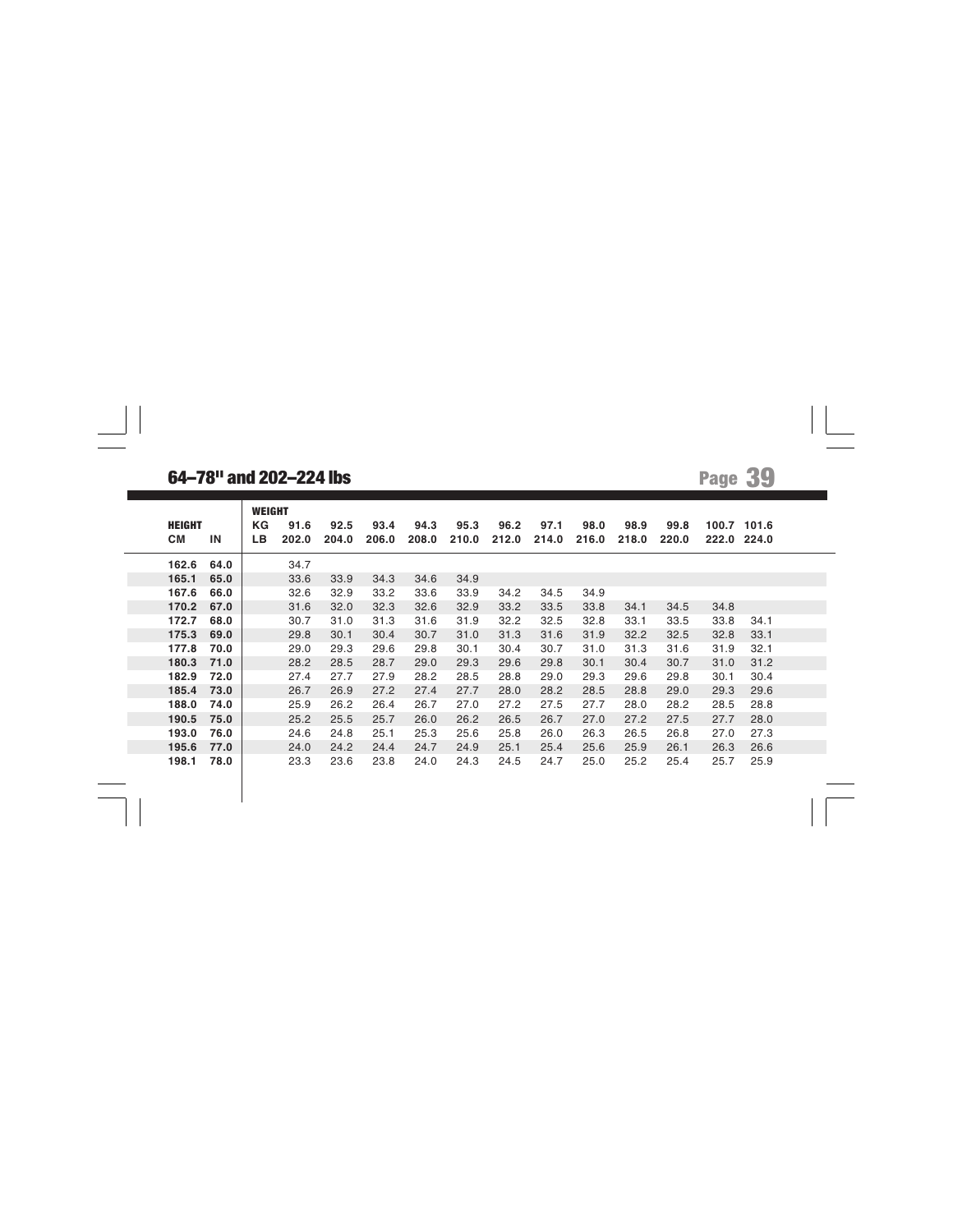**68–78" and 226–250 lbs Page Page 40**

<span id="page-44-0"></span> $\begin{array}{c|c} \hline \quad \quad & \quad \quad & \quad \quad \\ \hline \quad \quad & \quad \quad & \quad \quad \\ \hline \quad \quad & \quad \quad & \quad \quad \\ \hline \end{array}$ 

г

 $\frac{1}{\sqrt{2}}$ 

|               |      | <b>WEIGHT</b> |       |       |       |       |       |       |       |       |       |       |       |       |             |
|---------------|------|---------------|-------|-------|-------|-------|-------|-------|-------|-------|-------|-------|-------|-------|-------------|
| <b>HEIGHT</b> |      | KG            | 102.5 | 103.4 | 104.3 | 105.2 | 106.1 | 107.0 | 108.0 | 108.9 | 109.8 | 110.7 | 111.6 |       | 112.5 113.4 |
| <b>CM</b>     | IN   | LB.           | 226.0 | 228.0 | 230.0 | 232.0 | 234.0 | 236.0 | 238.0 | 240.0 | 242.0 | 244.0 | 246.0 | 248.0 | 250.0       |
| 172.7         | 68.0 |               | 34.4  | 34.7  | 35.0  |       |       |       |       |       |       |       |       |       |             |
| 175.3         | 69.0 |               | 33.4  | 33.7  | 34.0  | 34.3  | 34.6  | 34.9  |       |       |       |       |       |       |             |
| 177.8         | 70.0 |               | 32.4  | 32.7  | 33.0  | 33.3  | 33.6  | 33.9  | 34.1  | 34.4  | 34.7  |       |       |       |             |
| 180.3         | 71.0 |               | 31.5  | 31.8  | 32.1  | 32.4  | 32.6  | 32.9  | 33.2  | 33.5  | 33.8  | 34.0  | 34.3  | 34.6  | 34.9        |
| 182.9         | 72.0 |               | 30.7  | 30.9  | 31.2  | 31.5  | 31.7  | 32.0  | 32.3  | 32.5  | 32.8  | 33.1  | 33.4  | 33.6  | 33.9        |
| 185.4         | 73.0 |               | 29.8  | 30.1  | 30.3  | 30.6  | 30.9  | 31.1  | 31.4  | 31.7  | 31.9  | 32.2  | 32.5  | 32.7  | 33.0        |
| 188.0         | 74.0 |               | 29.0  | 29.3  | 29.5  | 29.8  | 30.0  | 30.3  | 30.6  | 30.8  | 31.1  | 31.3  | 31.6  | 31.8  | 32.1        |
| 190.5         | 75.0 |               | 28.2  | 28.5  | 28.7  | 29.0  | 29.2  | 29.5  | 29.7  | 30.0  | 30.2  | 30.5  | 30.7  | 31.0  | 31.2        |
| 193.0         | 76.0 |               | 27.5  | 27.8  | 28.0  | 28.2  | 28.5  | 28.7  | 29.0  | 29.2  | 29.5  | 29.7  | 29.9  | 30.2  | 30.4        |
| 195.6         | 77.0 |               | 26.8  | 27.0  | 27.3  | 27.5  | 27.7  | 28.0  | 28.2  | 28.5  | 28.7  | 28.9  | 29.2  | 29.4  | 29.6        |
| 198.1         | 78.0 |               | 26.1  | 26.3  | 26.6  | 26.8  | 27.0  | 27.3  | 27.5  | 27.7  | 28.0  | 28.2  | 28.4  | 28.7  | 28.9        |

 $\overline{\mathcal{L}}$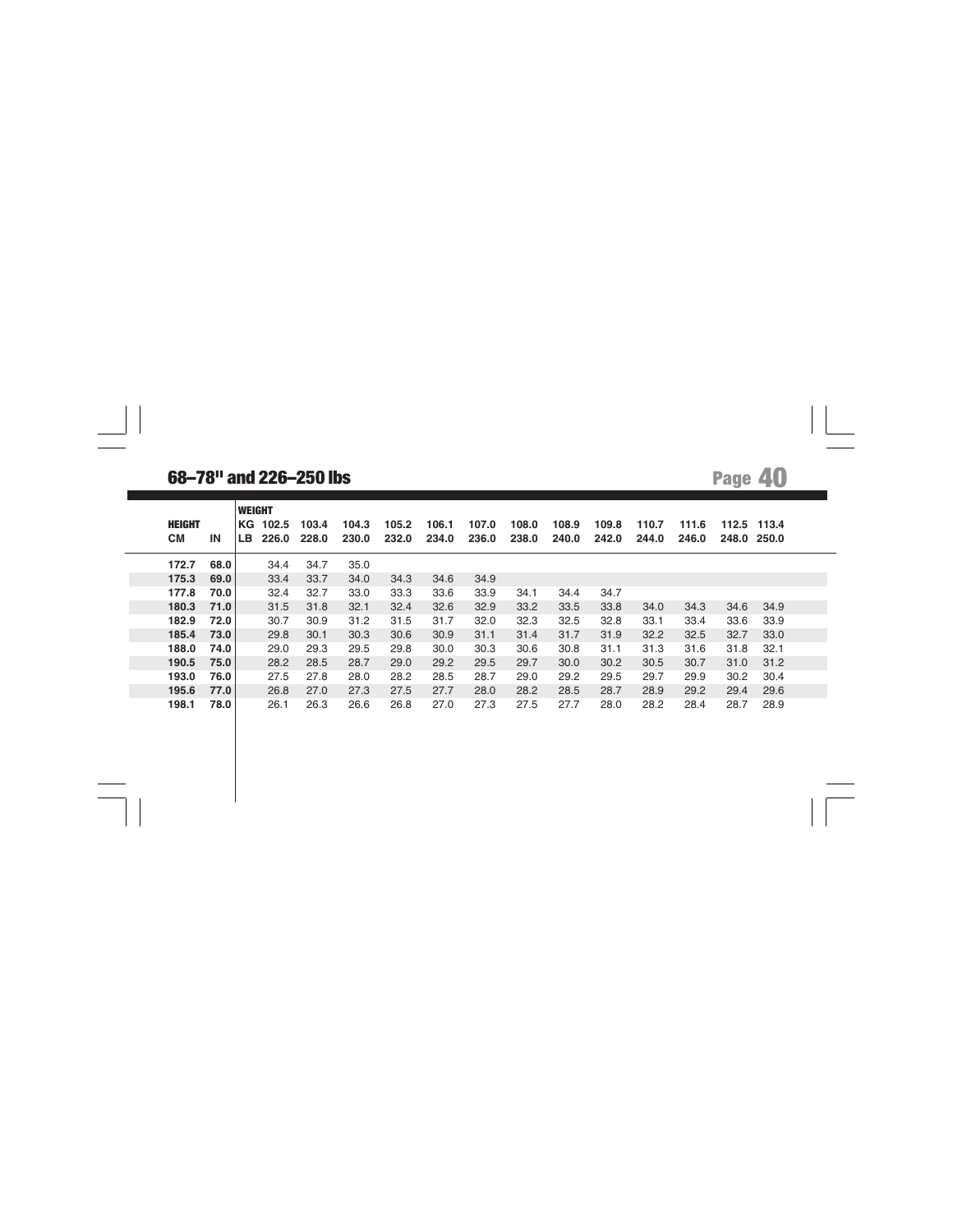$\begin{tabular}{|c|c|c|c|c|} \hline & & & & \\ \hline \hline & & & & \\ \hline \hline & & & & \\ \hline \hline \end{tabular}$  $\frac{1}{\sqrt{2}}$ 

 $\sqrt{\frac{1}{\sqrt{2}}}$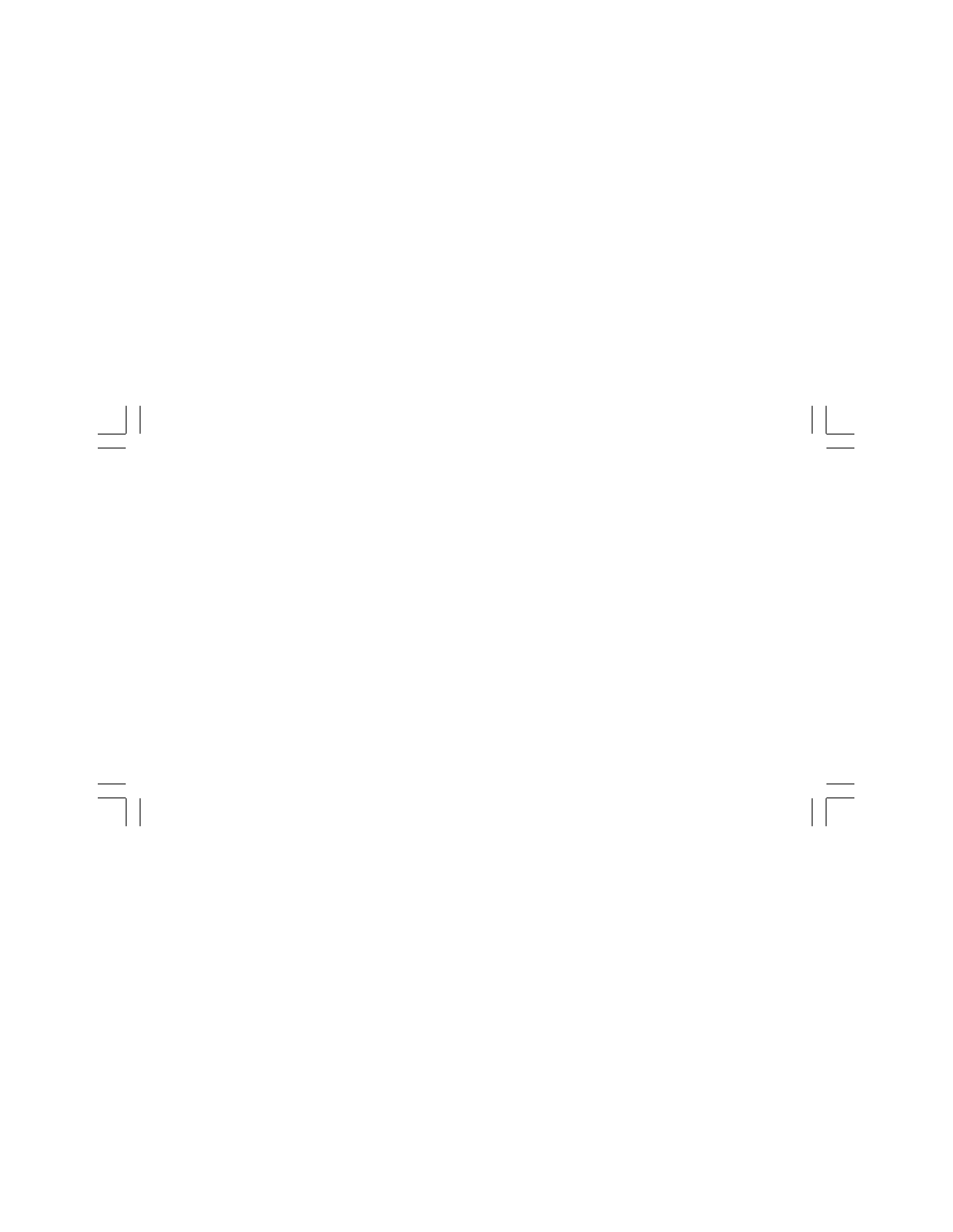$\begin{tabular}{|c|c|c|c|c|} \hline & & & & \\ \hline \hline & & & & \\ \hline \hline & & & & \\ \hline \hline \end{tabular}$  $\frac{1}{\sqrt{2}}$ 

 $\sqrt{\frac{1}{\sqrt{2}}}$